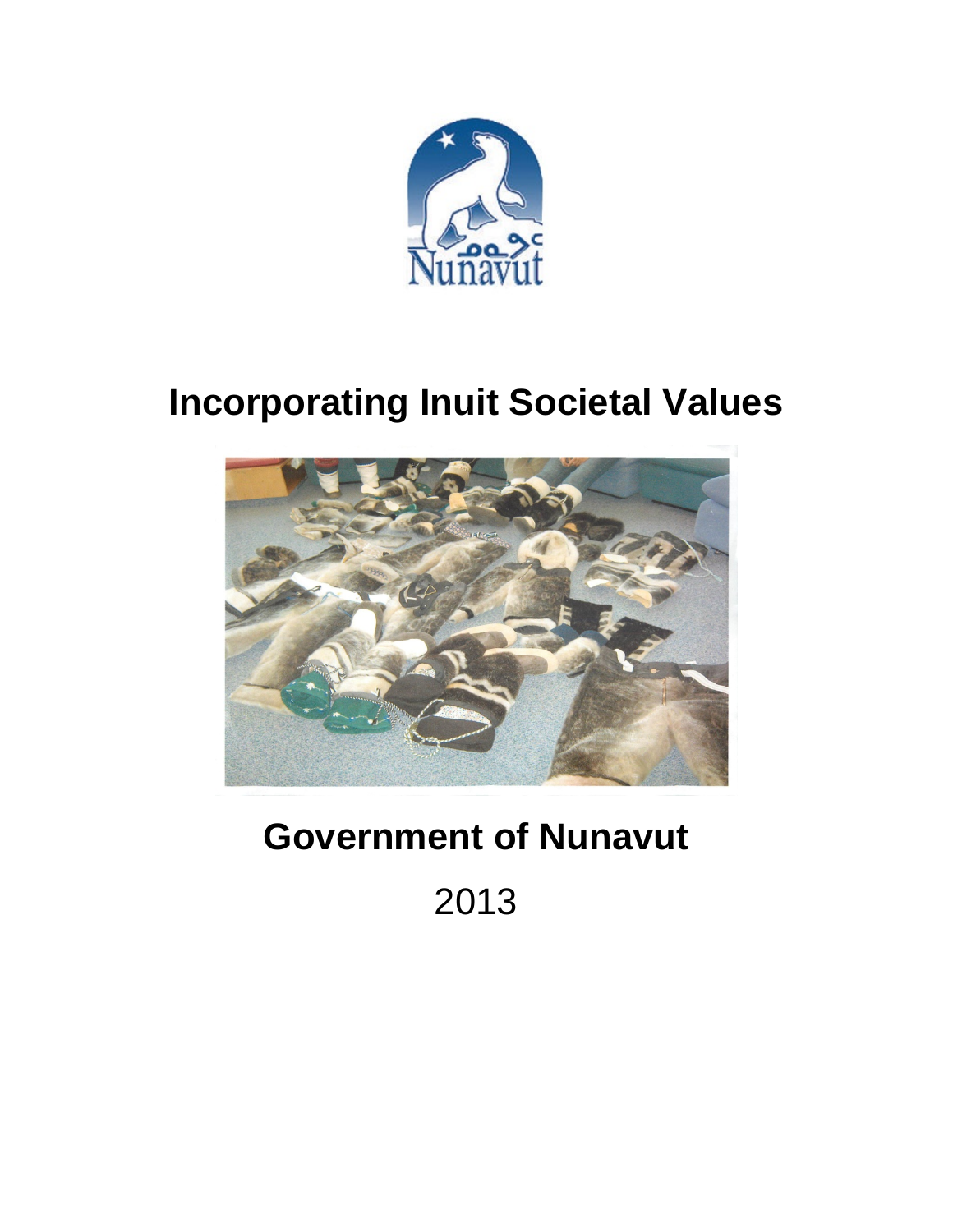

 $\begin{array}{l} b \supset \cap \supset \cup \supset \subseteq \bigtriangleup^c \land \supset \cap^c \subset \triangle \cap^c \subset \bigtriangleup^c\\ \text{Building } \bigwedge \bigcup \{ \bigtriangleup \in \mathbb{N} \} \\ \bigwedge \bigcup \{ \bigtriangleup \in \bigcup \{ \bigtriangle \in \mathbb{N} \} \} \\ \text{Båtir le} \bigwedge \bigcup \{ \bigtriangleup \in \mathbb{N} \} \end{array}$ 

# **Table of Contents**

| PART 1: References to Inuit Societal Values and Inuit Qaujimajatuqangit4 |  |
|--------------------------------------------------------------------------|--|
|                                                                          |  |
|                                                                          |  |
| Official Languages Act/ Inuit Language Protection Act5                   |  |
|                                                                          |  |
|                                                                          |  |
|                                                                          |  |
| Public College For The Eastern Arctic Regulations27                      |  |
|                                                                          |  |
|                                                                          |  |
|                                                                          |  |
|                                                                          |  |
| Legislative Assembly And Executive Council Act32                         |  |
| PART 2: Government of Nunavut IQ and ISV Initiatives33                   |  |
| Definitions from Human Resource Manual (section 318)33                   |  |
|                                                                          |  |
|                                                                          |  |
|                                                                          |  |
|                                                                          |  |
|                                                                          |  |
| Department of Economic Development and Transportation  45                |  |
|                                                                          |  |
| Department of Community and Government Services 47                       |  |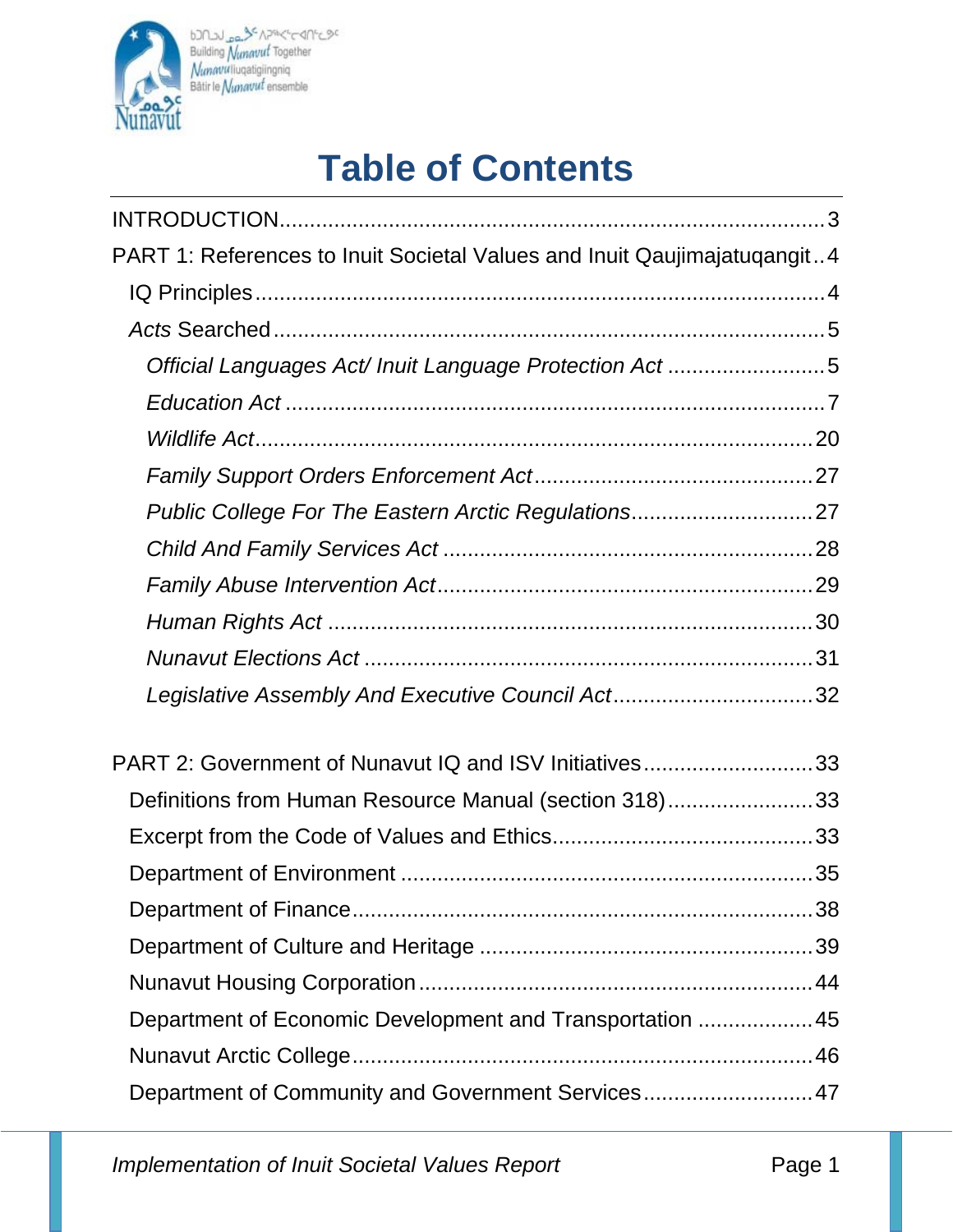

 $\begin{array}{l} b \supset \cap \supset \cup \supset \subseteq \bigtriangleup^c \land \supset \cap^c \subset \subseteq \cap^c \subset \supset \subseteq \subseteq \bigtriangleup^c \\ \text{Building } \bigwedge \{ \bigtriangleup \{ \text{log} \} \} \\ \text{Baitir le } \bigwedge \{ \bigtriangleup \{ \text{measurable} \} \} \end{array}$ 

| Department of Executive and Intergovernmental Affairs51 |  |
|---------------------------------------------------------|--|
|                                                         |  |
|                                                         |  |
|                                                         |  |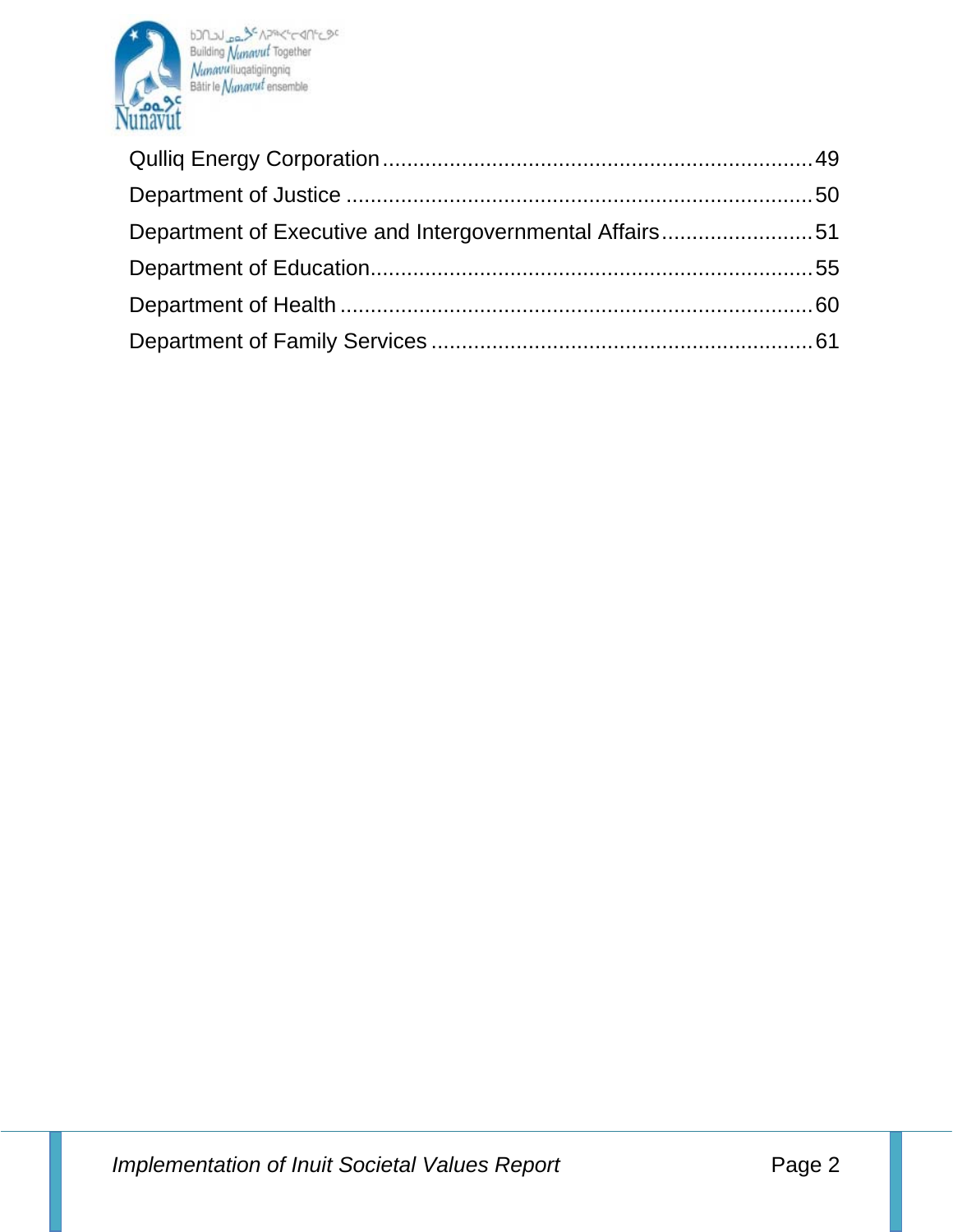

# **INTRODUCTION**

This report is a compilation of the Government of Nunavut's activities that reflect Inuit Qaujimajatuqangit (IQ) and Inuit Societal Values (ISV). The first section of the report identifies legislation with references to IQ and ISV. The second section demonstrates each individual department's activities and/or programs in place to incorporate IQ and ISV into the workplace. It is important to note that this is not an annual report. Some *Acts* have specific requirements for annual reports and this report does not fulfil or replace those requirements. While this report encompasses all departments activities associated with implementing IQ and ISV, it is the responsibility of individual departments to ensure *Acts* are followed and initiatives and programs are implemented.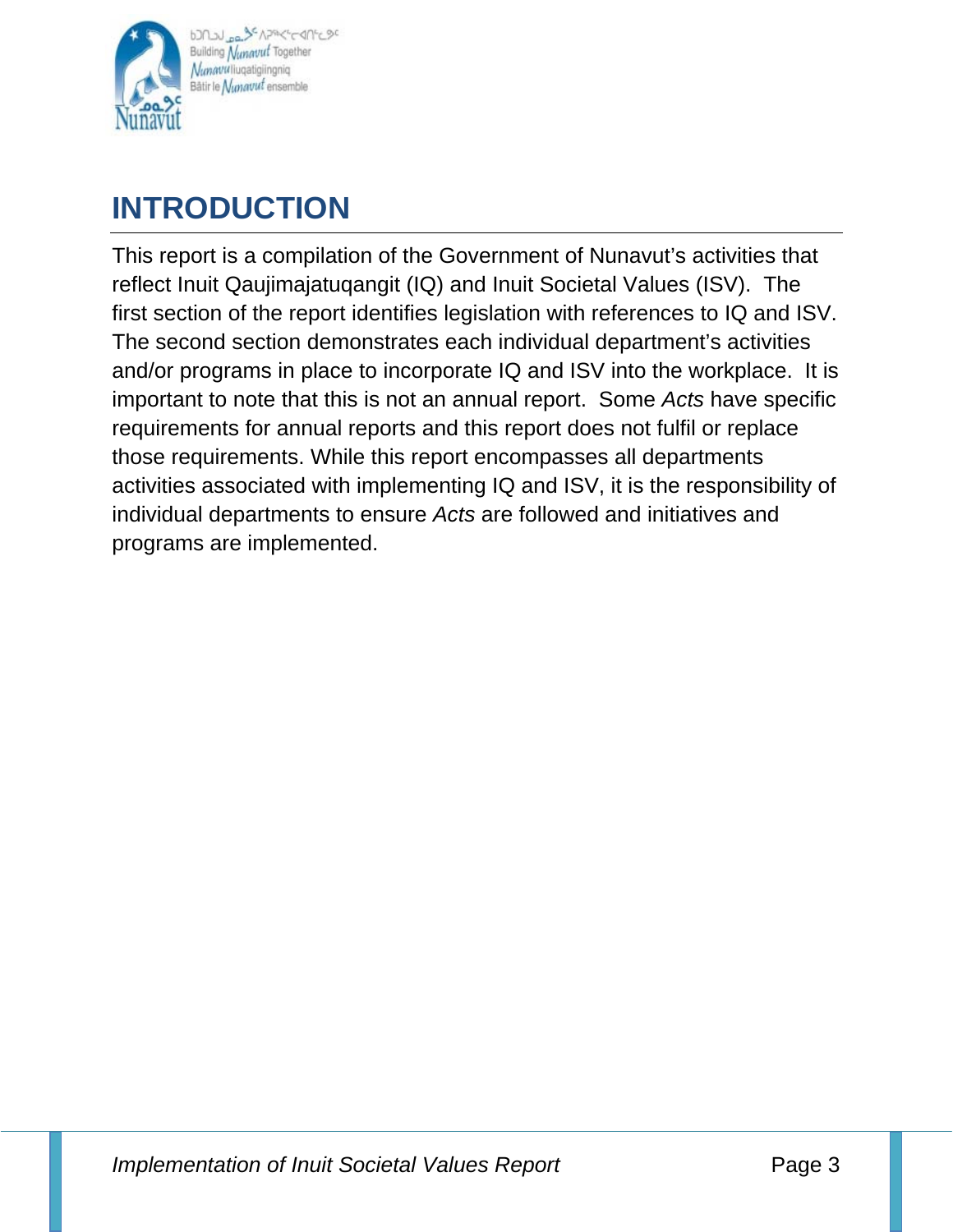

bJNJJ\_pa.<sup>35</sup>APR<4c191290 Building Nunavut Togethe Nunavulliuqatigiingniq Bâtir le *Numavut* ensemble

# **PART 1: References to Inuit Societal Values and Inuit Qaujimajatuqangit**

References to Inuit Societal Values (ISV) and Inuit Qaujimajatuqangit (IQ) in legislation reviewed are summarized in this section, using point form and text directly from the legislation.

# **IQ Principles**

(a) *Inuuqatigiitsiarniq* (respecting others, relationships and caring for people);

(b) *Tunnganarniq* (fostering good spirit by being open, welcoming and inclusive);

(c) *Pijitsirniq* (serving and providing for family or community, or both);

(d) *Aajiiqatigiinniq* (decision making through discussion and consensus);

(e) *Pilimmaksarniq* or *Pijariuqsarniq* (development of skills through practice, effort and action);

(f) *Piliriqatigiinniq* or *Ikajuqtigiinniq* (working together for a common cause);

(g) *Qanuqtuurniq* (being innovative and resourceful); and

(h) *Avatittinnik Kamatsiarniq* (respect and care for the land, animals and the environment).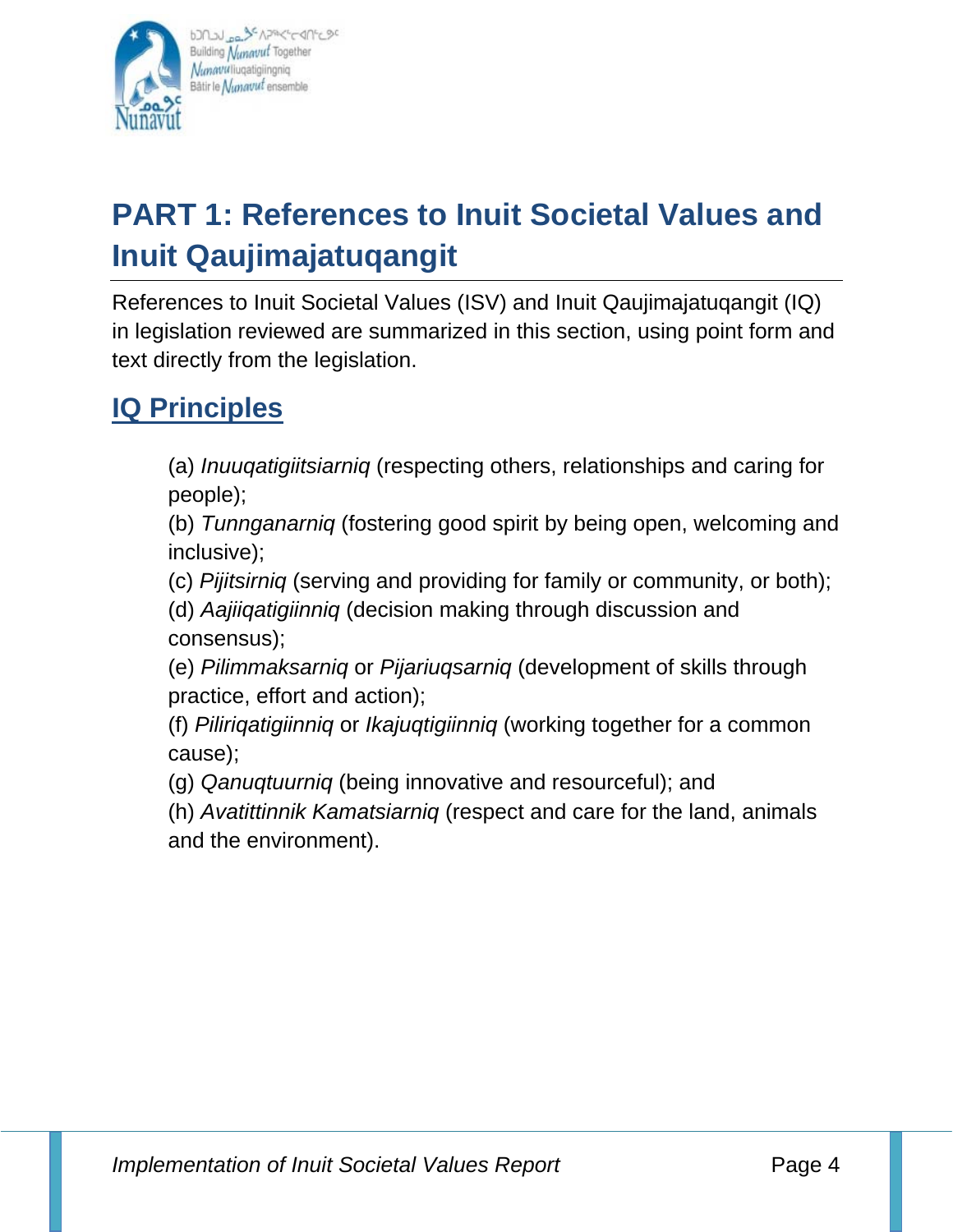

# *Official Languages Act/ Inuit Language Protection A*ct

Under the *Official Languages Act (OLA)*, some of the duties and powers of the Languages Commissioner must be performed and exercised while considering Inuit Qaujimajatuqangit and other Inuit Societal Values.

Most explicit references to IQ/ISV appear in sections 21, 22, 22.1 and 30 of *OLA*, and apply to the Languages Commissioner when hiring staff or engaging elders, conducting mediation, and in exercising her/his investigative powers. These provisions are similar in the Inuit Language Protection Act.

#### **Elders**

*OLA* Section 21. (2) The Languages Commissioner may consult with or engage Elders for assistance with dispute resolution, or for the purposes relating to Inuit Qaujimajatuqangit in the exercise of the powers and performance of the duties of the Languages Commissioner that the Languages Commissioner considers appropriate.

#### *OLA* Section 22. Specific duties

 (2) (b) developing mediation and other methods consistent with Inuit Qaujimajatuqangit, and using these methods when appropriate to resolve concerns about the performance of legislative, policy or procedural language obligations; and Inuit Qaujimajatuqangit

*OLA* Section 22.1. (1) The following general principles and concepts of Inuit Qaujimajatuqangit apply in respect of the exercise of the powers and performance of the duties of the Languages Commissioner under sections 20.1, 21, paragraph 22(2)(b), section 30 and sections 32(1) and (3):

(a) Inuuqatigiitsiarniq (respecting others, relationships and caring for people);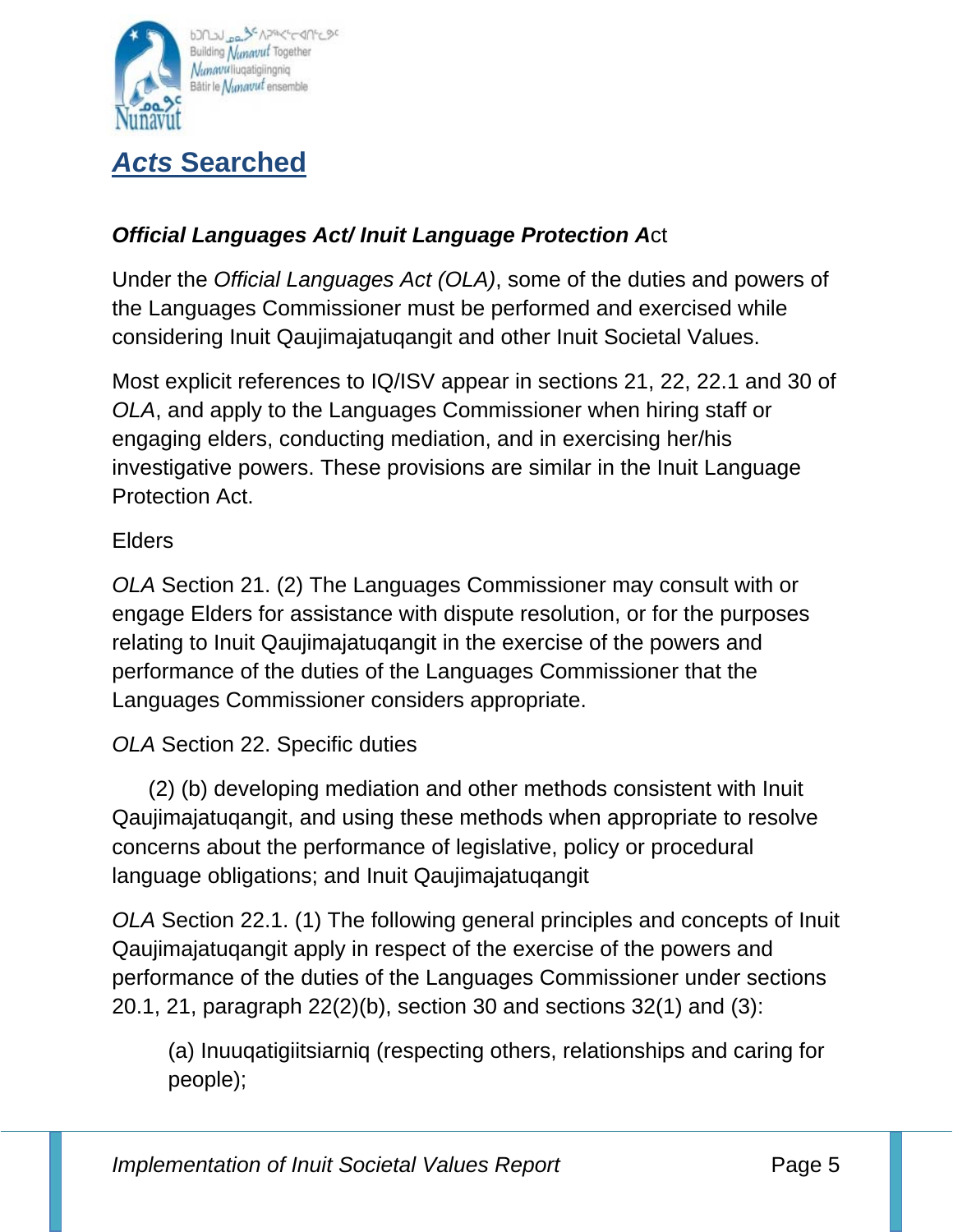

bDNJ\_pa SCAPRECCANESC Building Nunavut Together Nunavulliuqatigiingniq Bâtir le Numavuf ensemble

(b) Tunnganarniq (fostering good spirit by being open, welcoming and inclusive);

(c) Pijitsirniq (serving and providing for family or community, or both);

(d) Aajiiqatigiinniq (decision-making through discussion and consensus);

(e) Piliriqatigiinniq or Ikajuqtigiinniq (working together for a common cause);

(f) Qanuqtuurniq (being innovative and resourceful).

Other Inuit societal values

*OLA* Section 22.1. (2) The Languages Commissioner may, in the exercise of the powers and performance of the duties of the Languages Commissioner, identify, use or incorporate other Inuit societal values that the Languages Commissioner considers to be relevant and beneficial.

Non-investigative resolution

*OLA* Section 30. The Languages Commissioner may recommend or use mediation and other means consistent with Inuit Qaujimajatuqangit in attempting to resolve concerns identified in an application or request made under section 26(1) or (2).

Under Communication with and Services to the Public in the Official languages, section 12(7) of *OLA* also makes indirect references to IQ/ISV by ensuring measures are taken by the administrative head of a territorial institution (a) "to provide an active offer of the services in question, making it known to members of the public that they have the right to communicate and receive available services in their Official Language of choice" and (b) "to ensure that the services in question are (i) delivered to members of the public on request; (ii) delivered with attention to cultural appropriateness and effectiveness; and (iii) of comparable quality".

These provisions can be said to support the principles of tunnganarniq – being open, welcoming and inclusive; pijitsirniq - serving and providing for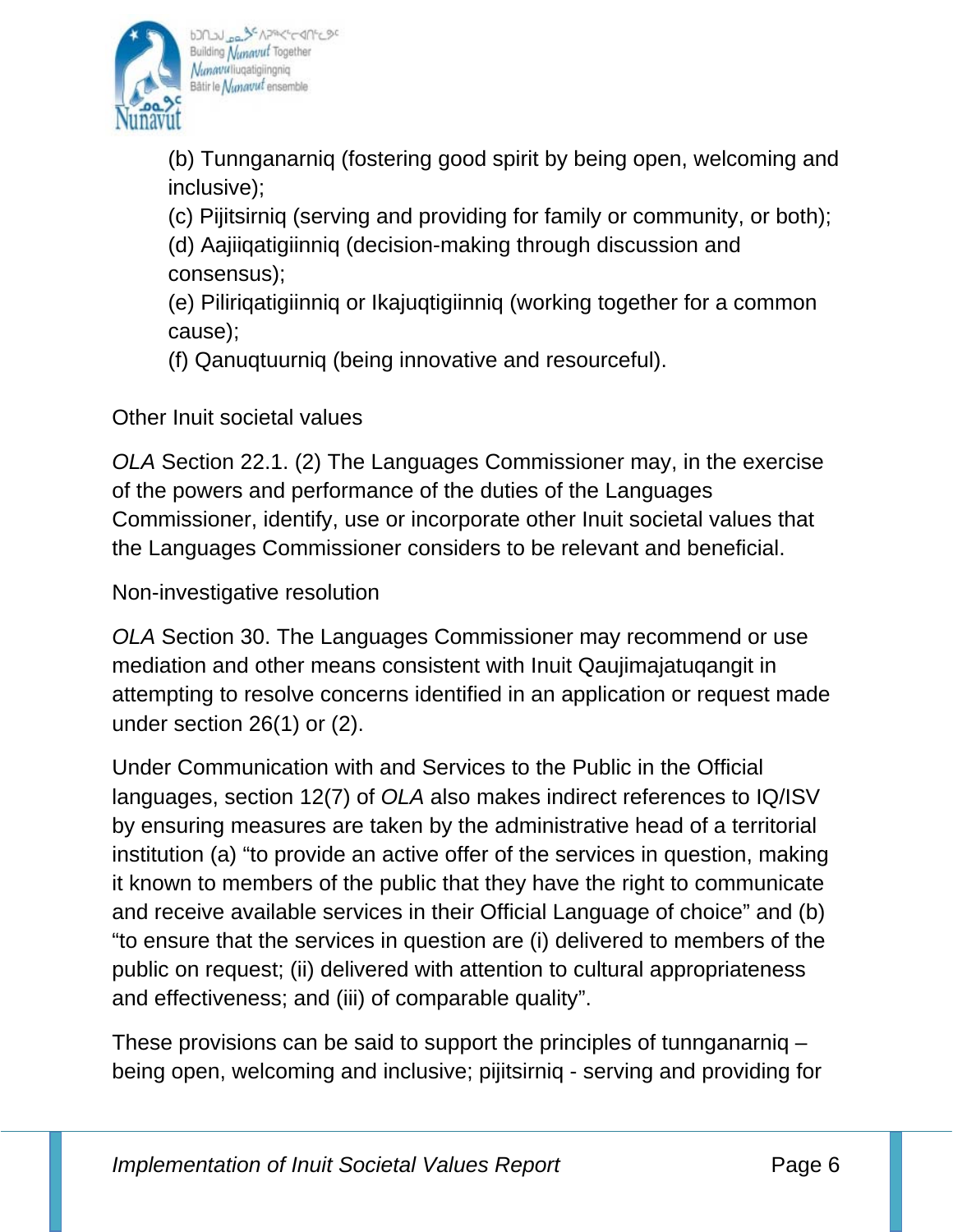

family and community; and inuuqatigiitsiarniq -respecting others, relationships and caring for people.

The *Inuit Language Protection Act* contains one other reference to IQ with respect to the design and delivery of an education program in Nunavut that will ensure students graduate fully proficient in the Inuit Language (see section 8(2) of the *ILPA*)

# *Education Act*

- ISV&IQ
	- o (PART 1) Fundamental Principles
		- **Inuit societal values and Inuit Qaujimajatuqangit** 
			- Section 1. (1) The public education system in Nunavut shall be based on Inuit societal values and the principles and concepts of Inuit Qaujimajatuqangit.
		- Inuit Qaujimajatuqangit; guiding principles and concepts
			- Section 1. (2) The following quiding principles and concepts of Inuit Qaujimajatuqangit apply under this Act:
				- o (a) Inuuqatigiitsiarniq (respecting others, relationships and caring for people);
				- o (b) Tunnganarniq (fostering good spirit by being open, welcoming and inclusive);
				- o (c) Pijitsirniq (serving and providing for family or community, or both);
				- o (d) Aajiiqatigiinniq (decision making through discussion and consensus);
				- o (e) Pilimmaksarniq or Pijariuqsarniq (development of skills through practice, effort and action);
				- o (f) Piliriqatigiinniq or Ikajuqtigiinniq (working together for a common cause);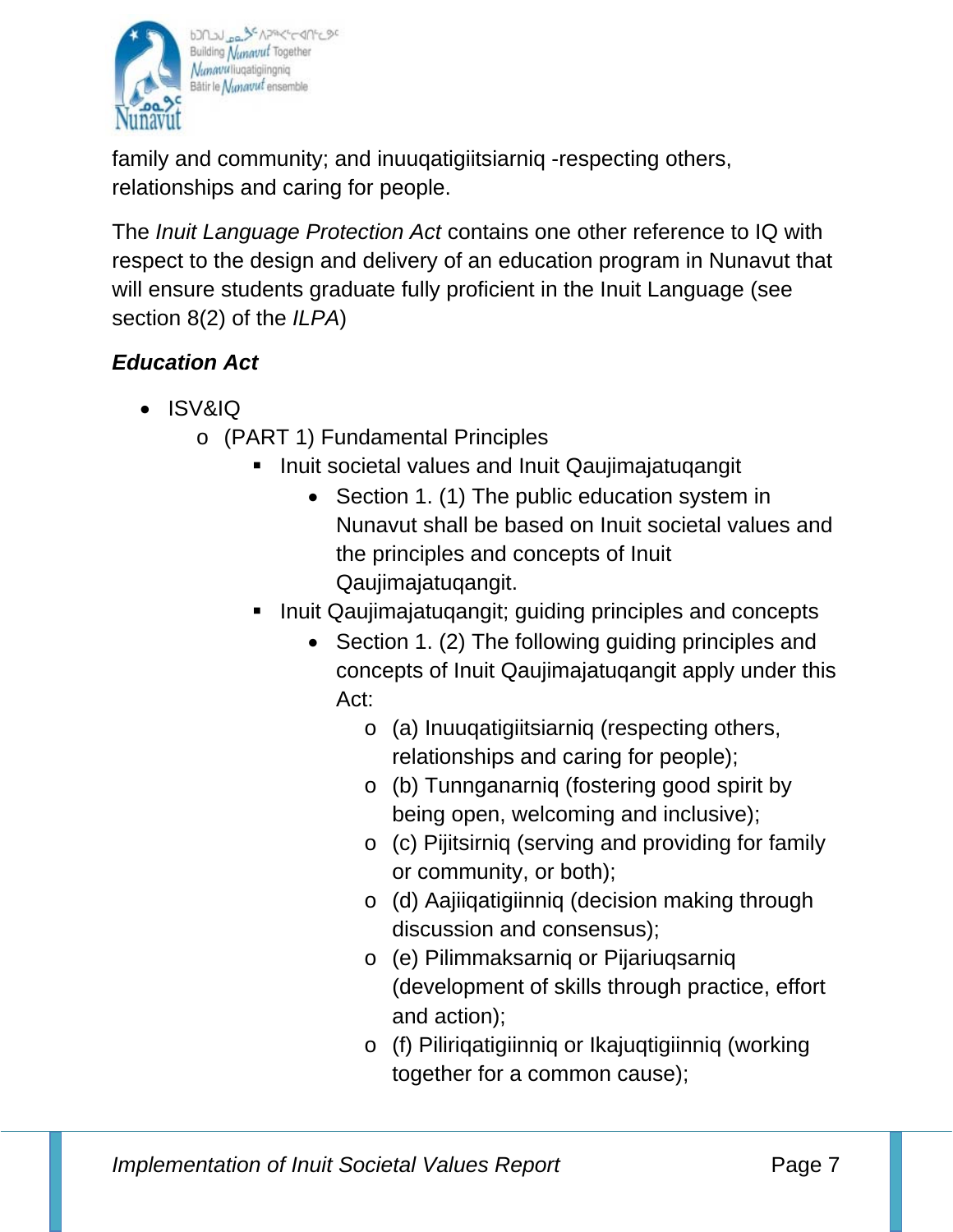

- o (g) Qanuqtuurniq (being innovative and resourceful); and
- o (h) Avatittinnik Kamatsiarniq (respect and care for the land, animals and the environment).
- Duty of all
	- Section 1. (3) It is the responsibility of the Minister, the district education authorities and the education staff to ensure that Inuit societal values and the principles and concepts of Inuit Qaujimajatuqangit are incorporated throughout, and fostered by, the public education system.
- o (PART 3) School Program- general
	- Section 7. (School program)
		- Inuit Qaujimajatuqangit, foundation of school program
			- o (3) A district education authority shall ensure that the school program is founded on Inuit societal values and the principles and concepts of Inuit Qaujimajatuqangit and respect for Inuit cultural identity.
	- Section 8. (Education program)
		- Inuit Qaujimajatuqangit
			- o (3) The Minister shall establish the curriculum in accordance with and base it on Inuit societal values and the principles and concepts of Inuit Qaujimajatuqangit and respect for Inuit cultural identity.
	- Section9. (Local programs)
		- Inuit Qaujimajatuqangit
			- o (3) Local programs shall be developed in accordance with and be based on Inuit societal values and the principles and concepts of Inuit Qaujimajatuqangit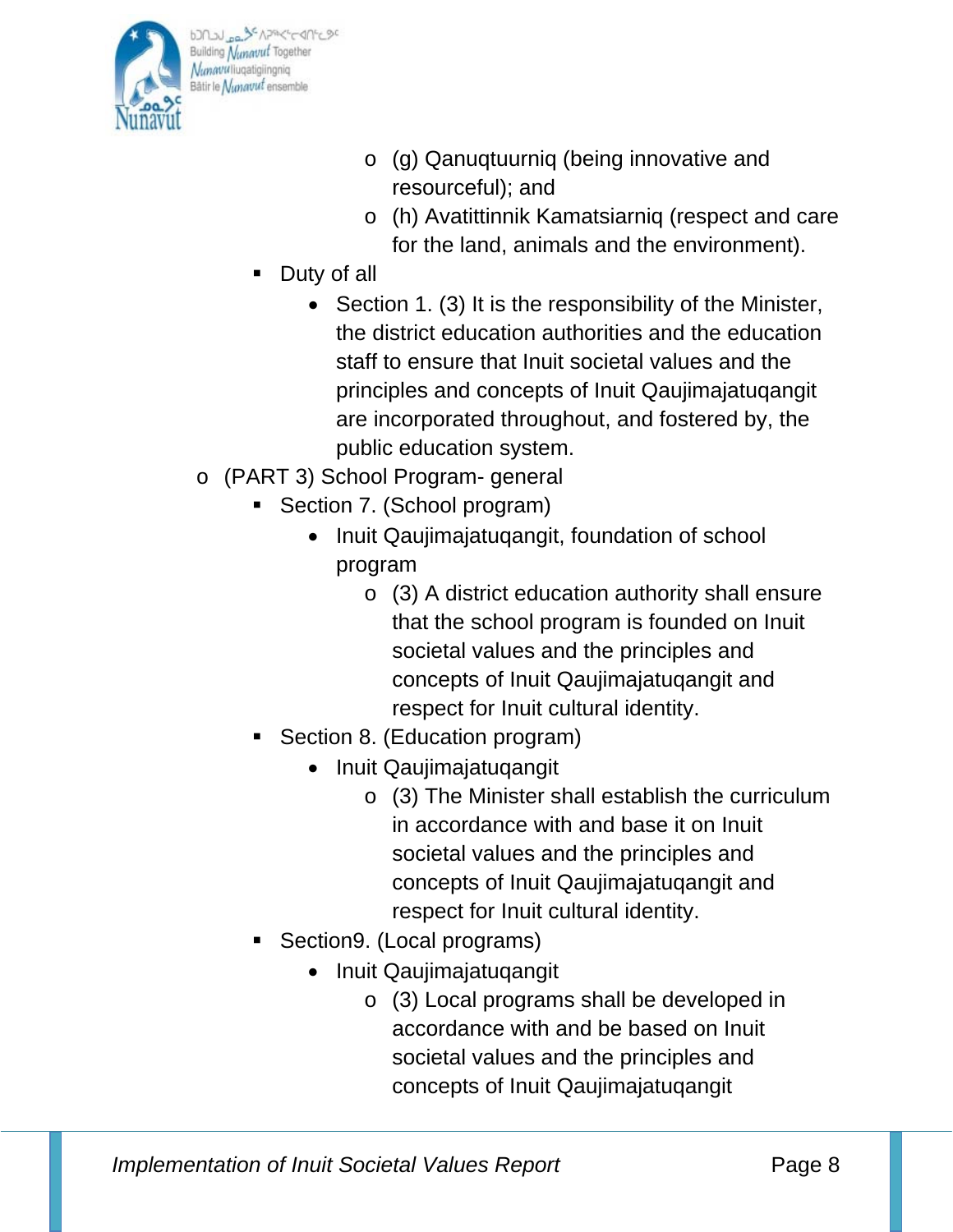

bJNJJ\_pa.<sup>35</sup>APR<4c191290 Building Nunavut Together **Nunavulliugatigiingniq** Bâtir le Numavuf ensemble

- **Section 17. (Early childhood program, Inuit language and** culture)
	- Inuit Qaujimajatuqangit
		- o (3) Programs provided under subsection (1) shall be developed in accordance with and be based on Inuit societal values and the principles and concepts of Inuit Qaujimajatuqangit, particularly the principle of Pilimmaksarniq
- o School program plans
	- Section 20. (School program plans)
		- Inuit Qaujimajatuqangit
			- o (3) A principal shall develop a school program plan in accordance with Inuit societal values and the principles and concepts of Inuit Qaujimajatuqangit, particularly the principles of Pijitsirniq and Aajiiqatigiinniq
- o Home Schooling Programs
	- Section 21. (home schooling program)
		- Inuit Qaujimajatuqangit
			- o (2) A district education authority shall supervise a home schooling program in accordance with Inuit societal values and the principles and concepts of Inuit Qaujimajatuqangit
- o (PART 5) Registration and Attendance
	- Registration and attendance policy
		- Inuit Qaujimajatuqangit
			- o Section 37. (2) The district education authority shall develop its registration and attendance policy in accordance with Inuit societal values and the principles and concepts of Inuit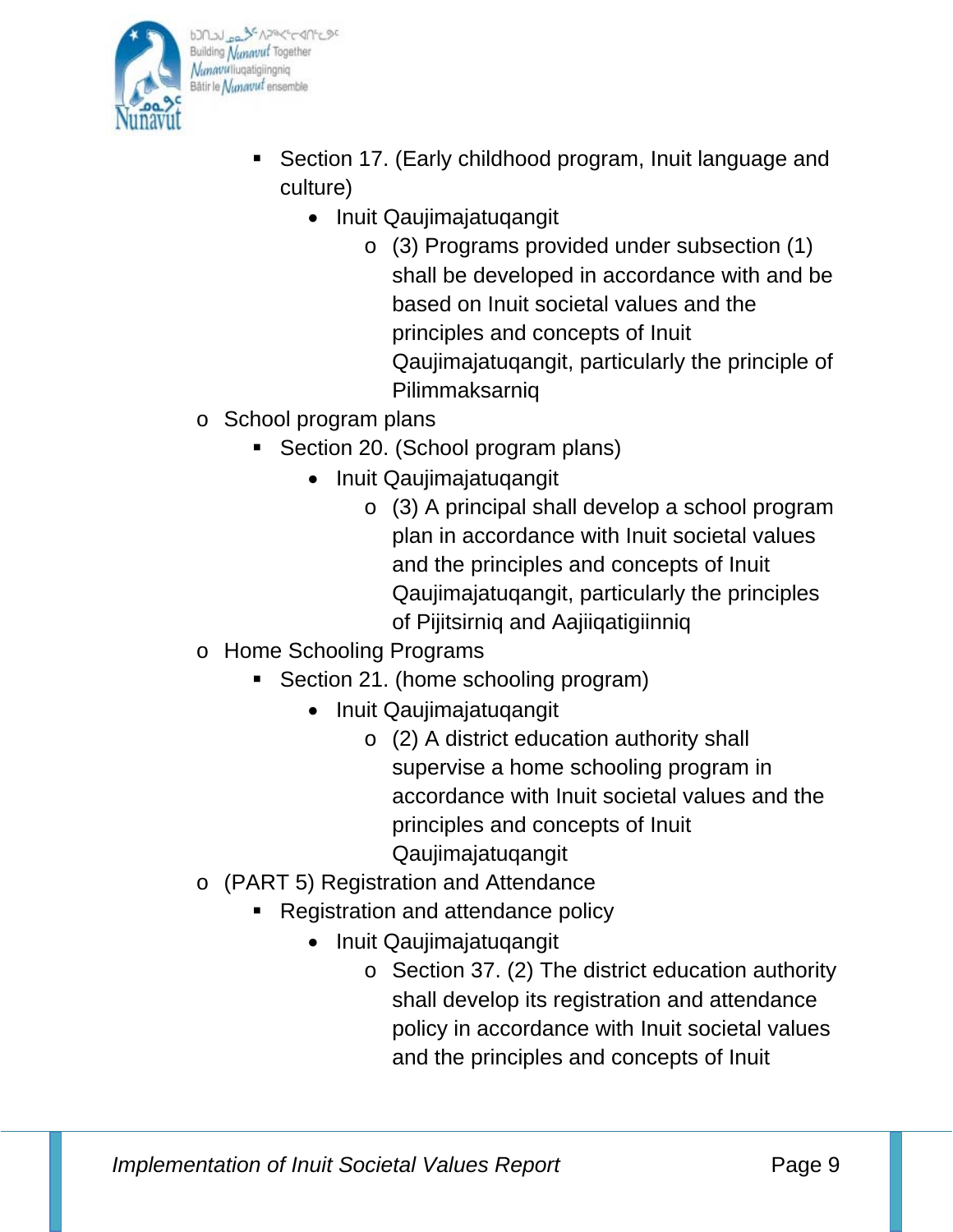

bandu og se varet et de Building Nunavut Together **Nunavulliugatigiingniq** Bâtir le *Numavut* ensemble

> Qaujimajatuqangit, particularly the principles of Tunnganarniq and Pijitsirniq.

- Inuit Qaujimajatuqangit
	- o Section 38. The district education authority and the education staff shall implement the registration and attendance policy of the district education authority in accordance with Inuit societal values and the principles and concepts of Inuit Qaujimajatuqangit, particularly the principles of Tunnganarniq and Pijitsirniq.
- o (PART 6) Inclusive Education
	- Inuit Qaujimajatuqangit
		- Section 52. A district education authority, a review board or a member of the education staff, in making a decision about adjustments and support under this Part, shall make the decision in accordance with the principles and concepts of Inuit Qaujimajatuqangit, particularly the principles of Tunnganarniq and Pilimmaksarniq.
- o (PART 7) Student and Parental Participation
	- Carrying out responsibilities
		- o Section 54. (3) In fulfilling their responsibilities, students shall
			- (d) learn about Inuit Qaujimajatuqangit and contribute to and support Inuit Qaujimajatuqangit in the school;
	- Parent participation
		- Parent's role
			- o Further responsibilities
				- Section 55. (2) Without restricting the generality of subsection (1), a parent of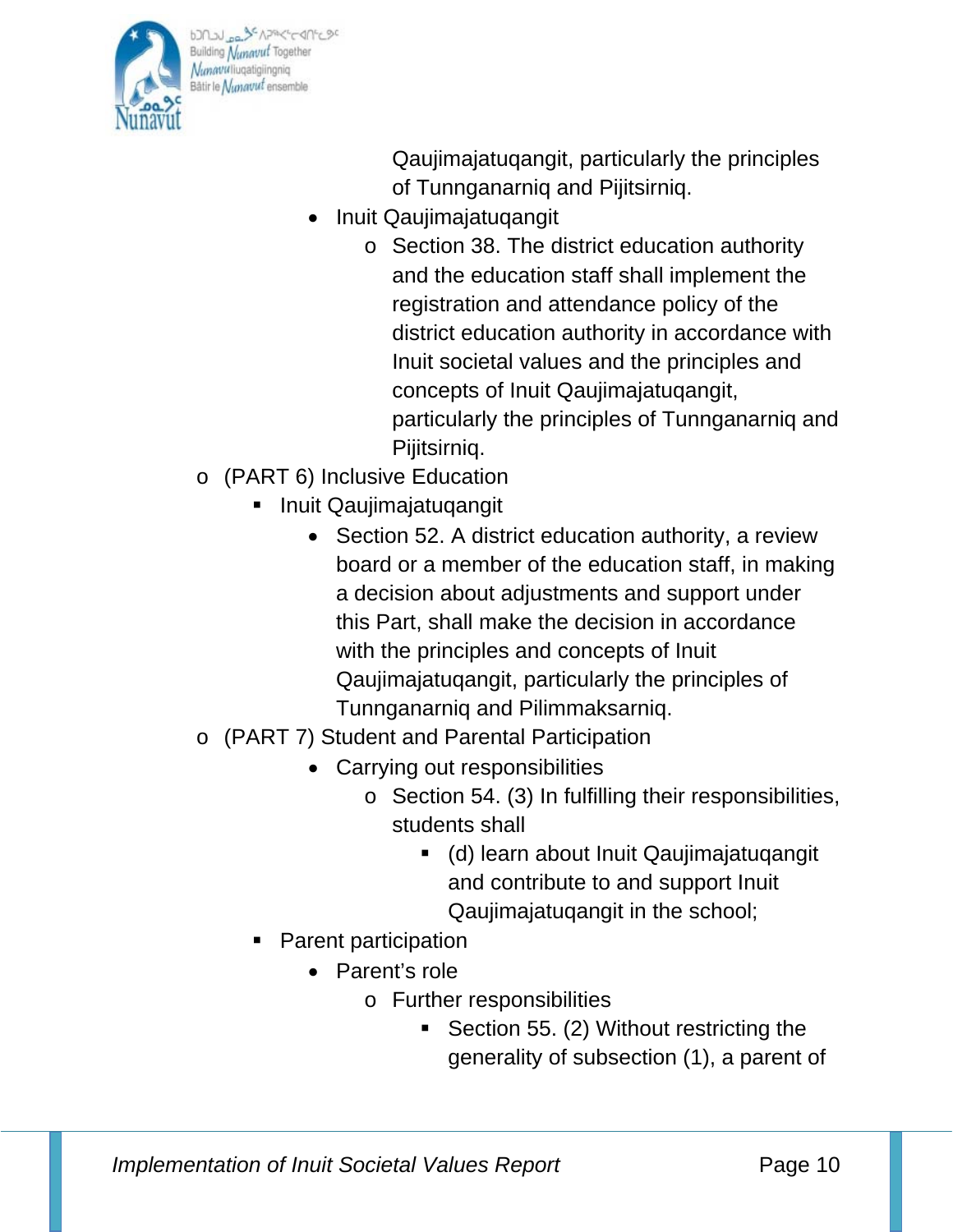

bJNJJ\_pa.<sup>35</sup>APR<4c191290 Building Nunavut Together **Nunavulliugatigiingniq** Bâtir le *Numavut* ensemble

> a student who is not an adult has the responsibility

- (e) to encourage the student to support the Inuuqatigiitsiarniq policy of the district education authority and carry out his or her obligations under it; and
- (f) to support and encourage the student to learn about Inuit Qaujimajatuqangit and to contribute to and support Inuit Qaujimajatuqangit in the school.
- Inuuqatigiitsiarniq Policy
	- Inuuqatigiitsiarniq Policy
		- o Section 58. (1) A district education authority shall develop and adopt a policy for students about respecting others and managing relationships to be known as the "Inuuqatigiitsiarniq policy".
- Purpose of policy
	- Section 58. (2) The purpose of the Inuuqatigiitsiarniq policy is to create and maintain a welcoming, positive and safe school environment that is supportive of the students and their education.
- **Contents** 
	- Section 58. (3) The policy shall
		- o (a) set out requirements or responsibilities relating to the conduct of students in addition to the other requirements and responsibilities under this Act; and
		- o (b) include measures to encourage and assist students to fulfil their responsibilities and to meet the requirements that apply to them and to govern how a failure to fulfil those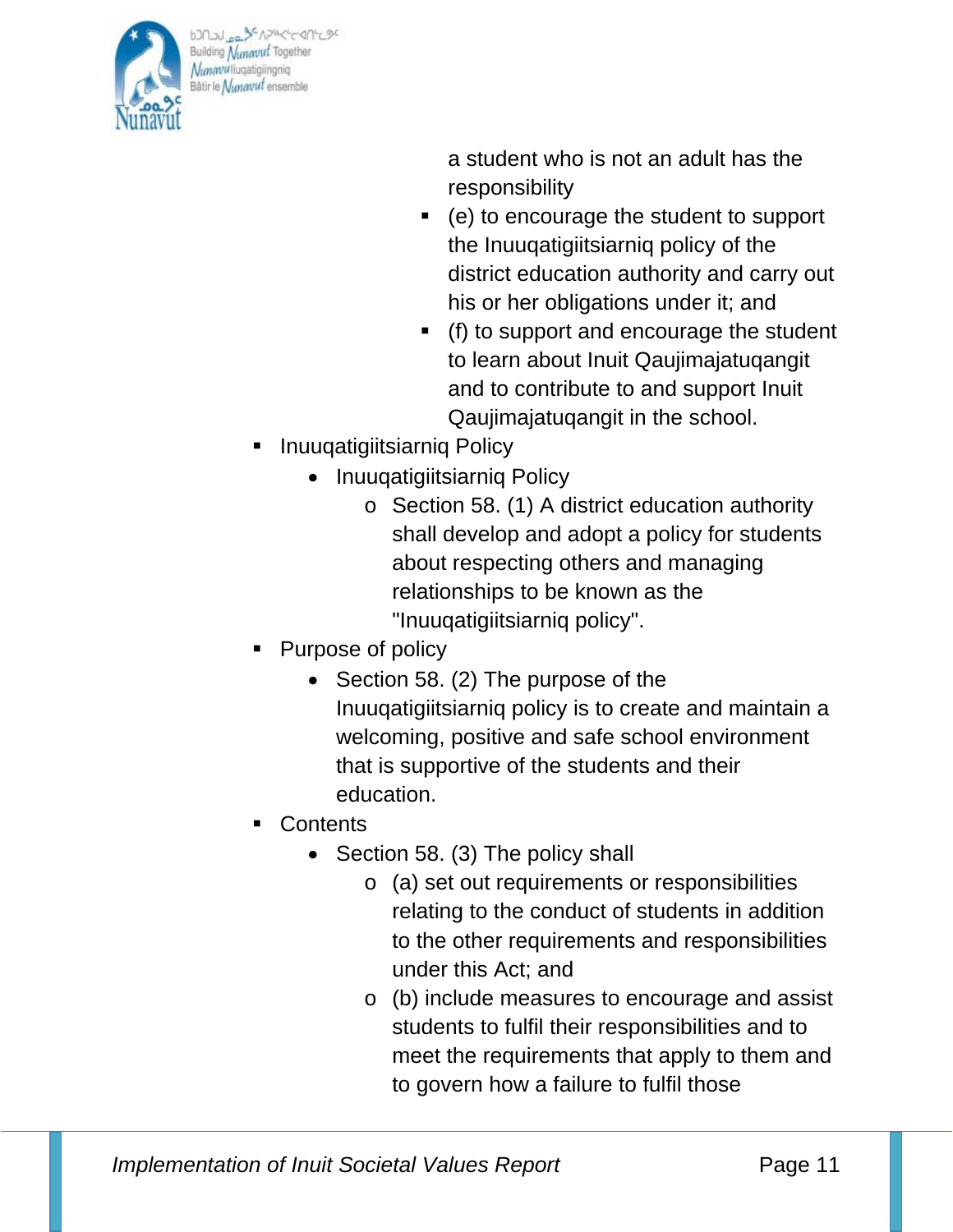

responsibilities or meet those requirements will be dealt with.

- Matters to be addressed
	- Section 58. (4) In addressing the matters set out in subsections (2) and (3), the policy shall include provisions that
		- o (a) encourage students to take responsibility for their own behaviour;
		- o (b) encourage students while on school premises to be respectful of others and of the property of others;
		- o (c) provide for the involvement of Elders and community experts in the implementation of the policy; and
		- o (d) select a system for the management of student behaviour to be employed in schools under the jurisdiction of the district education authority.
- Additional contents
	- Section 58. (5) Without limiting paragraph (3)(b), an Inuuqatigiitsiarniq policy may include provisions
		- o (a) setting out grounds under which a student may be suspended under paragraph 62(1)(b) or 63(1)(b) or expelled under paragraph 65(1)(b) and respecting any other matters referred to in sections 62, 63 and 64 as being matters that may be set out in the policy; and
		- o (b) imposing additional requirements in respect of the suspension or expulsion process set out in this Act or the regulations that are not inconsistent with this Act or regulations and the requirements may include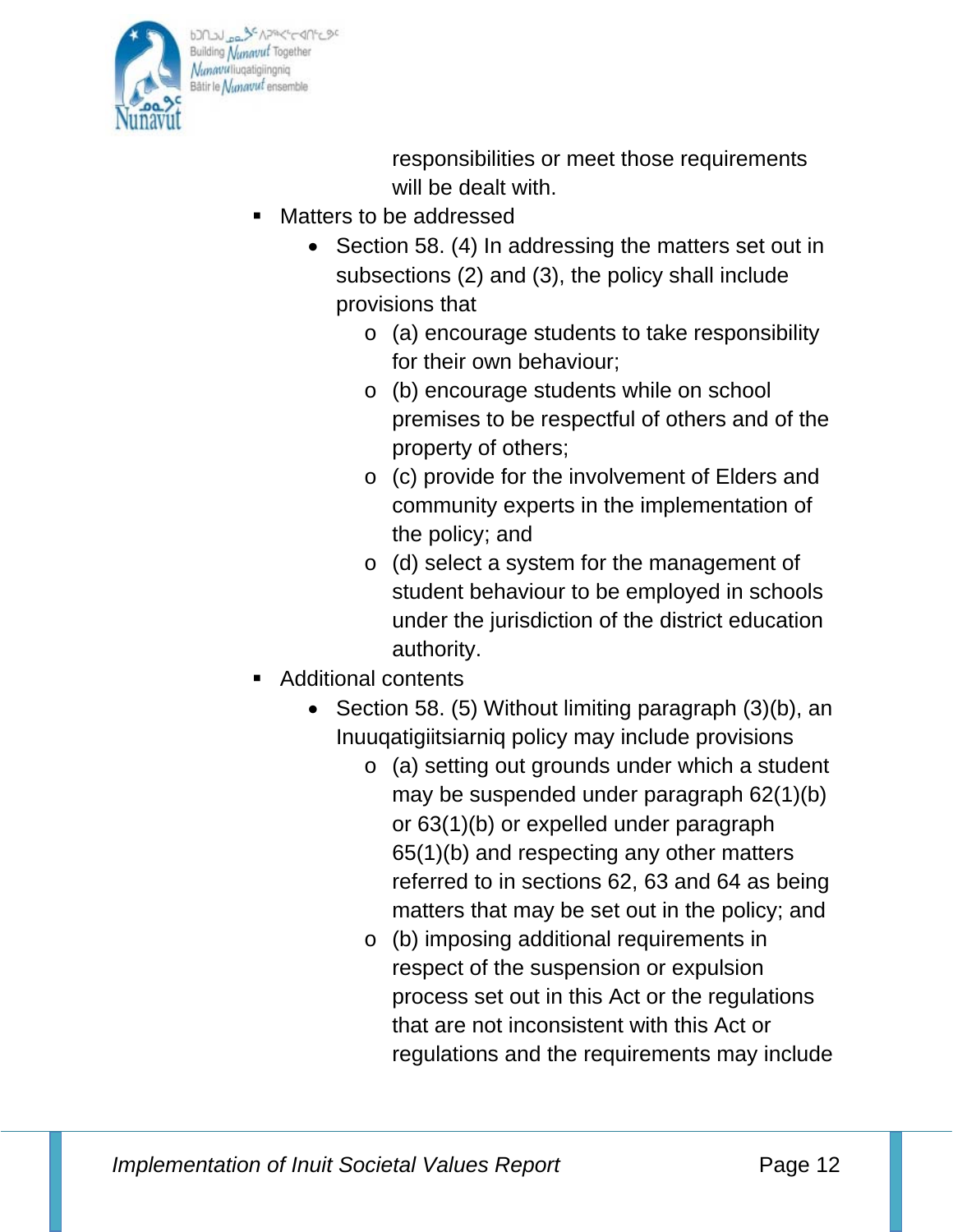

band of state of the book Building Nunavut Together **Nunavuliugatigiingnig** Bâtir le Numavuf ensemble

> actions that should be taken or considered before suspending or expelling a student.

- Inuit Qaujimajatuqangit
	- Section 58. (6) The Inuuqatigiitsiarniq policy shall be developed in accordance with the principles and concepts of Inuit Qaujimajatuqangit, particularly the principles of Inuuqatigiitsiarniq and Piliriqatigiinniq
- Other requirements
	- Section 58. (7) A district education authority shall develop the Inuuqatigiitsiarniq policy in accordance with the regulations.
	- Section 58. (8) **Deleted**. 2nd Legislative Assembly, September 11, 2008.
- Role of principals
	- Section 58. (9) Principals shall assist the district education authority in the development of the Inuuqatigiitsiarniq policy.
- Implementation
	- Section 58. (10) A principal shall implement the Inuuqatigiitsiarniq policy in his or her school and he or she shall implement it in accordance with the principles and concepts of Inuit Qaujimajatuqangit, particularly the principles of Inuuqatigiitsiarniq, Tunnganarniq and Piliriqatigiinniq.
- Duties re: understanding and compliance
	- Section 58. (11) Principals and teachers shall ensure that students understand the Inuuqatigiitsiarniq policy and shall encourage them to comply with it.
- **Amendments** 
	- Section 58. (12) If the regulations respecting the content of the Inuuqatigiitsiarniq policy change, the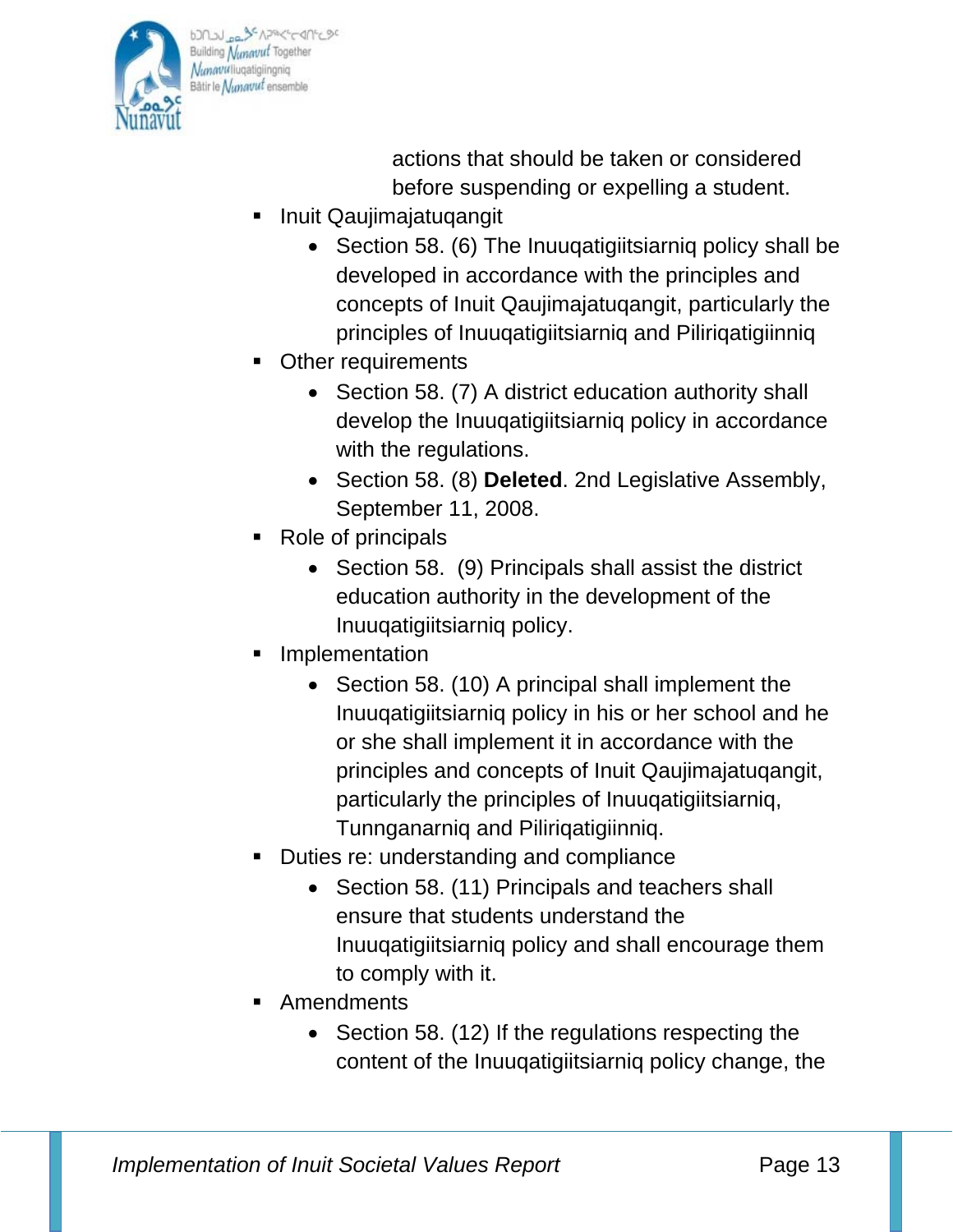

bJNJJ\_pa.<sup>35</sup>APR<4c191290 Building Nunavut Together **Nunavulliugatigiingniq** Bâtir le *Numavut*<sup>f</sup> ensemble

> district education authority shall amend its policy to conform with the regulations.

- Process
	- Section 58. (13) A district education authority may amend its Inuuqatigiitsiarniq policy and subsections (6) to (10) apply, with such modifications as the circumstances require with respect to an amendment.
- Copy to Minister
	- Section 58. (13.1) The district education authority, immediately on adopting an Inuuqatigiitsiarniq policy or an amendment to it, shall forward a copy of the policy or the policy, as amended, to the Minister.
- Minister may require amendments
	- Section 58. (13.2) The Minister may require a district education authority to make such amendments to an Inuuqatigiitsiarniq policy as the Minister considers necessary or advisable in order for it to be consistent with this Act and the regulations.
- Minister's assistance
	- Section 58. (14) The Minister shall ensure that materials are developed and distributed to district education authorities to assist them in the development of their Inuuqatigiitsiarniq policies
- **Regulations** 
	- Section 58. (15) For the purposes of this section, the Commissioner in Executive Council may make regulations respecting
		- o (a) the content of the Inuuqatigiitsiarniq policy; and
		- $\circ$  (b) the process for developing or amending the policy.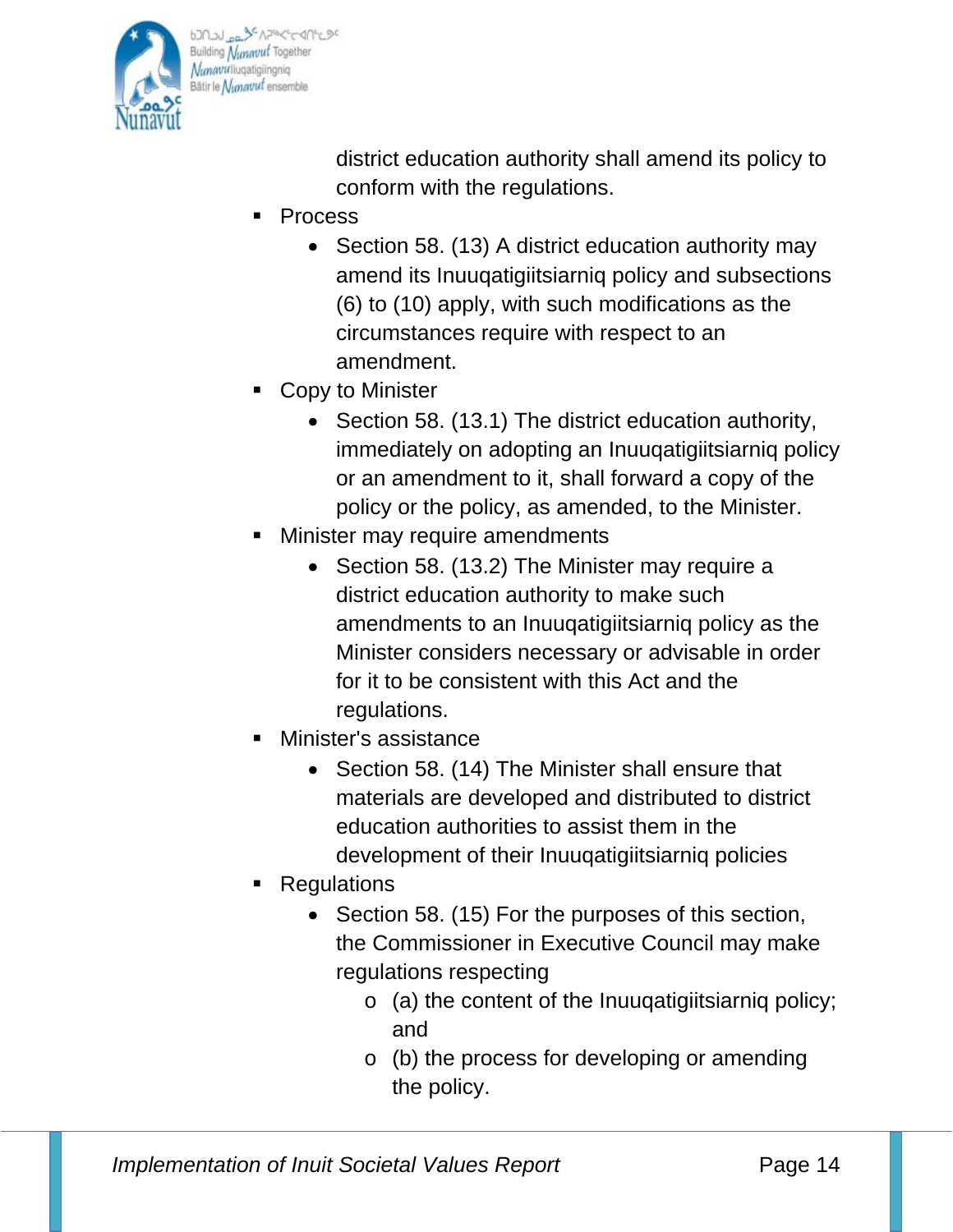

bJNJJ\_pa.<sup>35</sup>APR<4c191290 Building Nunavut Together **Nunavulliugatigiingniq** Bâtir le *Numavut* ensemble

- **Programs in support of Inuugatigiitsiarnig policy** 
	- Section 59. (1) A district education authority shall develop programs that
		- o (a) promote a welcoming, positive and safe school environment that is supportive of the students and their education;
		- o (b) encourage and assist students to fulfil their responsibilities and to meet the requirements that apply to them;
		- o (c) encourage students to take responsibility for their own behaviour; and
		- o (d) encourage students while on school premises to be respectful of others and of the property of others.
- Inuit Qaujimajatuqangit
	- Section 59. (2) The programs shall be developed in accordance with the principles and concepts of Inuit Qaujimajatuqangit, particularly the principles of Inuuqatigiitsiarniq and Piliriqatigiinniq.
- Role of principals
	- Section 59. (3) Principals shall assist the district education authority in the development of the programs.
- Minister's assistance
	- Section 59. (4) The Minister shall ensure that materials are developed and distributed to district education authorities to assist them in the development of the programs.
- **Implementation** 
	- Section 59. (5) A principal shall implement the programs in his or her school and he or she shall implement them in accordance with the principles and concepts of Inuit Qaujimajatuqangit, particularly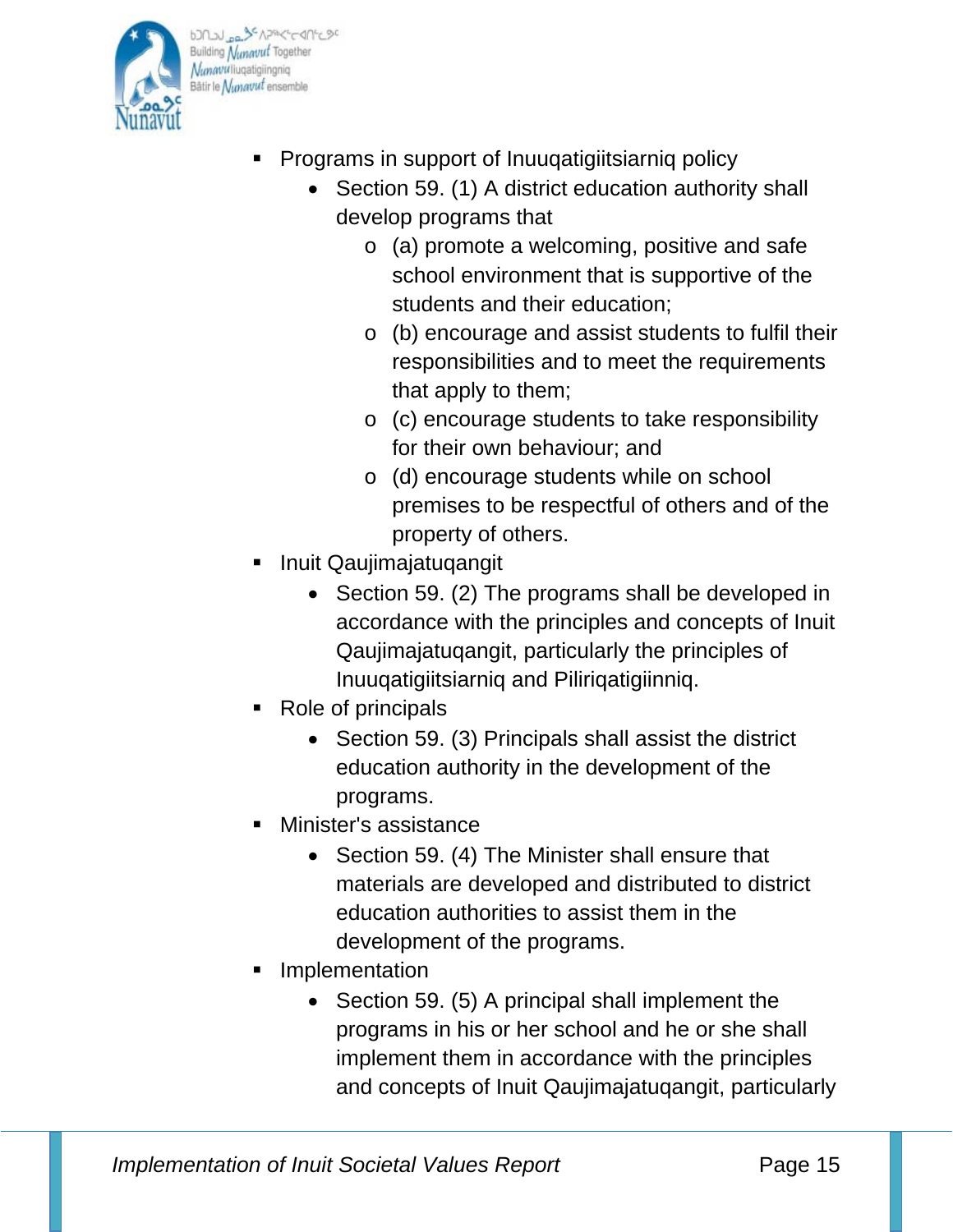

bDNJ\_pa SCAPRECCANESC Building Nunavut Together **Nunavulliugatigiingniq** Bâtir le Numavuf ensemble

> the principles of Inuuqatigiitsiarniq, Tunnganarniq and Piliriqatigiinniq.

- Reporting on behaviour to district education authority
	- Section 60. A principal shall, in accordance with the regulations, provide the district education authority with reports on student behaviour in his or her school.
- School rules
	- Section 61. (1) Subject to the approval of the district education authority, the principal may make rules in respect of his or her school.
- Inuit Qaujimajatuqangit
	- Section 61. (2) The school rules shall be developed in accordance with the principles and concepts of Inuit Qaujimajatuqangit, particularly the principles of Inuuqatigiitsiarniq and Piliriqatigiinniq.
- o Discipline
	- **Inuit Qaujimajatuqangit** 
		- Section 68. A district education authority and the members of the education staff, in acting under the Inuuqatigiitsiarniq policy and sections 62 to 67, shall act in accordance with the principles and concepts of Inuit Qaujimajatuqangit, particularly the principles of Inuuqatigiitsiarniq, Tunnganarniq and Piliriqatigiinniq
- o (PART 10) Instructional Hours and School Calendars
	- **Contents of calendar** 
		- Inuit Qaujimajatuqangit
			- o Section 84. (3) A district education authority shall develop a school calendar in accordance with the principles and concepts of Inuit Qaujimajatuqangit, particularly the principles of Pijitsirniq and Aajiiqatigiinniq.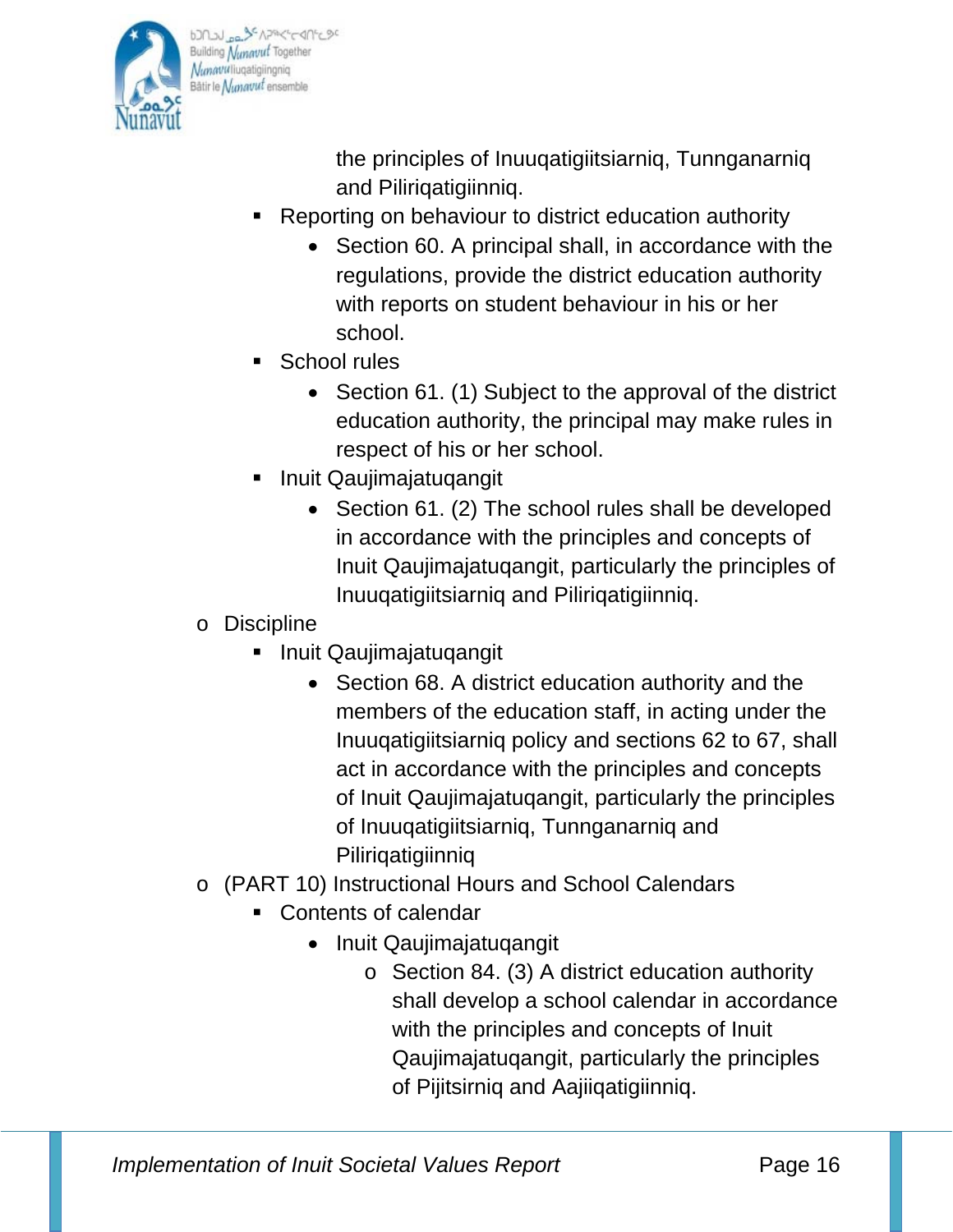

bJNJJ\_pa.<sup>35</sup>APR<4c191290 Building Nunavut Together **Nunavulliugatigiingniq** Bâtir le *Numavut* ensemble

- o (PART 11) School Staff
	- **teachers** 
		- Orientation and mentoring programs)
			- o Inuit Qaujimajatuqangit
				- Section 96. (2) Orientation and mentoring programs developed under subsection (1) shall be developed in accordance with and be based on Inuit societal values and the principles and concepts of Inuit Qaujimajatuqangit.
		- Specific additional duties of teachers
			- o Section 98. In addition to anything else a teacher is required to do under this Act, he or she shall
				- (b) teach his or her students in a manner that is consistent with Inuit societal values and the principles and concepts of Inuit Qaujimajatuqangit and respect for Inuit cultural identity;
- o Principals and Vice-principals
	- Duties of principal- general statement
		- Inuit Qaujimajatuqangit
			- o Section 114. (2) The principal shall carry out his or her duty under subsection (1) in accordance with Inuit societal values and the principles and concepts of Inuit Qaujimajatuqangit.
	- Duty to monitor re: Inuit Qaujimajatuqangit
		- Section 114.1. (1) A principal shall monitor and evaluate the carrying out of the Inuit Qaujimajatuqangit duties of the members of the education staff in his or her school.
	- Information to be provided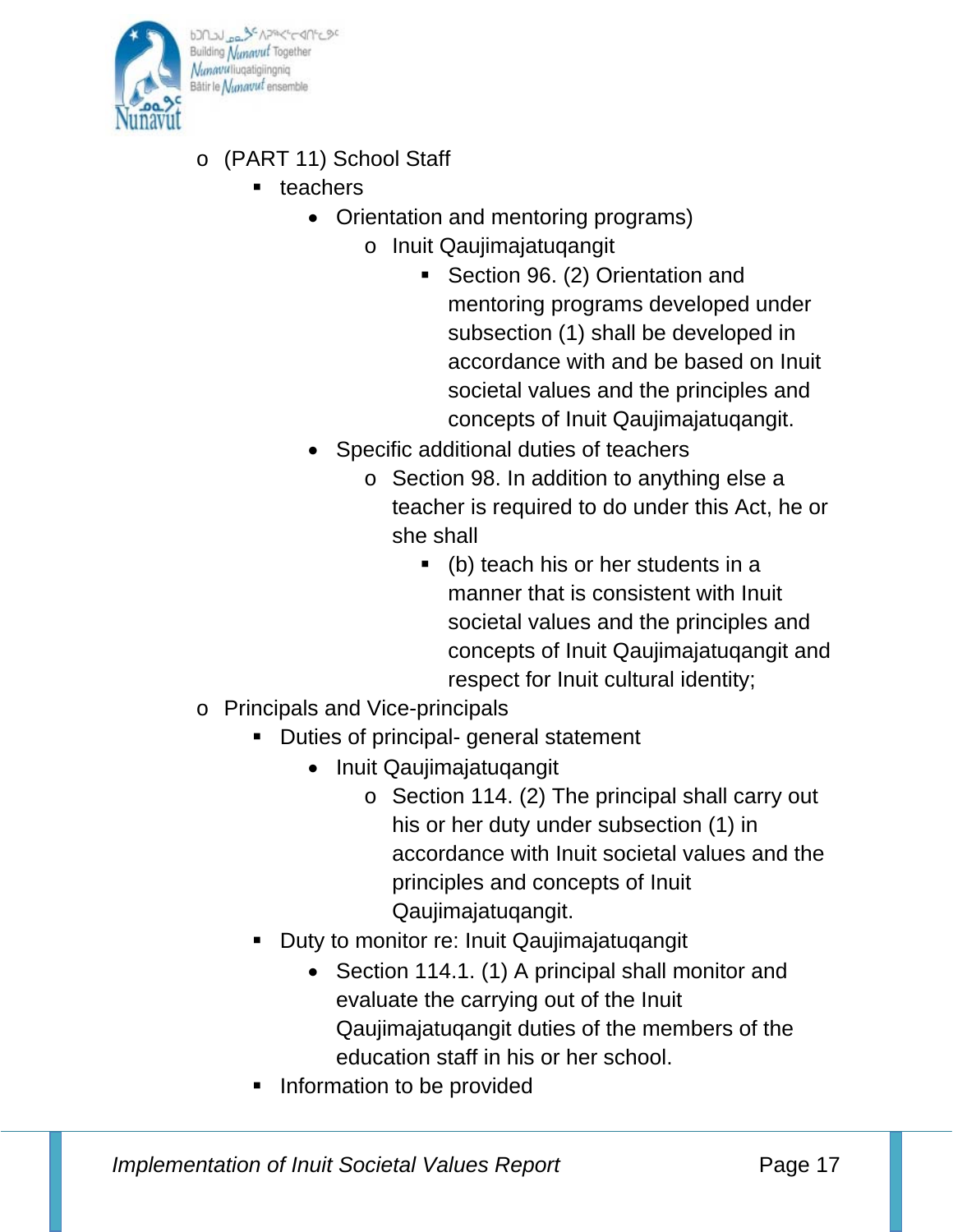

bDNJJ\_pa SCAPRCCCOMERC Building Nunavut Together **Nunavulliugatigiingniq** Bâtir le Nunavuf ensemble

- Section 114.1. (2) A principal shall provide the district education authority and the Minister with such information as the district education authority or the Minister may request in relation to the carrying out of the Inuit Qaujimajatuqangit duties of the principal or of the members of the education staff.
- Accountability
	- Section 114.1. (3) A principal is accountable to the district education authority and to the Minister in respect of the carrying out of his or her Inuit Qaujimajatuqangit duties.
- Definition of "Inuit Qaujimajatuqangit duties"
	- Section 114.1. (4) In this section, "Inuit Qaujimajatuqangit duties" means duties relating to Inuit societal values and the principles and concepts of Inuit Qaujimajatuqangit.
- o (PART 12) Administration- The Minister
	- Report on Inuit Qaujimajatuqangit
		- Section 122.1. (1) Subject to subsection (6), the Minister shall prepare and include in the report referred to in subsection 126(1) a report on the carrying out of the Inuit Qaujimajatuqangit duties of the Minister and of the principals and other members of the education staff.
	- Committee of Elders
		- Section 122.1. (2) The Minister shall ensure that there is a committee of Elders to monitor, evaluate and report on the carrying out of the Inuit Qaujimajatuqangit duties of the Minister and of the principals and other members of the education staff.
	- Information to be provided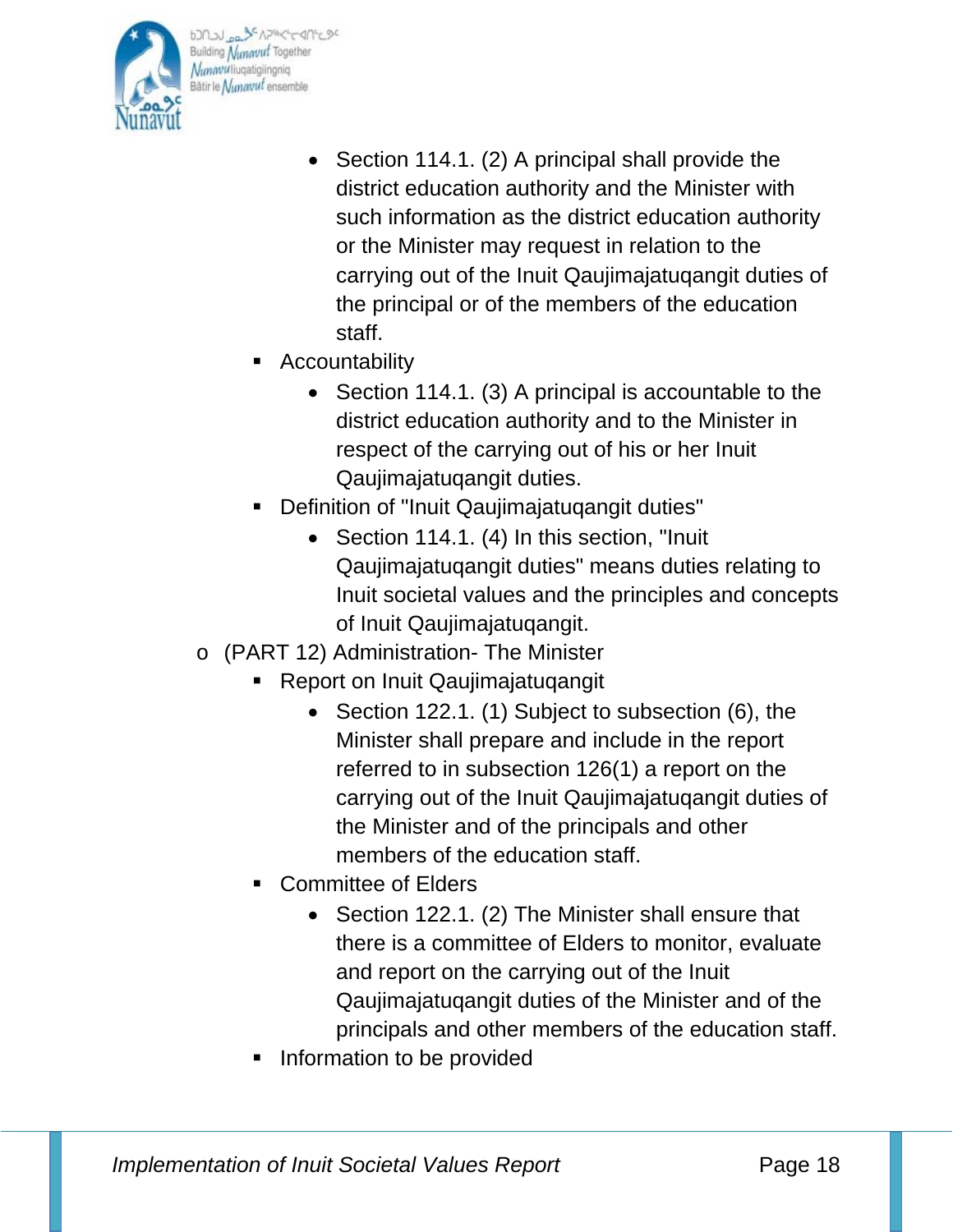

bDNJ\_pa SCAPRECCANESC Building Nunavut Together **Nunavuliugatigiingnig** Bâtir le Numavut ensemble

- Section 122.1. (3) The committee may require the Minister to provide the committee with information in the possession of the Minister or the department relating to the carrying out of the Inuit Qaujimajatuqangit duties of the Minister and principals and other members of the education staff.
- Definition of "Inuit Qaujimajatuqangit duties"
	- Section 122.1. (7) In this section, "Inuit Qaujimajatuqangit duties" means duties relating to Inuit societal values and the principles and concepts of Inuit Qaujimajatuqangit.
- o Duties of District Education Authorities
	- Additional duties and responsibilities)
		- Considerations
			- o Section 138. (3) Before recommending that a regulation be made under paragraph (1)(a), the Minister shall consider the effect that the assignment of additional duties and responsibilities would have on
				- (b) the incorporation of Inuit societal values and the principles and concepts of Inuit Qaujimajatuqangit into the school program;
	- Report on Inuit Qaujimajatuqangit
		- Section 138.1. (1) A district education authority shall prepare and include in the report referred to in subsection 146(1) a report on the carrying out of the Inuit Qaujimajatuqangit duties of the district education authority and of principals and other members of the education staff in the schools under the jurisdiction of the district education authority.
	- Definition of "Inuit Qaujimajatuqangit duties"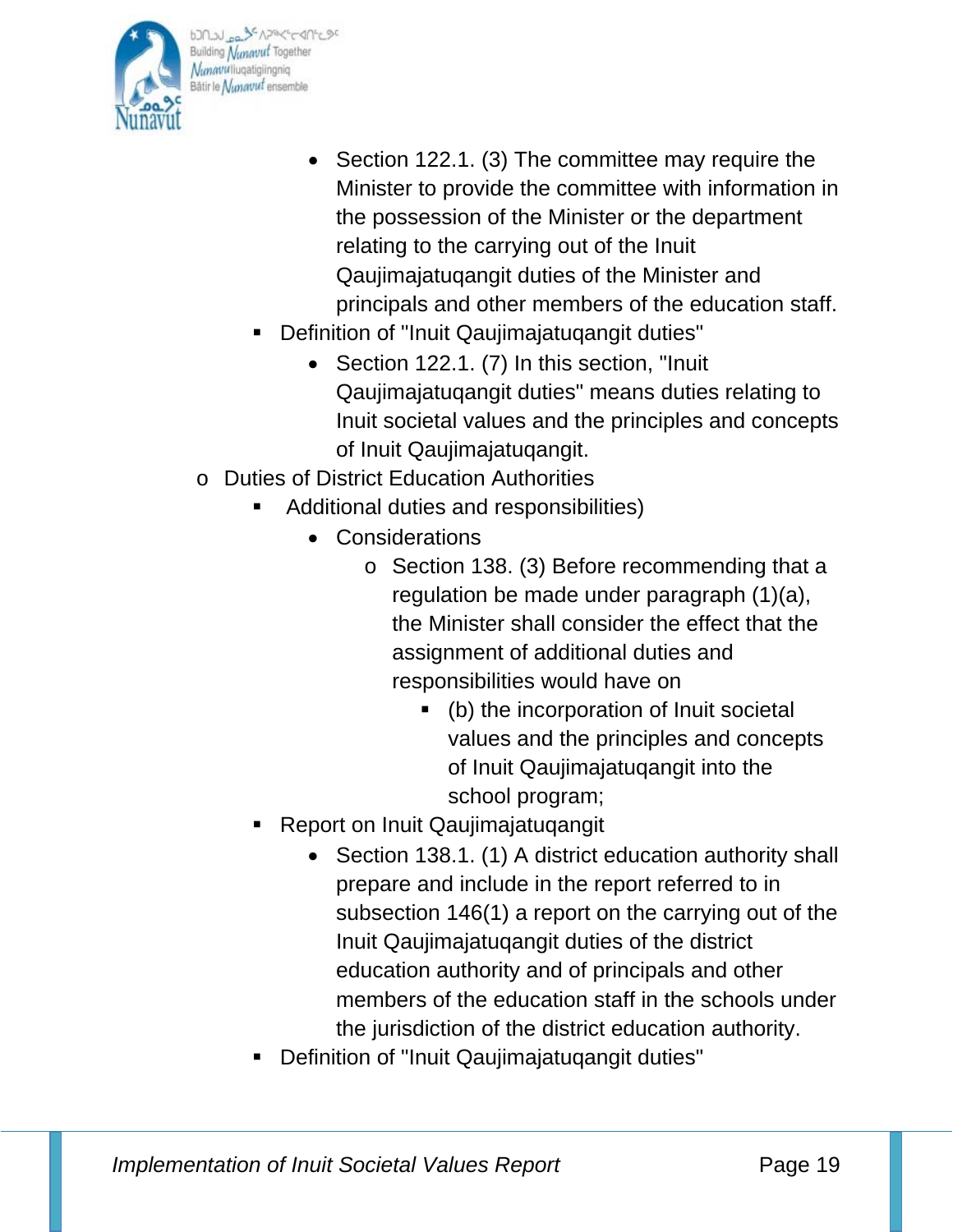

• Section 138.1. (2) In this section, "Inuit Qaujimajatuqangit duties" means duties relating to Inuit societal values and the principles and concepts of Inuit Qaujimajatuqangit.

# *Wildlife Act*

- ISV
	- o No references
- IQ
	- o (PART 1) General provisions
		- Values
			- Section 1.()(f) the guiding principles and concepts of Inuit Qaujimajatuqangit are important to the management of wildlife and habitat and should be described and made an integral part of this Act;
	- o Interpretation
		- **Definitions** 
			- "Inuit Qaujimajatuqangit" means traditional Inuit values, knowledge, behaviour, perceptions and expectations; (Qaujimajatuqangit Inuit)
	- o Interpretation
		- The Inuit Language
			- Section 3. (2) The Inuit Language, or the appropriate dialect of the Inuit Language, may be used to interpret the meaning of any guiding principle or concept of Inuit Qaujimajatuqangit used in this Act. S.Nu. 2008,c.17,s.48.
	- o Inuit Qaujimajatuqangit
		- Guiding principles and concepts
			- Section 8. The following guiding principles and concepts of Inuit Qaujimajatuqangit apply under this Act: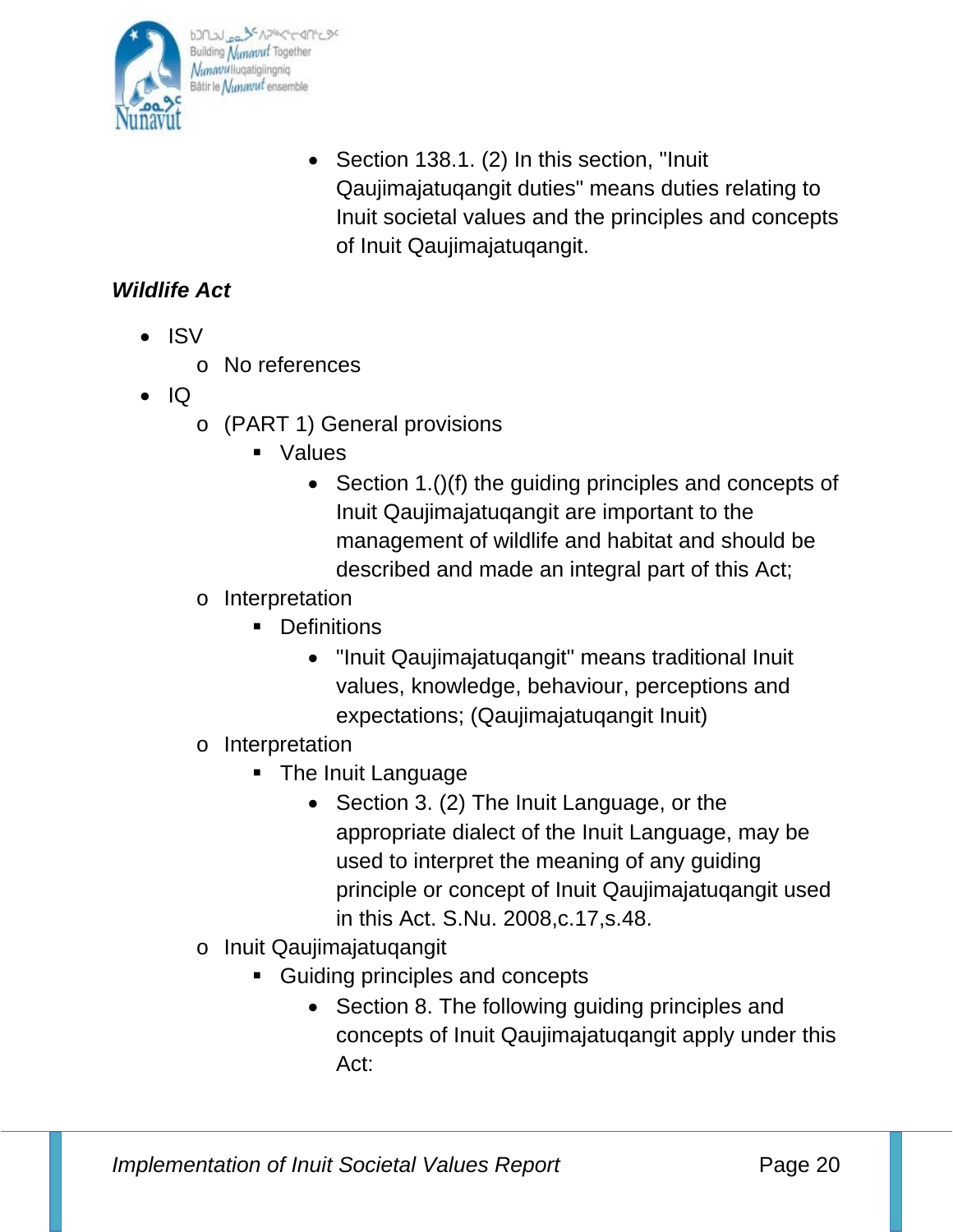

bJNJJ\_\_\_<sup>92</sup>^PRK+c9NEC9C Building Nunavut Together **Nunavulliugatigiingniq** Bâtir le Numavuf ensemble

- o (a) Pijitsirniq/Ihumaliukti, which means that a person with the power to make decisions must exercise that power to serve the people to whom he or she is responsible;
- o (b) Papattiniq/Munakhinik, which means the obligation of guardianship or stewardship that a person may owe in relation to something that does not belong to the person;
- o (c) Aajiiqatigiingniq/Pitiakatigiiklotik, which means that people who wish to resolve important matters or any differences of interest must treat each other with respect and discuss them in a meaningful way, keeping in mind that just because a person is silent does not necessarily mean he or she agrees;
- o (d) Pilimmaksarniq/Ayoikyumikatakhimanik, which means that skills must be improved and maintained through experience and practice;
- o (e) Piliriqatigiingniq/Havakatigiiklutik, which means that people must work together in harmony to achieve a common purpose;
- o (f) Avatimik Kamattiarniq/Amiginik Avatimik, which means that people are stewards of the environment and must treat all of nature holistically and with respect, because humans, wildlife and habitat are inter-connected and each person's actions and intentions towards everything else have consequences, for good or ill;
- o (g) Qanuqtuurunnarniq/Kaujimatukanut, which means the ability to be creative and flexible and to improvise with whatever is at hand to achieve a purpose or solve a problem;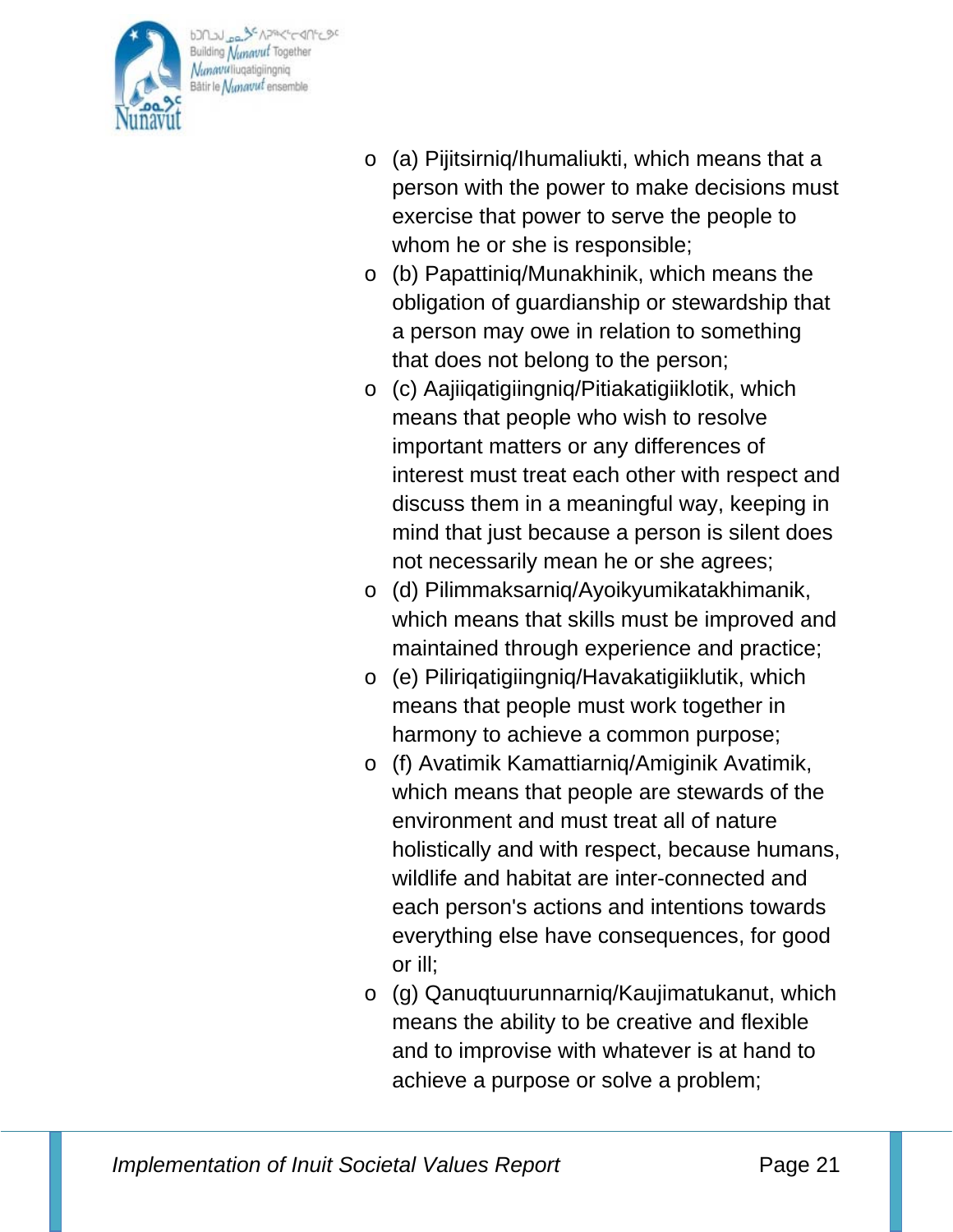

bJNJJ\_pa.<sup>35</sup>APR<4c191290 Building Nunavut Together **Nunavulliugatigiingniq** Bâtir le Numavuf ensemble

- o (h) Qaujimanilik/Ihumatuyuk, which means a person who is recognized by the community as having in-depth knowledge of a subject;
- o (i) Surattittailimaniq/Hugattittailimanik, also called Iksinnaittailimaniq/Ikhinnaittailimanik, which means that hunters should hunt only what is necessary for their needs and not waste the wildlife they hunt;
- o (j) Iliijaqsuittailiniq/Kimaitailinik, which means that, even though wild animals are harvested for food and other purposes, malice towards them is prohibited;
- o (k) Sirliqsaaqtittittailiniq/Naklihaaktitihuiluhi, which means that hunters should avoid causing wild animals unnecessary suffering when harvesting them;
- o (l) Akiraqtuutijariaqanginniq Nirjutiit Pijjutigillugit/Hangiaguikluhi Nekyutit InuupPiutigingitait, which means that wildlife and habitat are not possessions and so hunters should avoid disputes over the wildlife they harvest or the areas in which they harvest them; and
- o (m) Ikpigusuttiarniq Nirjutilimaanik/Pitiaklugit nekyutit, which means that all wildlife should be treated respectfully.
- Pijitsirniq/Ihumaliukti
	- o Section 9. (1) The Government of Nunavut, the NWMB, the NSRC, every RWO and HTO and every conservation officer and wildlife guardian must follow the principle of Pijitsirniq/Ihumaliukti when performing their functions under this Act.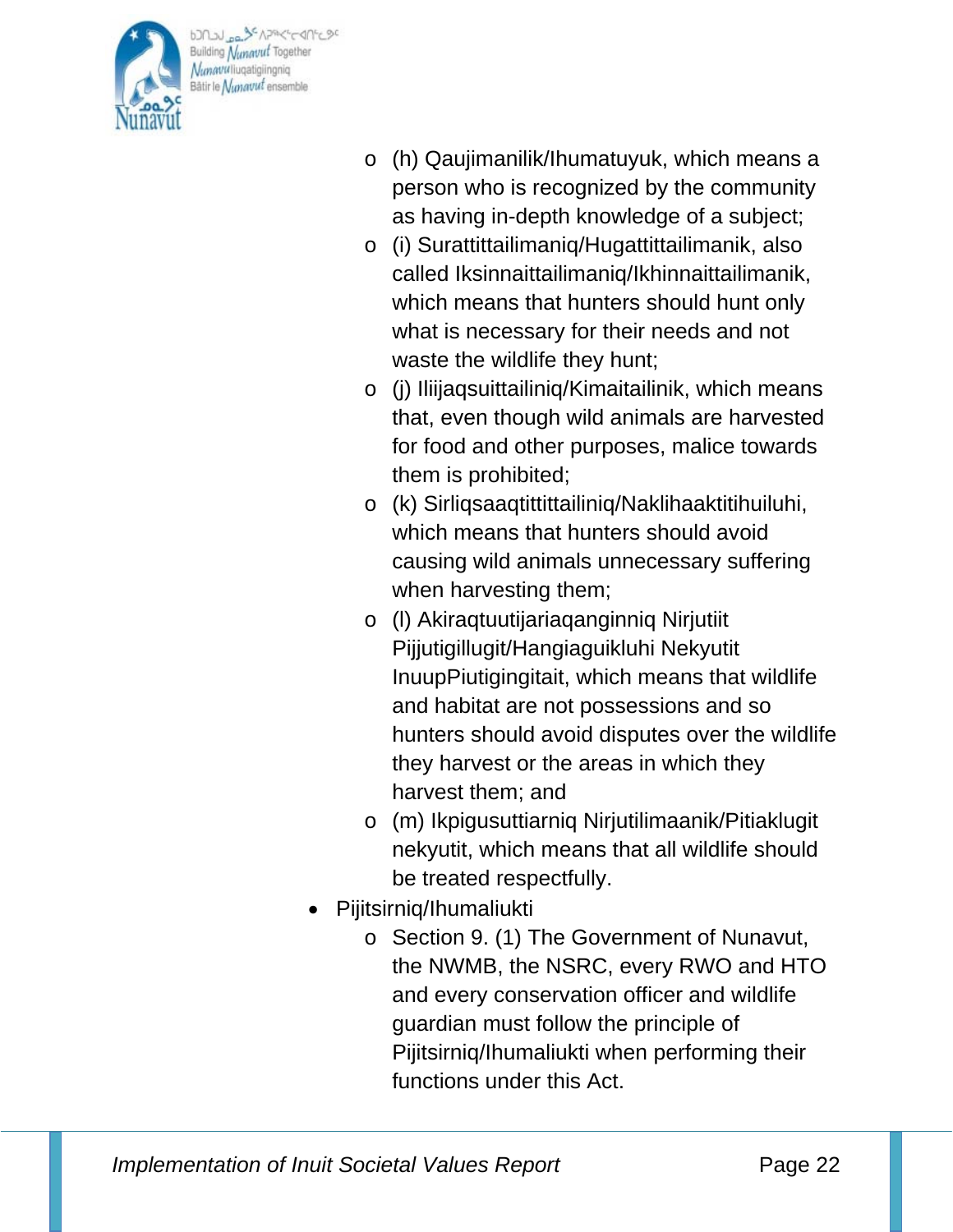

bJNJJ\_pa.<sup>35</sup>APR<4c191290 Building Nunavut Together **Nunavuliugatigiingnig** Bâtir le Numavuf ensemble

- Papattiniq/Munakhinik
	- o Section 9. (2) Although the principle of Papattiniq/Munakhinik traditionally applied to objects rather than to living things, because the Government of Nunavut and the NWMB have responsibilities to conserve wildlife, they must endeavour to apply the principle of Papattiniq/Munakhinik to wildlife and habitat and conserve these resources for future generations of Nunavummiut.
- Aajiiqatigiingniq/Pitiakatigiiklotik
	- o Section 9. (3) Where meetings, discussions or consultations take place under this Act, the parties in attendance must use their best efforts to follow the principle of Aajiiqatigiingniq/ Pitiakatigiiklotik and remember that a person's silence does not necessarily mean agreement, unless it is made clear to him or her that silence will be assumed to be acceptance or agreement.
- Pilimmaksarniq/Ayoikyumikatakhimanik
	- o Section 9. (4) The Government of Nunavut, the NWMB, every RWO and HTO, every conservation officer and wildlife guardian and every person harvesting wildlife must use their best efforts to follow the principle of Pilimmaksarniq/Ayoikyumikatakhimanik when performing their various functions and activities.
- Piliriqatigiingniq/Havakatigiiklutik
	- o Section 9. (5) The Government of Nunavut, the NWMB, every RWO and HTO, every conservation officer and wildlife guardian and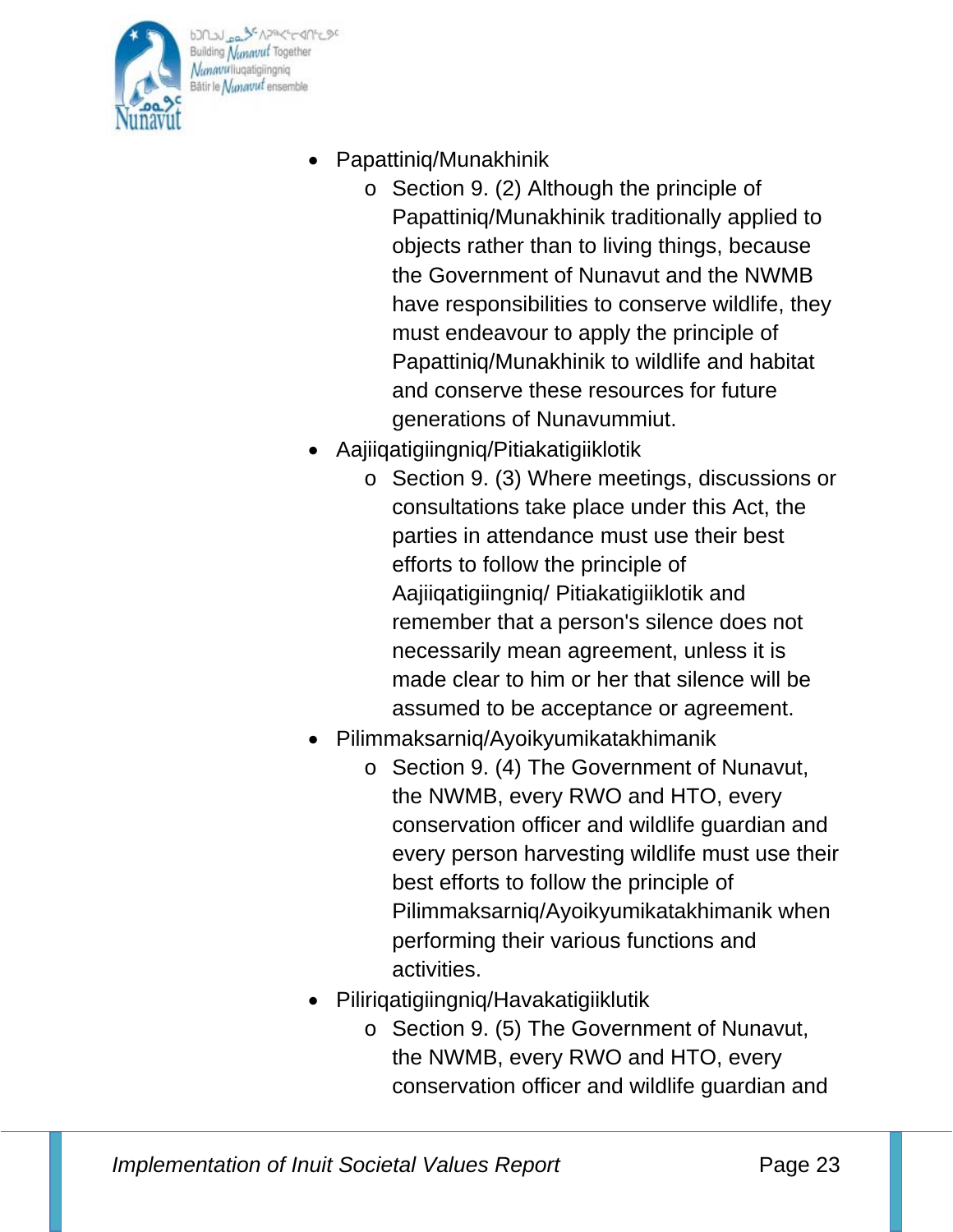

bJNJJ\_pa.<sup>35</sup>APR<4c191290 Building Nunavut Together **Nunavuliugatigiingnig** Bâtir le Numavut ensemble

> Nunavummiut must use their best efforts to follow the principle of Pilirigatigiingnig/ Havakatigiiklutik to fulfill the purpose, values and principles of this Act.

- Avatimik Kamattiarniq/Amiginik Avatimik
	- o Section 9. (6) The Government of Nunavut, the NWMB, every RWO and HTO, every conservation officer and wildlife guardian and Nunavummiut must use their best efforts to follow the principle of Avatimik Kamattiarniq/Amiginik Avatimik.
- Qanuqtuurunnarniq/Kaujimatukanut
	- o Section 9. (7) Because of the unique challenges facing Nunavut, this Act must be interpreted and applied in a way that respects the principle of

Qanuqtuurunnarniq/Kaujimatukanut.

- o (PART 2) Rights and Authorities: Exceptional Activities
	- Species at risk license
		- Section 20. (1) The Superintendent may issue a licence authorizing a person to engage in an activity for education or research that is otherwise prohibited under this Act in respect of an extinct species or a listed species, if
			- o a) the activity is related to the conservation of the species and is conducted by a scientist, Qaujimanilik/Ihumatuyuk, educator or other person having the appropriate expertise to conduct that activity;
	- Pre-conditions
		- Section 20. (2) A licence may only be issued under subsection (1) if the activity is authorized under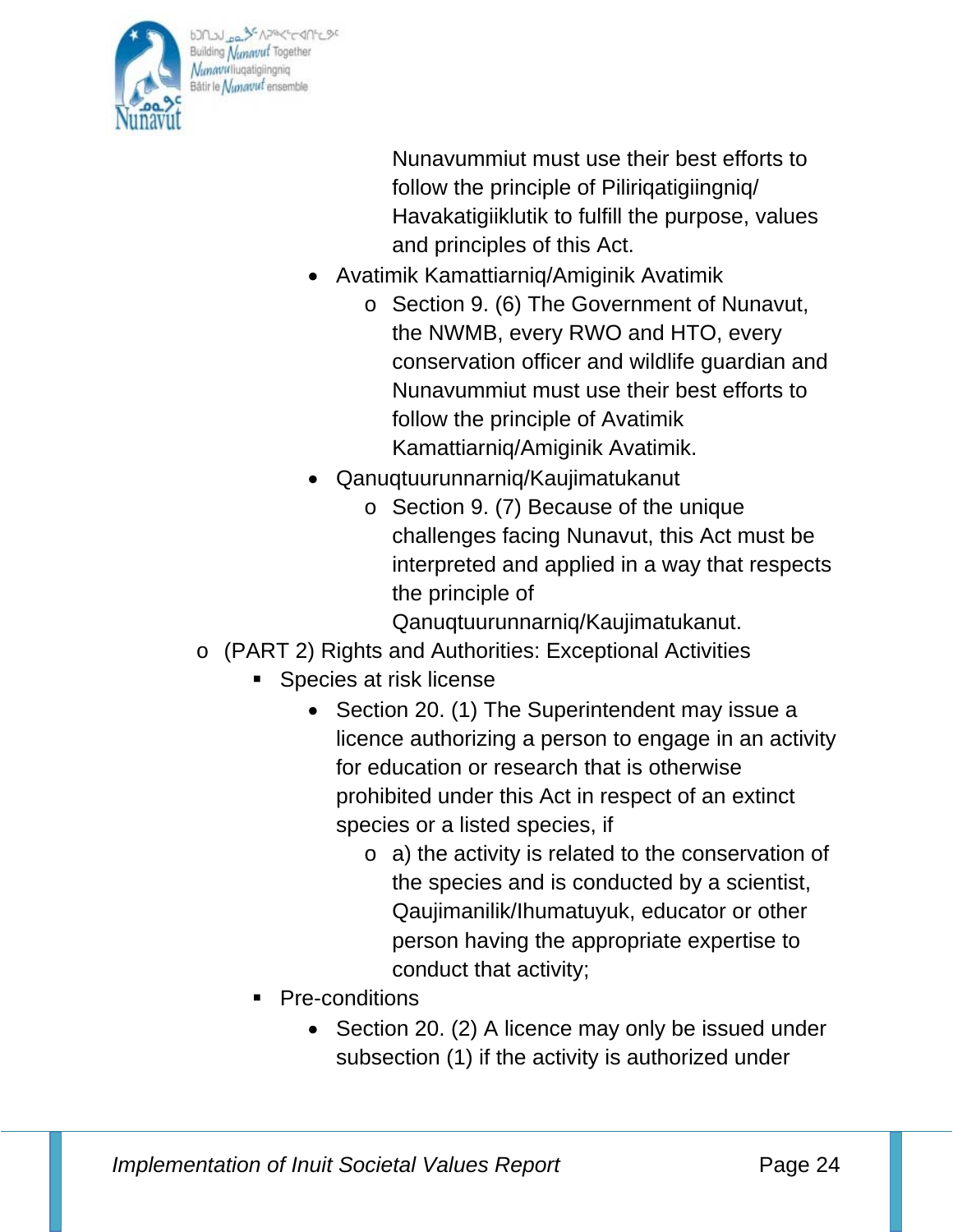

bDNJ\_pa SCAPRECCANESC Building Nunavut Together **Nunavulliugatigiingniq** Bâtir le *Numavut* ensemble

- o (i) all reasonable alternatives to the activity that would reduce the impact on the species have been considered and the activity being authorized is the best among the alternatives, after considering relevant ecological, scientific, Inuit Qaujimajatuqangit, technological, and socio-economic factors,
- o Rights and Authorities: Authorized persons
	- Section 21. (2) Only a conservation officer, wildlife guardian, scientist, Qaujimanilik/Ihumatuyuk, or a person acting under their authority, may be authorized under subsection (1).
- o (PART 5) Conservation and Other Management Measures
	- **Designating species at risk** 
		- Recommendations
			- o Section 129. (1) The NSRC shall, at least once a year, make a report to the NWMB containing
				- $\bullet$  (c) a status report summarizing the best available information on the status of a species, including knowledge from any scientist, Qaujimanilik/Ihumatuyuk or other holder of traditional knowledge that may be appropriate;
- o (PART 6) Management Functions Minister
	- **Powers of Minister** 
		- Section 149. The Minister may
			- o (d) support and implement suitable programs of education and training respecting Inuit Qaujimajatuqangit, safe and humane harvesting methods, harvester education and wildlife conservation;
- o Advisory committees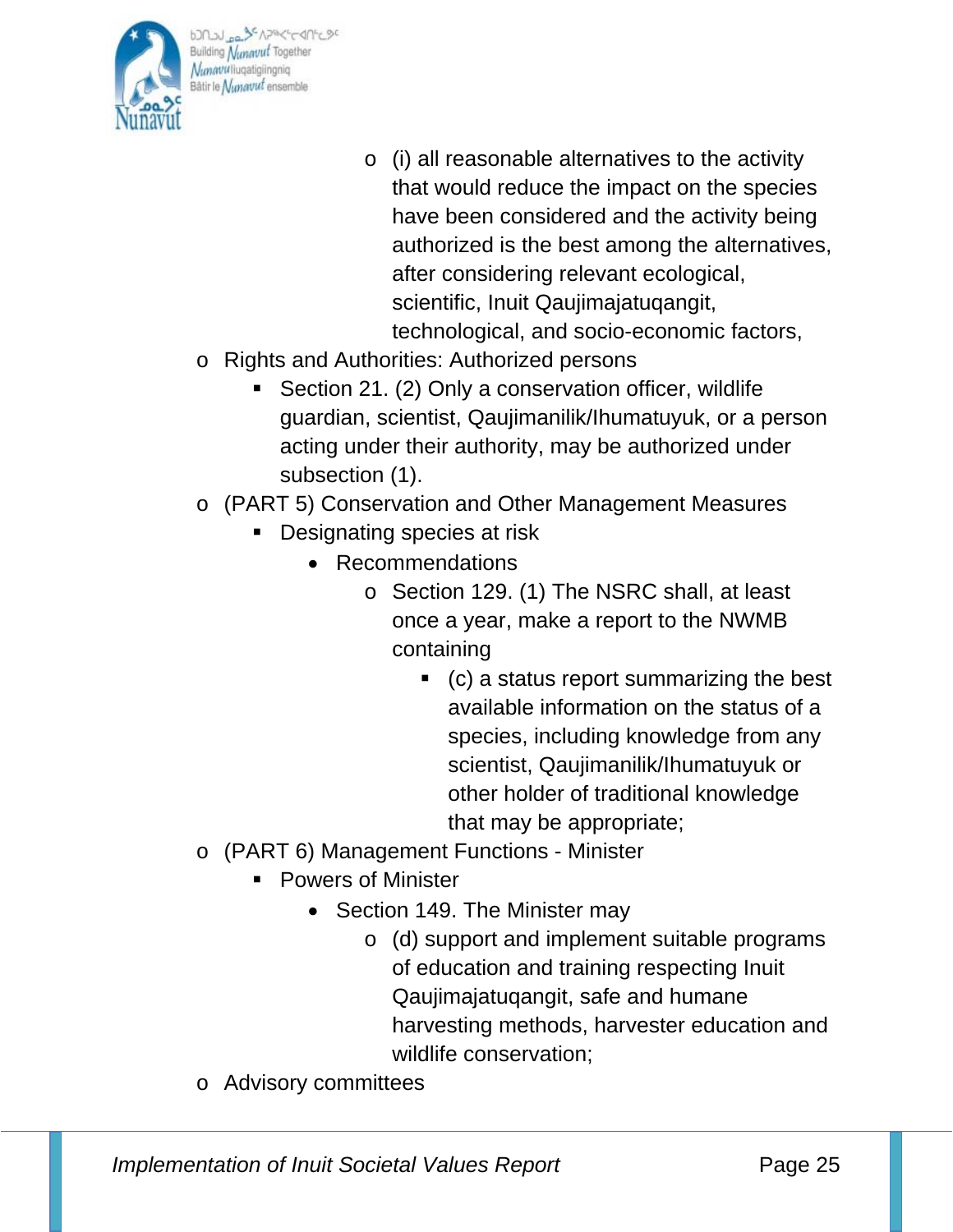

bDNJJ\_pa SCAPRCCCOMERC Building Nunavut Together **Nunavulliugatigiingniq** Bâtir le Numavut ensemble

- **Eligibility** 
	- Section 159. (3) To be eligible to be a member of the NSRC, a person must be recognized by the Minister as a scientist or Qaujimanilik/Ihumatuyuk having the appropriate expertise related to species at risk.
- Support
	- Section 159. (6) The Minister may provide the professional, technical and clerical assistance to the NSRC, including assistance from a scientist and Qaujimanilik/Ihumatuyuk and other experts.
- Elders advisory committee
	- Section 160. (1) The Minister must appoint an advisory committee of elders to review current, traditional and historical types, methods and technologies of harvesting wildlife in the context of the guiding principles and concepts of Inuit Qaujimajatuqangit and to advise the Minister on those it considers humane and safe.
- o Advisory committee
	- **Eligibility** 
		- Section 160. (3) To be eligible to be a member of the advisory committee of elders referred to in subsection (1), a person must be recognized by the Minister as a Qaujimanilik/Ihumatuyuk having the appropriate expertise.
- o (PART 7) Administrative Matters
	- Natural Resources Conservation Trust Fund
		- Purposes of Fund
			- o Section 181. 2 (d) promote education and training respecting Inuit Qaujimajatuqangit, safe and humane harvesting methods, harvester education and wildlife conservation;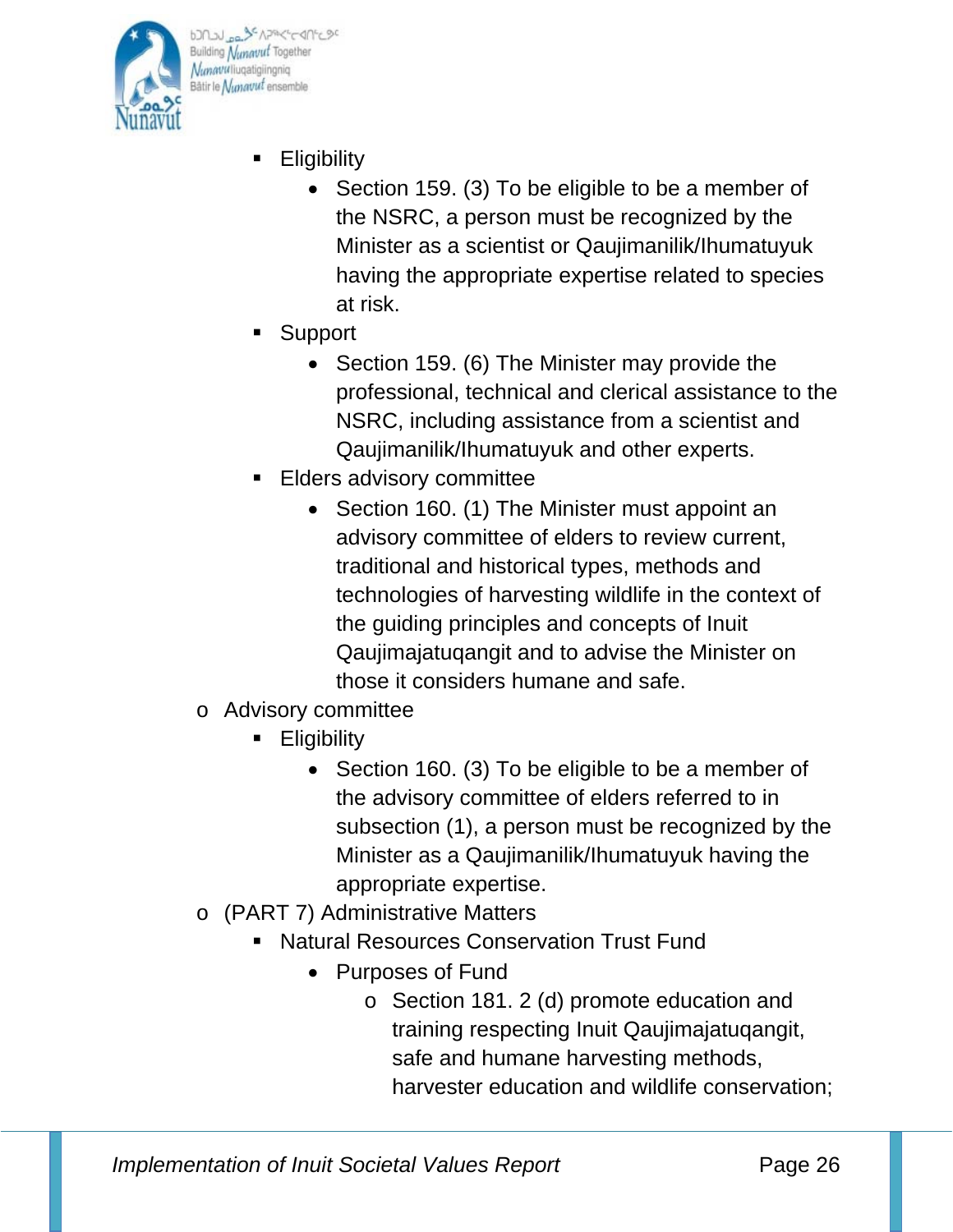

on Schameredness JCNG Building Nunavut Together Nunavulliuqatigiingniq sätir le Numavut ensemble

- o Regulations
	- **Education** 
		- Section 193. The Commissioner in Executive Council may make regulations in relation to education and training respecting Inuit Qaujimajatuqangit, safe and humane harvesting methods, harvester education and wildlife conservation, including regulations
			- o (a)respecting courses and examinations on these matters; and
			- o (b) requiring persons to successfully complete a course or examination before engaging in any activity requiring a licence.
- o General matters
	- **Section 201. The Commissioner in Executive Council may** make regulations
		- (e) respecting any other matter deemed necessary or advisable to give effect to the guiding principles and concepts of Inuit Qaujimajatuqangit under this Act;

# *Family Support Orders Enforcement Act*

- ISV
	- o No references
- IQ
	- o No references

# *Public College For The Eastern Arctic Regulations*

- ISV
	- o No references
- IQ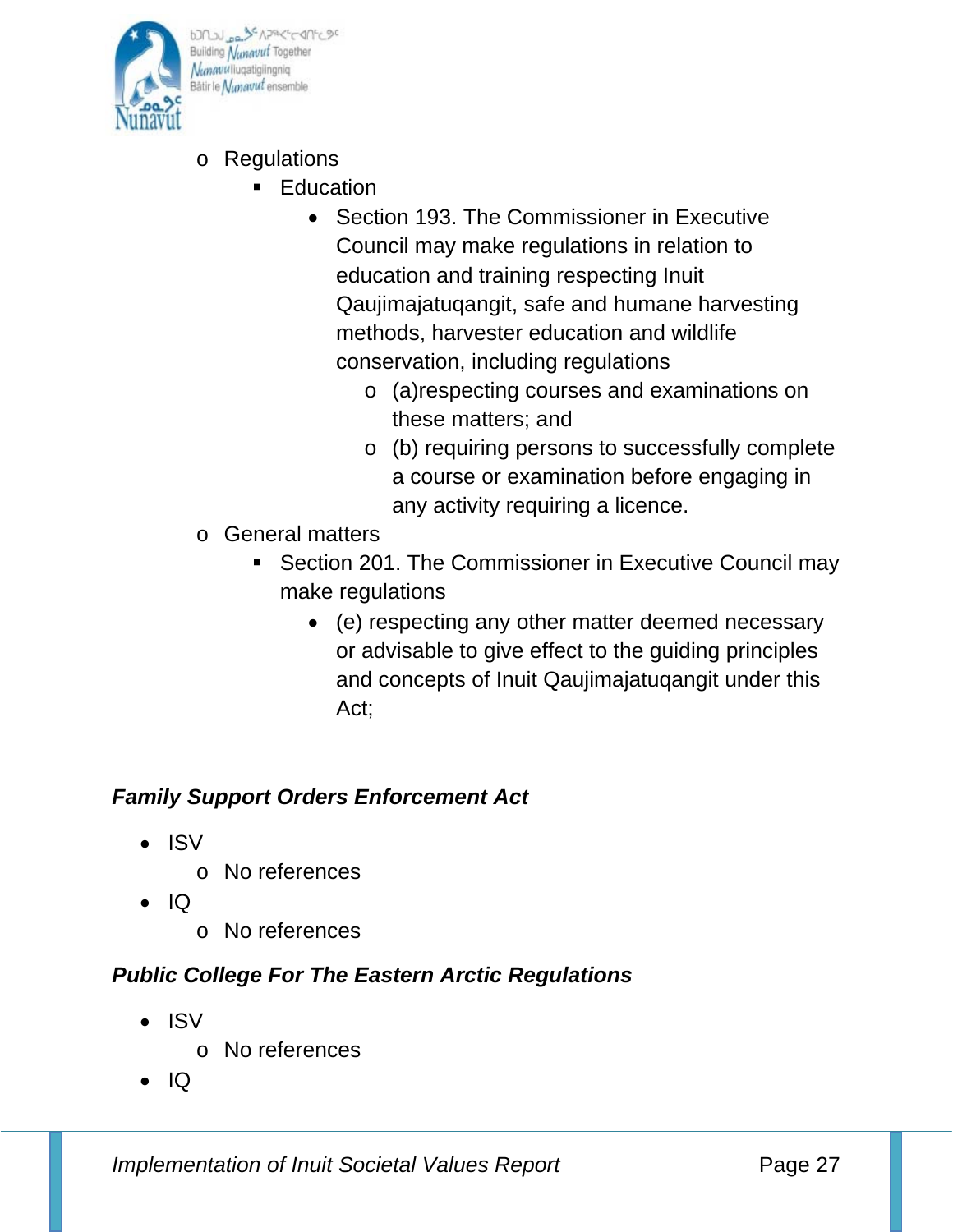

o No references

# *Child And Family Services Act*

- ISV
	- o Preamble
		- And whereas it is recognized that decisions concerning children should be made in accordance with the best interests of children, with a recognition that differing cultural values and practices must be respected in those determinations;
	- o Best interests of the child

Section 3. Where there is a reference in this Act to the best interests of a child, all relevant factors must be taken into consideration in determining the best interests of a child including the following factors, with a recognition that differing cultural values and practices must be respected in making that determination:

- $\blacksquare$  (a) the child's safety;
- (b) the child's physical, mental and emotional level of development and needs, and the appropriate care or treatment to meet those needs;
- (c) the child's cultural, linguistic and spiritual or religious upbringing and ties;
- (d) the importance for the child's development of a positive relationship with his or her parent, a secure place as a wanted and needed member of the family, and a stable environment;
- (e) the importance of continuity in the child's care and the possible effect on the child of disruption of that continuity;
- (f) the risk that the child may suffer harm through being removed from, kept away from, returned to, or allowed to remain in, the care of a parent;
- (g) the merits of any proposed plan of care for the child;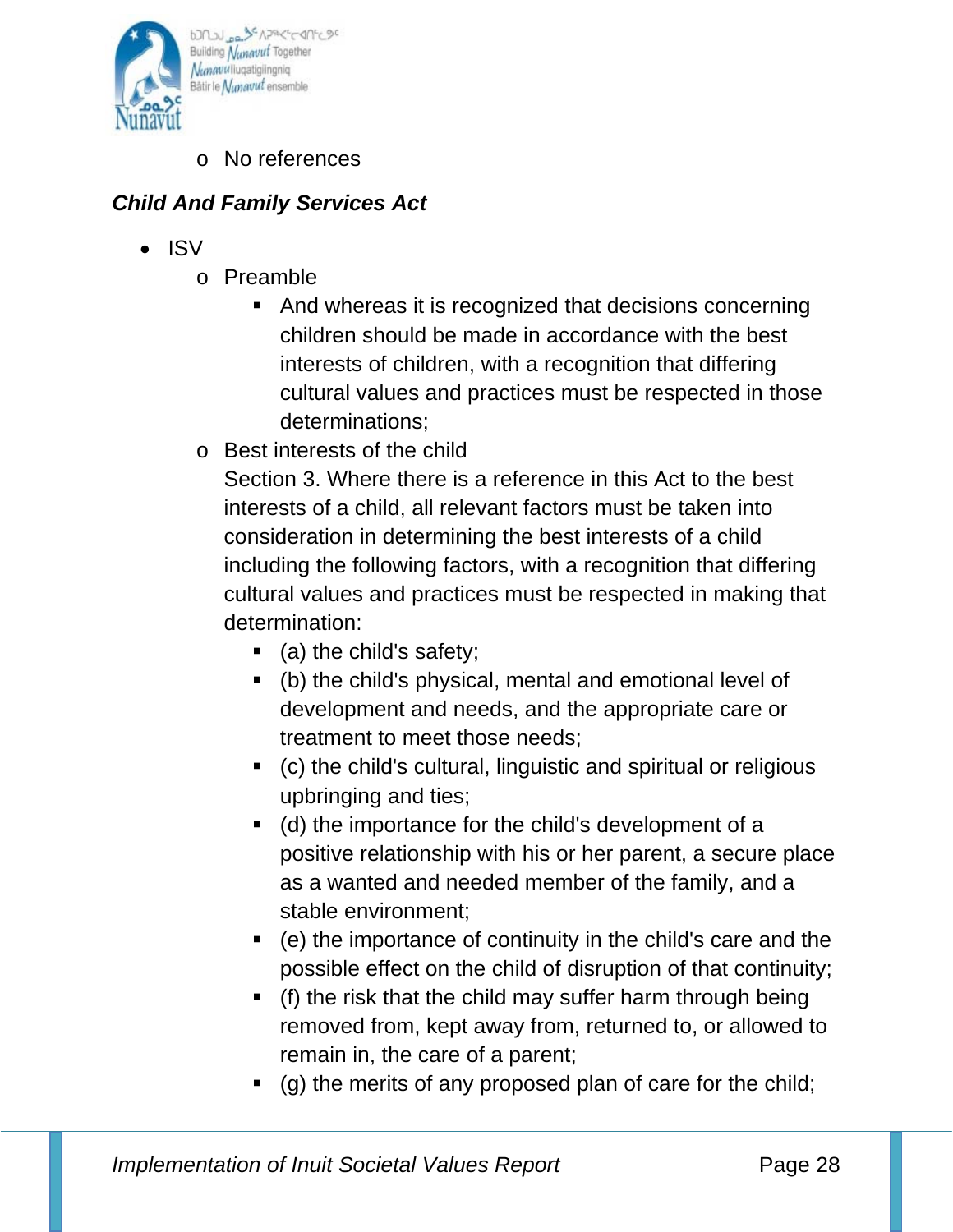

bDNJ\_pa SCAPRECCANESC Building Nunavut Together **Nunavulliugatigiingniq** Bâtir le Numavuf ensemble

- (h) the child's relationship by blood or through adoption;
- (i) the child's views and preferences, if they can be reasonably ascertained;
- $\blacksquare$  (i) the effects on the child of a delay in making a decision.
- o Child Who Needs Protection
	- **I** Interpretation
		- Section 7. (2) Subsection (3) shall be interpreted
			- o (a) with a recognition that differing cultural values and practices must be respected; and
			- o (b) in accordance with community standards.

- IQ
- o No references

# *Family Abuse Intervention Act*

- ISV Introduction
	- Stressing the importance of inuuqatigiitsiarniq, which means respecting others, relationships and caring for people, and tunnganarniq, which means fostering good spirit by being open, welcoming and inclusive;
	- Affirming the commitment of the Government of Nunavut to pijitsirniq, which means serving and providing for families and communities;
	- **Incorporating and encouraging qanuqtuurniq, which** means being innovative and resourceful;
- IQ Introduction
	- Recognizing that the values and cultures of Nunavummiut and the guiding principles and concepts of Inuit Qaujimajatuqangit reflect the right of every individual in Nunavut to a full and productive life, free from harm and fear of harm;
	- o (PART 1) Interpretation and Principles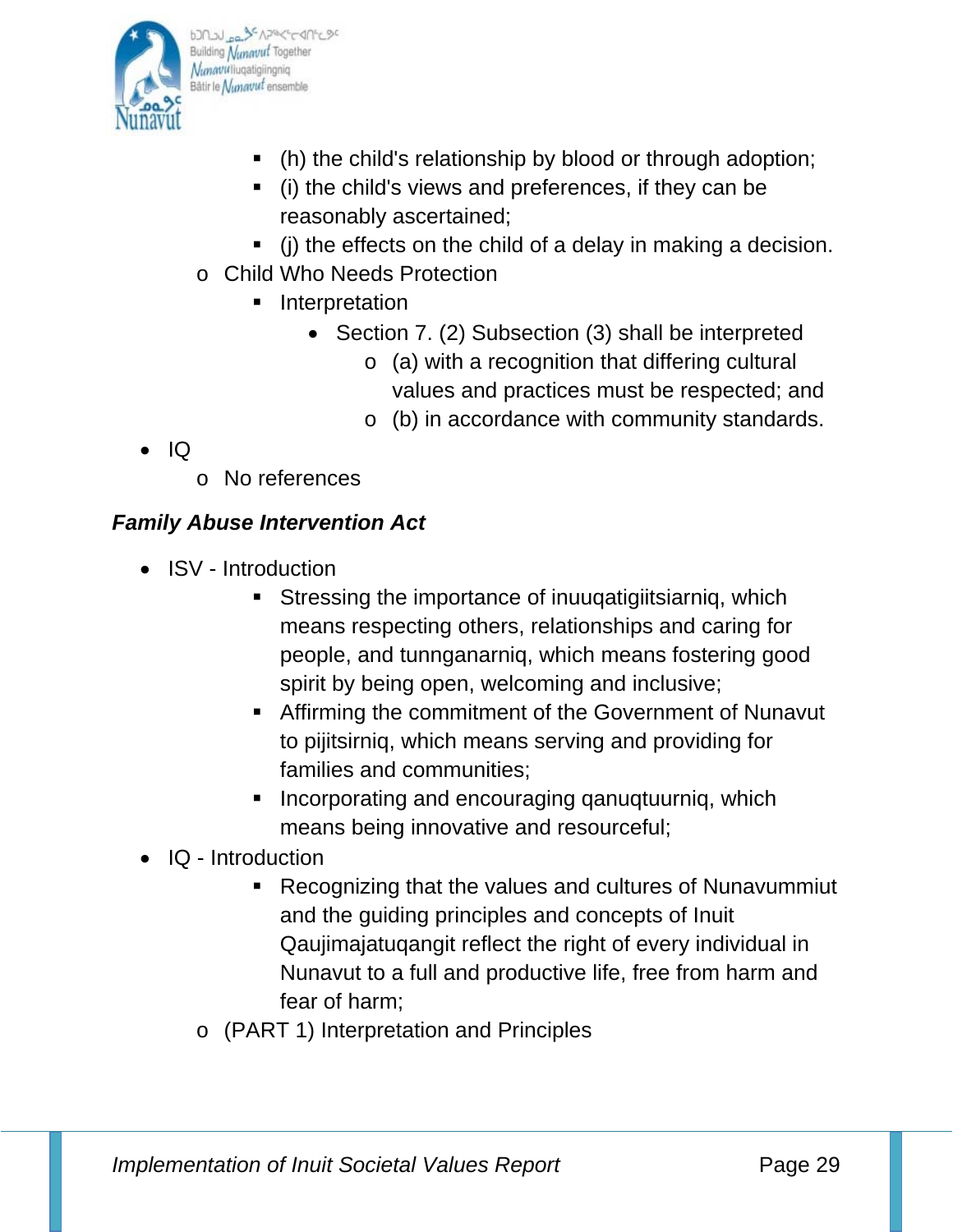

 "Inuit Qaujimajatuqangit" means traditional Inuit values, knowledge, behaviour, perceptions and expectations; (Inuit Qaujimajatuqangit)

# *Human Rights Act*

- ISV Introduction
	- Whereas it is just and consistent with Canada's international undertakings to recognize and make special provision for Inuit culture and values that underlie the Inuit way of life;
	- o (PART 3) HUMAN RIGHTS TRIBUNAL Establishment and **Composition** 
		- Qualifications
			- Section 16. (2)A person appointed as a member of the Tribunal must have an interest in and a sensitivity to human rights and to Inuit culture and values that underlie the Inuit way of life.
	- o (PART 5) Hearing
		- **Drder** 
			- Section 34. (3)If the Tribunal finds, under subsection (1), that a notification has merit in whole or in part, the Tribunal
				- $\circ$  (a) may order a party against whom the finding was made to do one or more of the following:
					- $(x)$  to take any further action that the Tribunal considers appropriate having regard to Inuit culture and values that underlie the Inuit way of life; and

- IQ
	- o (PART 1) Interpretation and Application
		- Purpose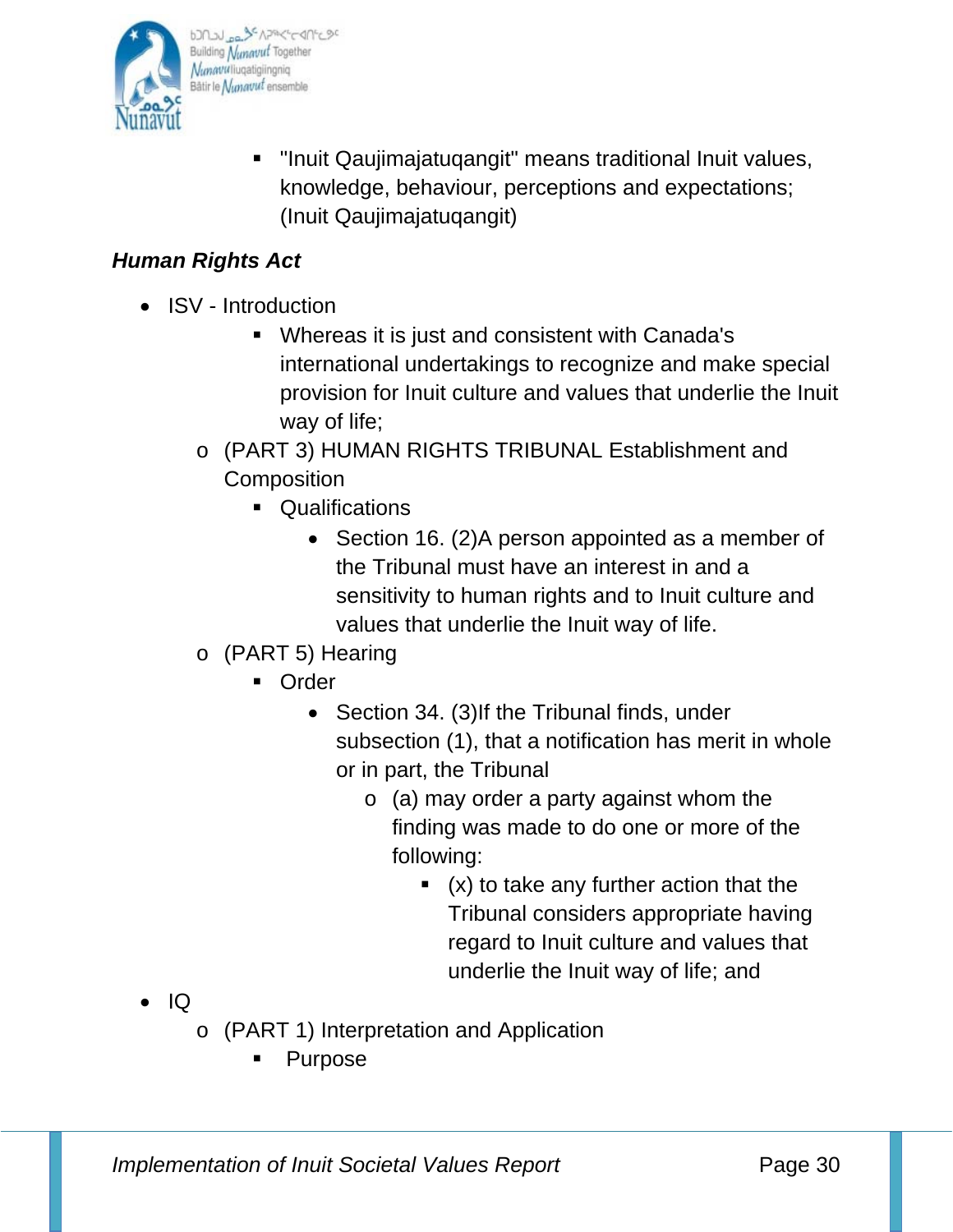

band of state of the book Building Nunavut Together **Nunavulliugatigiingniq** Bâtir le Numavut ensemble

> • Section 2. The purposes of this Act are to acknowledge within the framework of Inuit Qaujimajatuqangit that the Government, all public agencies, boards and commissions and all persons in Nunavut have the responsibility to guarantee that every individual in Nunavut is afforded an equal opportunity to enjoy a full and productive life and that failure to provide equality of opportunity threatens the development and well-being of all persons in the community.

# *Nunavut Elections Act*

- ISV
	- o No references
- IQ
	- o (PART III) Constituencies and Polling Stations
		- **Factors for constituency boundaries** 
			- Section 21. (1) A Boundaries Commission shall establish the boundaries of constituencies on the basis of the following factors
				- o (f) Inuit Qaujimajatuqangit
		- Proposing names
			- Section 22. (1) A Boundaries Commission may, in accordance with Inuit Qaujimajatuqangit, propose the name for a constituency.
	- o (PART IX) Enforcement
		- **Compliance Agreements** 
			- Nature of agreement
				- o Section 230. (1) A compliance agreement is an agreement whereby a person who is alleged to have committed an offence agrees, in exchange for the stay of any prosecution in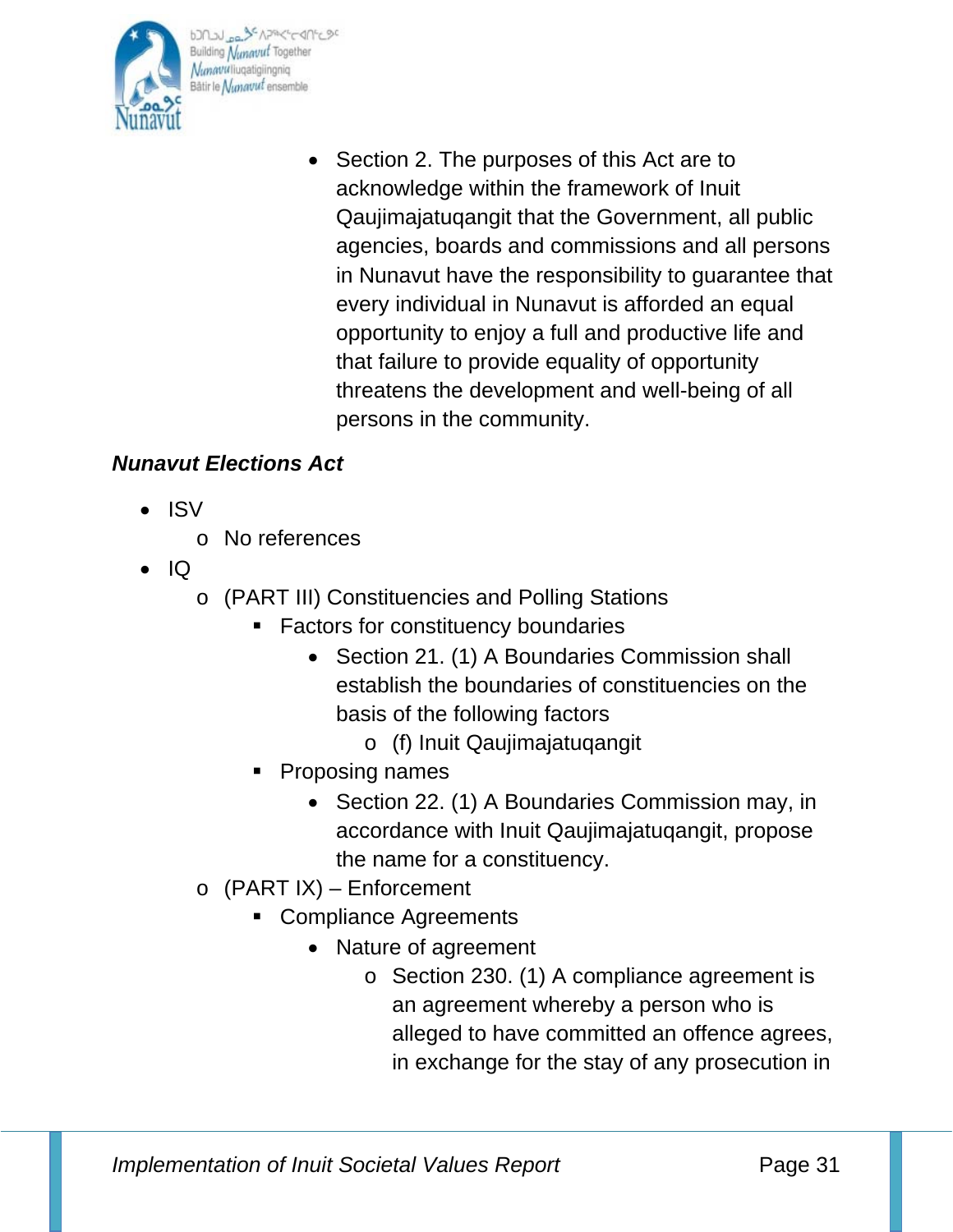

respect of the offence, to one or more of the following:

 (c) to seek atonement in accordance with Inuit Qaujimajatuqangit;

### *Legislative Assembly And Executive Council Act*

- ISV
	- o No references
- IQ
	- o Interpretation
		- Inuit Qaujimajatuqangit
			- Section 2. (3) In exercising its right referred to in subsection (1), the Legislative Assembly may take into consideration Inuit Qaujimajatuqangit. S.Nu. 2006,c.10,s.4(2).
	- o Rights and Powers of Legislative Assembly and Members
		- Part of the law of Nunavut
			- Section 16. (2) The privileges, immunities and powers referred to in subsection (1)
				- o (d) shall be exercised taking into consideration Inuit Qaujimajatuqangit.
	- o Management and Services Board
		- **Inuit Qaujimajatuqangit** 
			- Section 40. (7) In exercising its powers and carrying out its duties, the Management and Services Board shall give due consideration to the cultures and traditions of Nunavut and to Inuit Qaujimajatuqangit. S.Nu. 2002,c.15,s.3; S.Nu. 2010,c.13,s.11.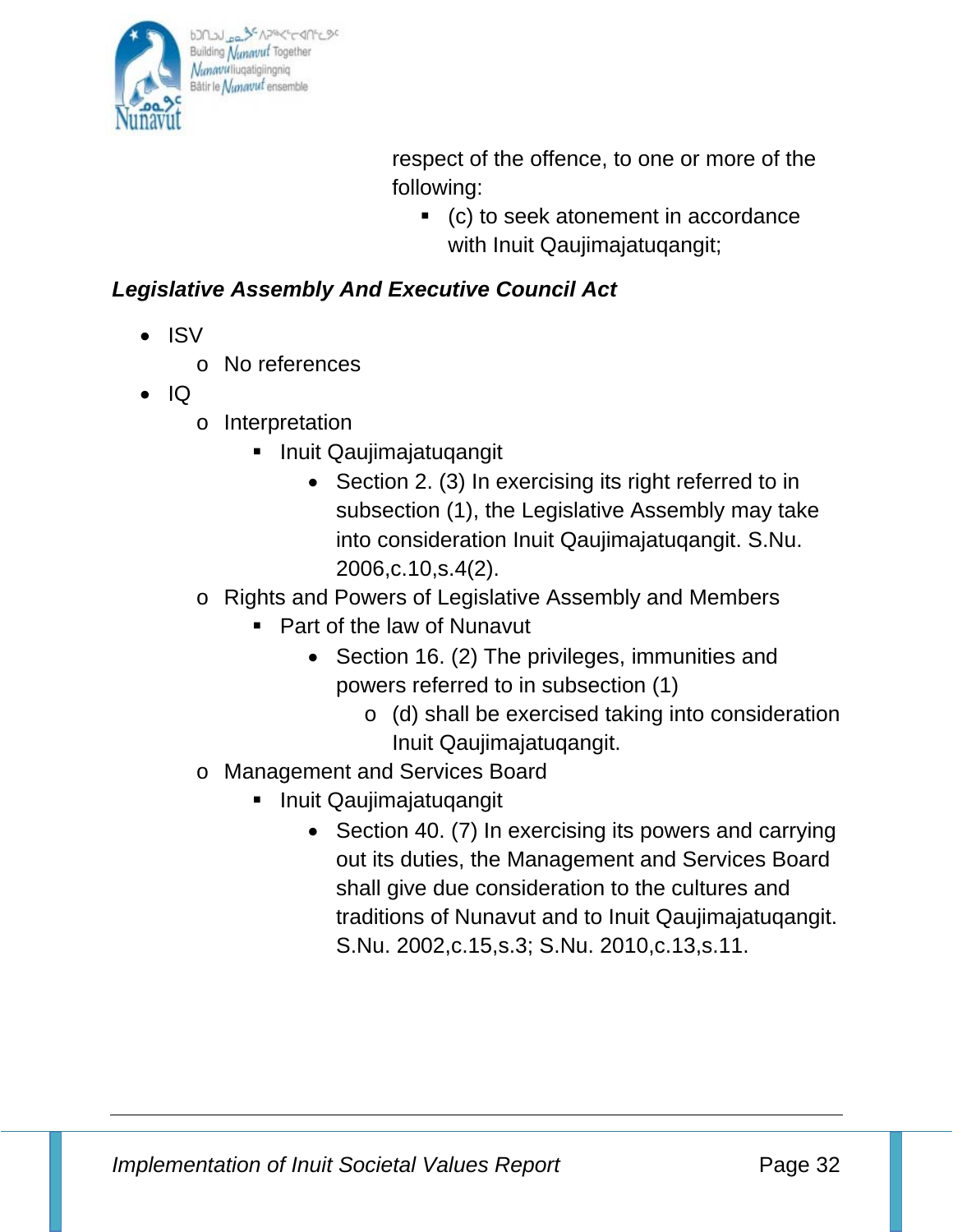

bDNU pa SCAPACCOMERC Building Nunavut Together **Nunavuliugatigiingnig** Bâtir le Numavut ensemble

# **PART 2: Government of Nunavut IQ and ISV Initiatives**

The following section identifies current departmental initiatives that incorporate IQ and ISV.

# **Definitions from Human Resource Manual (section 318)**

**Inuit Qaujimajatuqangit (IQ)** is knowledge that has been passed down inter-generationally by Inuit prior to European contact, applicable in current governance, and that can also be utilized in the evolution of governance in Nunavut.

**Inuit Societal Values (ISV)** reflect the following:

*a) Inuuqatigiitsiarniq*. Respecting others, relationships and caring for people;

*b) Tunnganarniq*. Fostering good spirits by being open, welcoming and inclusive;

*c) Pijitsirniq*. Serving and providing for family and/or community;

*d) Aajiiqatigiinniq*. Decision making through discussion and consensus;

*e) Pilimmaksarniq/Pijariuqsarniq*. Development of skills through observation, mentoring, practice, and effort;

*f) Piliriqatigiinniq/Ikajuqtigiinniq*. Working together for a common cause;

*g) Qanuqtuurniq*. Being innovative and resourceful;

h) *Avatittinnik Kamatsiarniq*. Respect and care for the land, animals and the environment.

# **Excerpt from the Code of Values and Ethics:**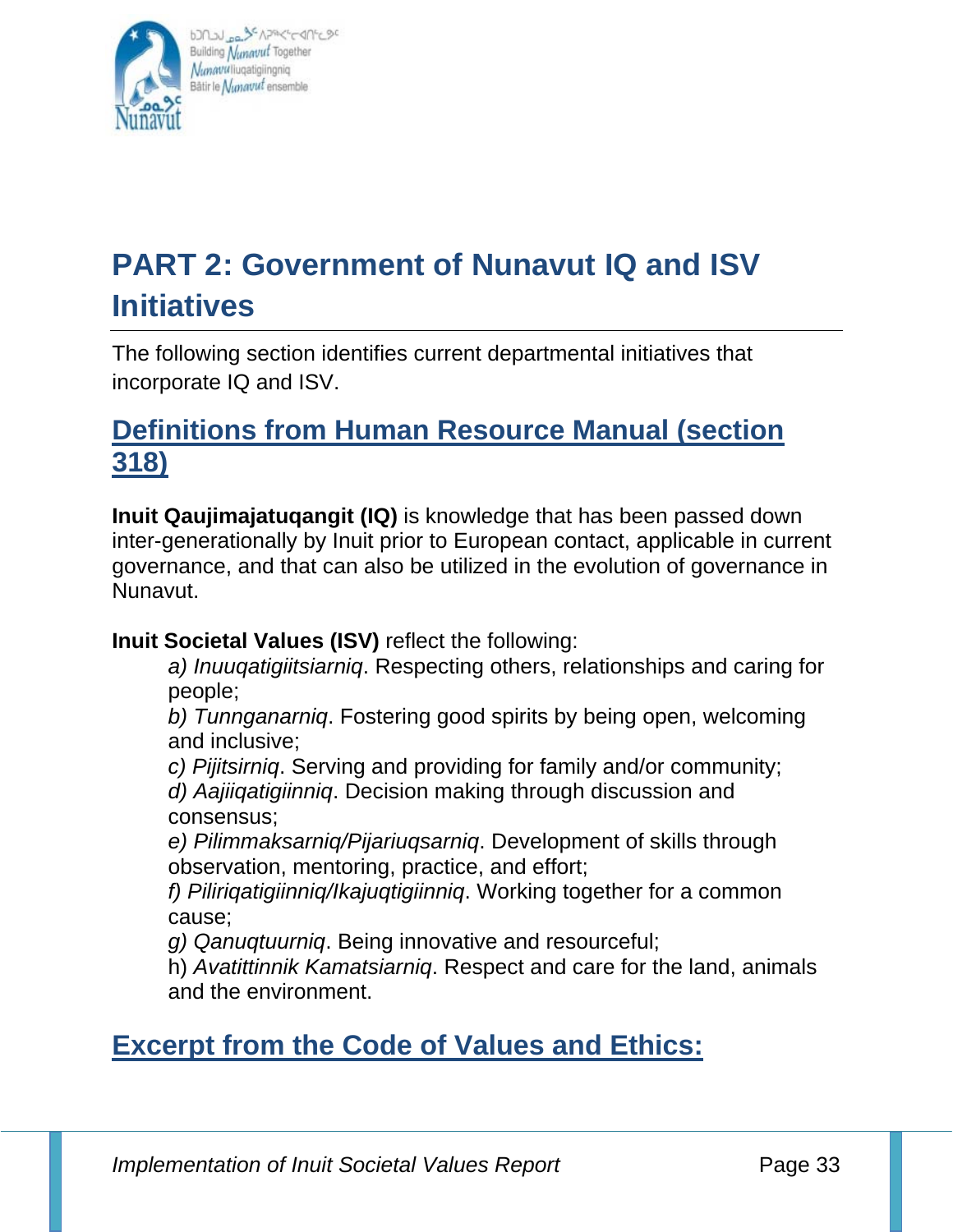

**Values and Guiding Principles:** This Code is founded on the following broad Inuit societal values:

#### *Inuit Qaujimajatuqangit Values*

a) *Inuuqatigiitsiarniq*, or respecting others, loyalty and caring for people;

b) *Tunnganarniq*, or fostering good spirit by being open, welcoming and inclusive;

c) *Pijitsirniq*, or serving and providing for others;

d) *Aajiiqatigiinniq*, or decision making through consensus;

e) *Pilimmaksarniq / pijariuqsarniq*, or development of skills through practice, effort and action;

f) *Piliriqatigiinniq / Ikajuqtigiinniq*, or working together for a common cause;

g) *Qanuqtuurniq*, or being innovative and resourceful;

h) *Avatittinnik Kamatsiarniq*, or respect and care for the land, animals and the environment;

Falling under these broad values are the following more specific guiding principles:

#### *Guiding Principles*

i) *Sulittiarniq* – public servants must uphold the public trust by behaving honestly and with integrity;

j) *Ajjigiiktitsiniq* – public servants must carry out their responsibilities in a way that is, and that the public sees to be, fair, objective and impartial;

k) *Ujjiqsuttiarniq* – public servants must perform their work in a courteous and conscientious manner and be respectful of the needs and values of co-workers and the public they serve;

l) *Iqqanaijaqtitiavauniq* – public servants must seek to achieve high standards of service and use and manage resources in a responsible, economic and efficient manner;

m) *Pijitsittiarniq gavamakkunnik* – public servants have a duty of loyalty to the GN and to the public, and must carry out their responsibilities to the best of their abilities, regardless of their personal or political affiliations;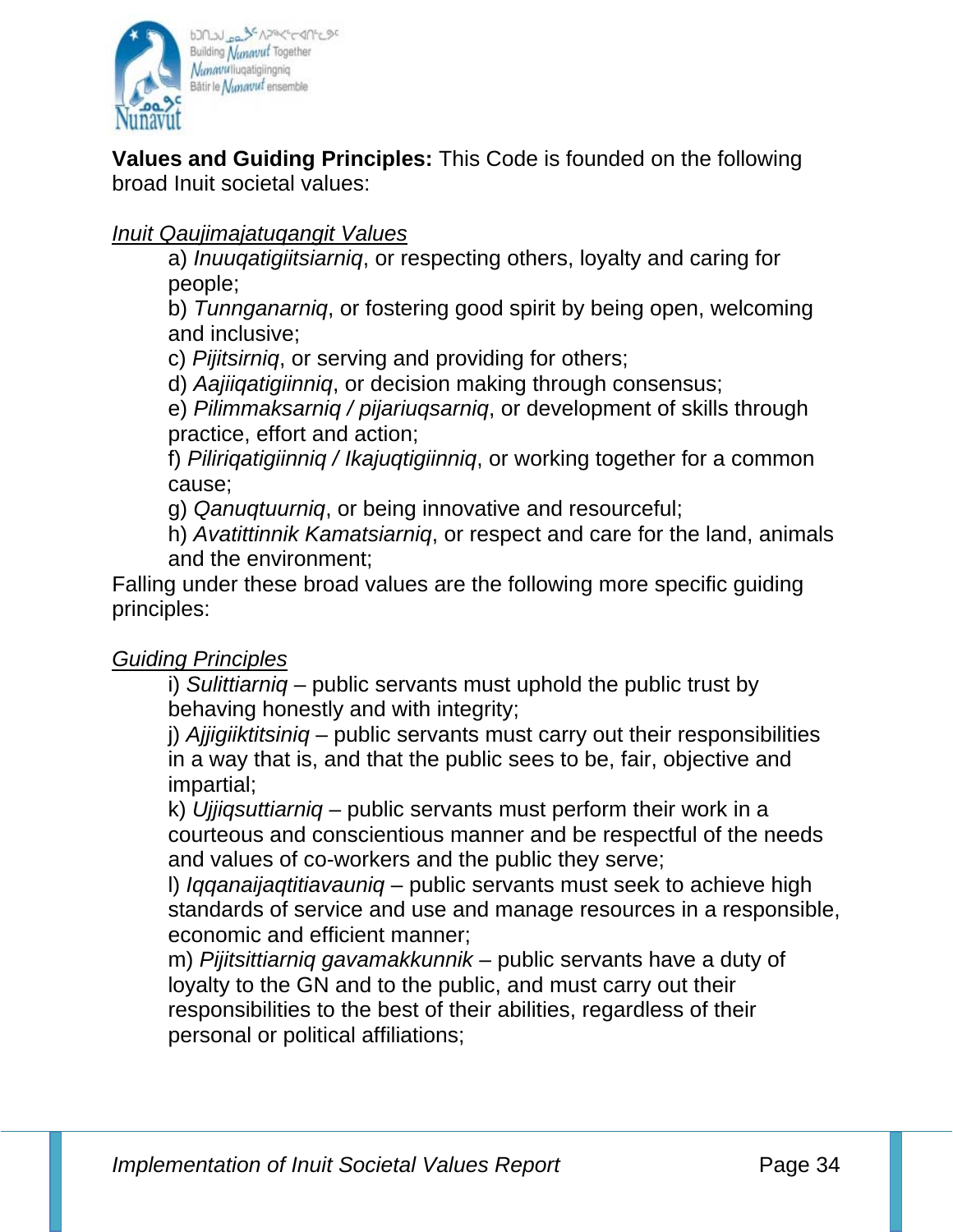

bDNJJ\_pa SCAPRCCCOMERC Building Nunavut Together Nunavulluqatigiingniq Bâtir le *Numavut* ensemble

n) *Kiggaqtuittiarniq iqqanaijarvigijaminut* – public servants must represent the GN with professionalism and not conduct themselves in a manner that could bring the reputation of the GN into disrepute.

# **Department of Environment**

#### **Program Initiatives**

#### **Social Science Research Program**

In 2007, the Department of Environment created a Social Science Researcher position in the wildlife management division. The position develops and conducts research to gather Inuit Qaujimajangit on a variety of topics to complement scientific research being conducted in Nunavut. The Social Science Researcher also develops and conducts research to gather Inuit Qaujimajangit on a wide variety of management initiatives designed to meet the Ministers obligations under the NLCA and to provide a basis for management policies and practices in all areas of the department in Nunavut.

The Research Program uses qualitative and quantitative approaches to help the Department of Environment take into account the needs of Nunavummiut, particularly Inuit, and understand how Nunavut society views wildlife management services and measure how satisfied they are with the services provided.

#### **Elders IQ on Climate Change**

The Department of Environment completed a digitization project of IQ recordings with elders in the Baffin Region (carried out 2011-2012). This was done to archive the recordings for integration into future outreach and communications tools, such as climate change podcasts and other interactive climate change resources. These tools will be disseminated through the Nunavut Climate Change Centre.

#### **Celebration of the Seal**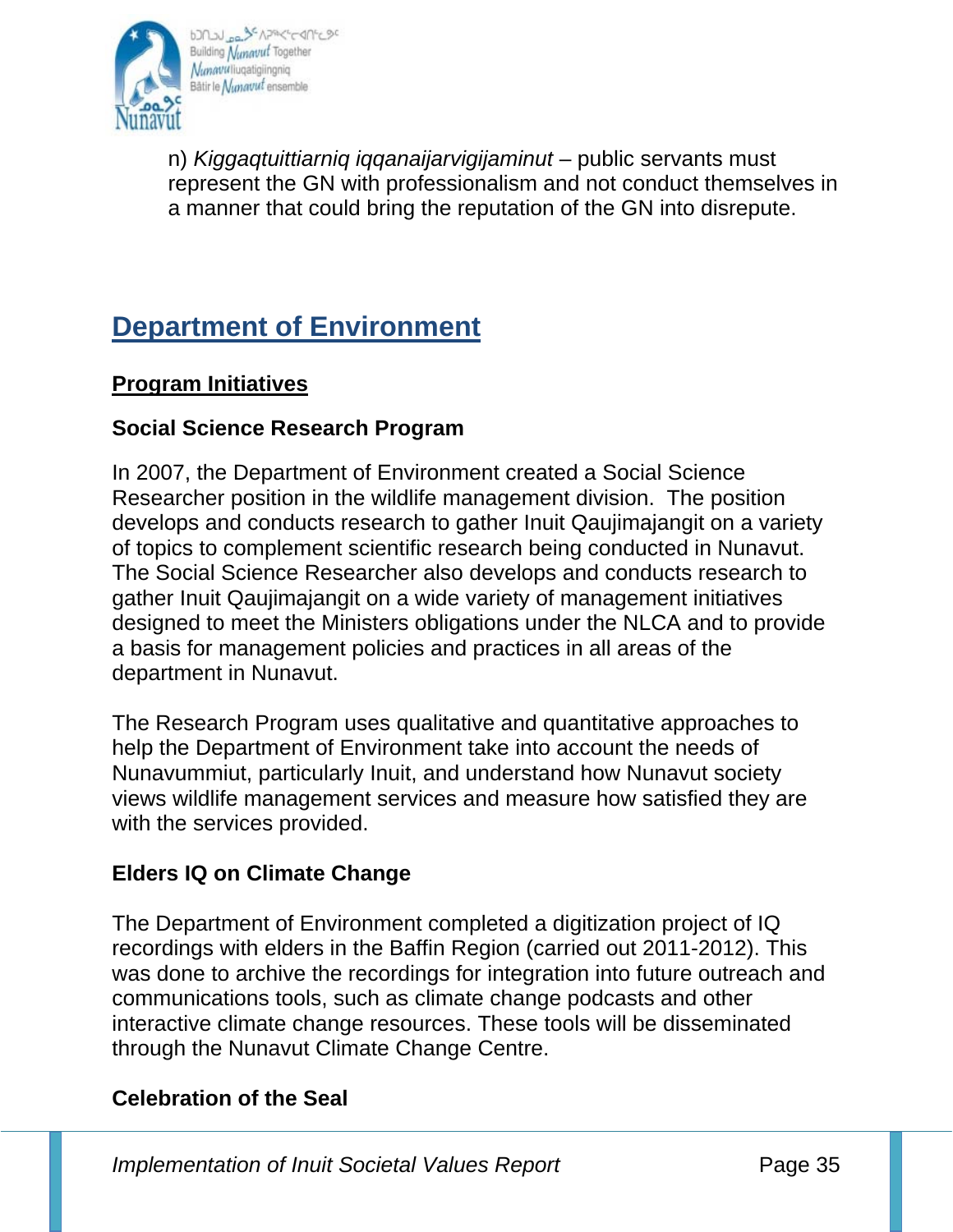

bDNJ\_pa SCAPRCCCOMERC Building Nunavut Together Nunavulluqatigiingniq Bâtir le Numavuf ensemble

Celebration of the Seal is an annual event, funded by the Department of Environment in partnership with the Department of Culture and Heritage and Nunavut Tunngavik Incorporated (NTI). It celebrates the importance of seals to Inuit, including stories, songs, clothing, food, games and other aspects of Inuit culture that are linked to the seal. **Nunavut Coastal Zone Resource Inventories** 

The Nunavut Coastal Zone Resource Inventories project is a community based initiative that records, compiles and publishes Inuit knowledge on the local coastal environment, for the use of communities in planning, development and conservation. During each inventory project, the department worked closely with local HTOs to identify the size and extent of the study area and identify local experts (elders and hunters). The overall goal of the project is to increase and facilitate the use of Inuit Qaujimajatuqangiit in decision making related to the coastal and marine environment.

### **Inuit Societal Values Workshop**

The Department of Environment worked with the Department of Culture and Heritage to develop a workshop on integrating ISV into environmental management. A pilot workshop was held in December 2012; results are being evaluated and the department is considering undertaking similar workshops on an on-going basis.

# **Territorial Parks Development**

The Department of Environment works to integrate Inuit knowledge and ISV into all park development. Projects undertaken recently include:

- Clyde River Cultural Landscape Resource Inventory;
- Resolute Bay and Grise Fiord Traditional knowledge information on Axel Heiberg/ Napartulik;
- Sanikiluaq Traditional knowledge information on proposed park between Sanikiluaq and Kataapik;
- Baker Lake and Gjoa Haven Traditional knowledge consultations on the Back River; and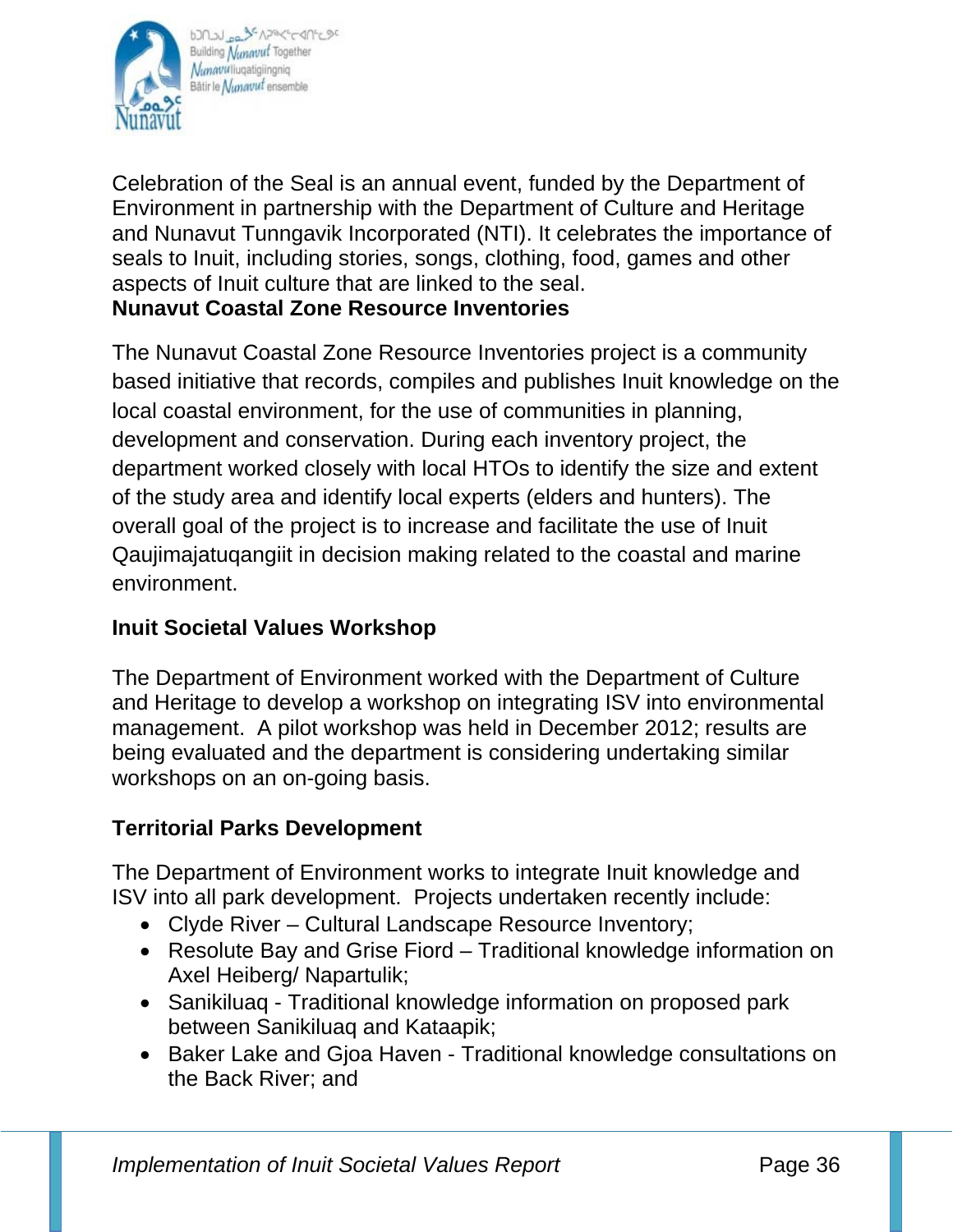

• Arviat and Kugaaruk - Traditional knowledge consultations for proposed Territorial Parks.

#### **Operational Initiatives**

#### *Inutuqait Mianiksijiit Angngutiksanik*

The *Inutuqait Mianiksijiit Angngutiksanik* (Elders Advisory Committee on the Environment) was established under the *Wildlife Act.* It is composed of nine members, with three representatives from each Nunavut region. Each member must be a person recognized by the Minister as a *Qaujimanilik/Ihumatuyuk* having the appropriate wildlife expertise. Meetings are held on a regular basis.

The overall role of the *Inutuqait Mianiksijiit Angngutiksanik* is to facilitate application of the principles and concepts of *Inuit Qaujimajatuqangit* (as contained within the *Wildlife Act*) into wildlife and environmental management in Nunavut. In this capacity, the committee provides advice and recommendations to the Minister of Environment.

### **Consultation Meetings with Hunters and Trapper Organizations(HTOs), Regional Wildlife Organizations(RWOs) and the Public**

The Department of Environment has and will continue to work with the Nunavut public across a broad range of decisions and policy issues. Nunavut society is usually engaged through consultations meetings between the department and community Hunters and Trappers Organizations or Regional Wildlife Organizations. Special consultation meetings have also been held on some far reaching issues, such as the development of the Caribou Strategy. Through these consultation efforts, the Department of Environment is gathering information on and communicating with Nunavut society to make sure that the services provided are meeting the values and interests of Nunavummiut, particularly Inuit.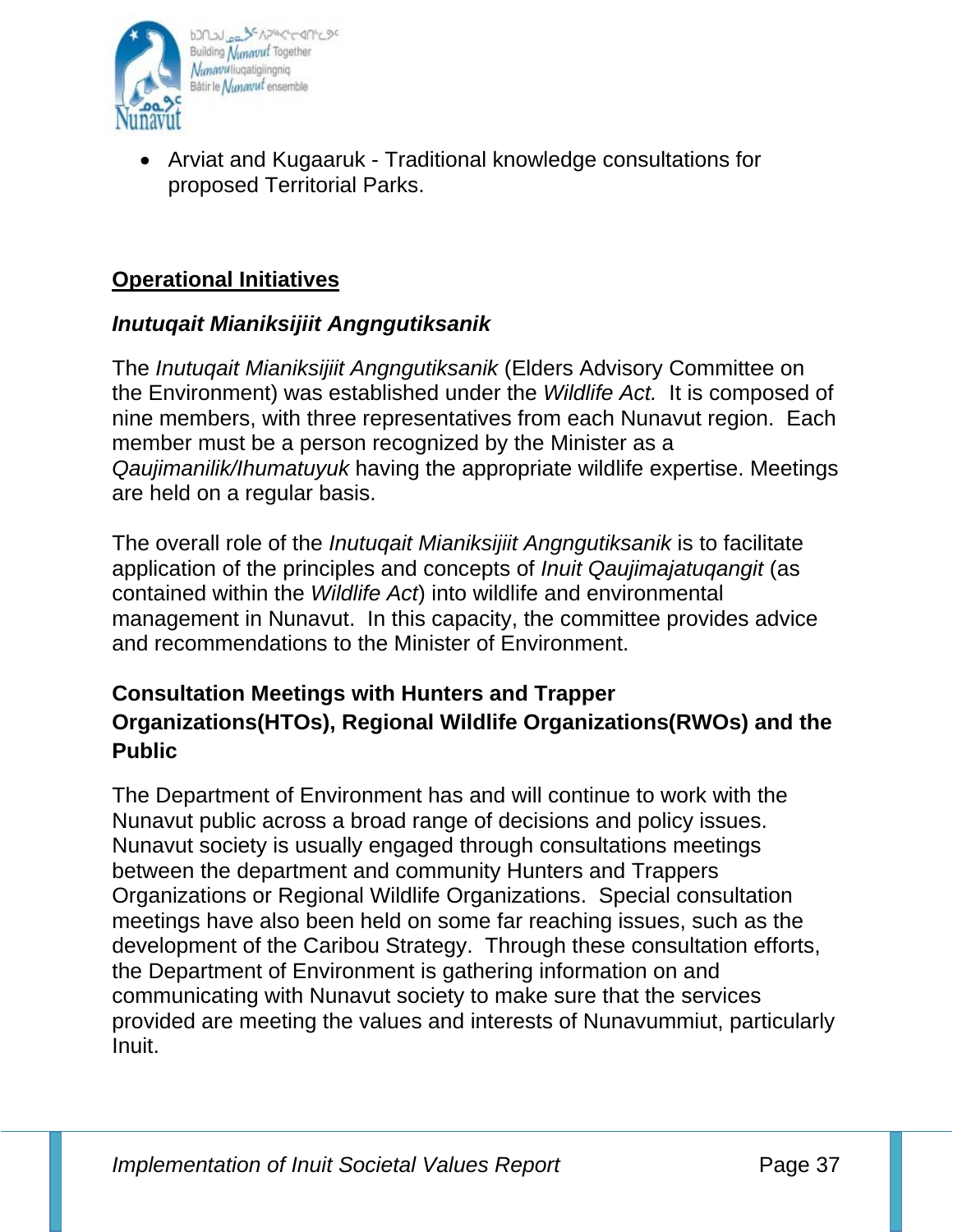

# **Department of Finance**

#### **Program Initiatives**

The Department of Finance seeks to incorporate and consider ISV in all official documents and reports, including the Human Resource Manual. For example, the proposed Inuit Qaujimajatuqangit and Cultural Immersion Day Directives incorporate ISV as guiding considerations. The department has also incorporated ISV into the Finance Mentorship Program.

The department highlights the importance of Inuit Qaujimajatuqangit and Inuit language knowledge in all employment advertisements and this is included as a requirement in the Priority Hiring Policy. Job Interviews are designed to be friendly, cross-culturally sensitive, and to put the candidate at ease. Wherever possible, a beneficiary participates in the Selection Committee for job competitions and interviews can be done in Inuktitut if preferred by the candidate. The department is also looking to change the way departmental meetings are conducted in order to better reflect ISV, as well as draw out input from all participants, discourage competition for input and to resolve issues and achieve collaboration through a consensus approach.

The Employee Relations Division is increasing use of ISV in problem solving and plans to strengthen this approach in further expansion of their conflict resolution program. This has been emphasized in job description skills related to the program.

The Department of Finance has a representative on Tuttarviit and has an active IQ Committee with co-chairpersons.

The department has developed and implemented successful IQ events for the past several seasons. The department has augmented its cultural immersion days in the past with guest lecturers and presentations on Inuit culture and history. The department transmits an Inuktitut "word of the day" to all staff, and organizes inclusive country food potlucks, with family members invited to attend in addition to staff. The department uses Inuktitut almost exclusively in its Igloolik office, and has the capacity to serve its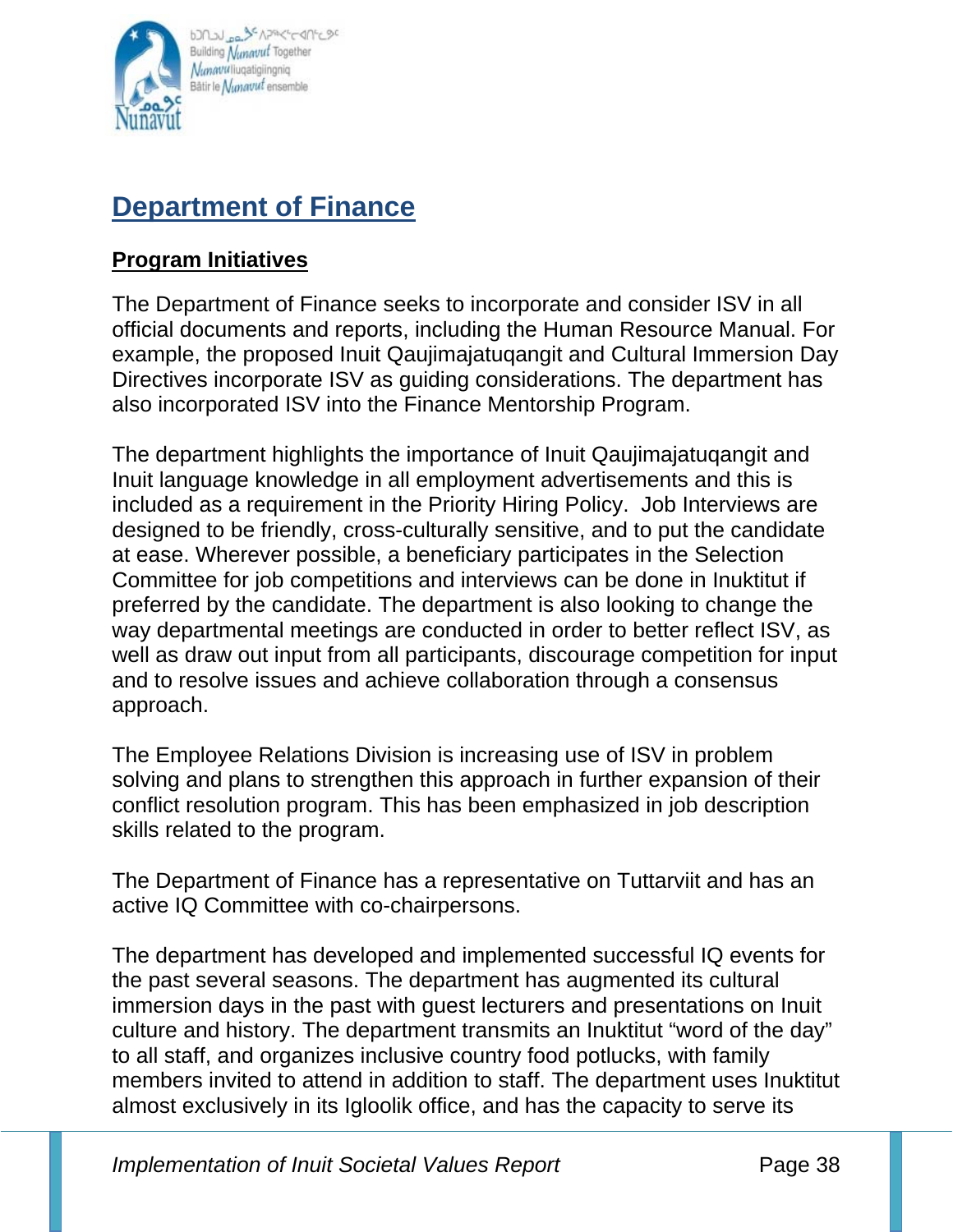

bDNJJ\_pa SCAPRCCCOMERC Building Nunavut Together Nunavulluqatigiingniq Bâtir le Numavuf ensemble

clients in Inuktitut in most locations. The department strives to promotecross training and to "help each other out" regarding culturally related issues.

The department has held monthly Celebration of Accomplishment events in the past, where employee accomplishments in the workplace and as volunteers in the community are recognized. Donations of traditional food are welcomed at these events.

The department undertook formal consultations with NTI and the Regional Inuit Associations in 2011 on Cultural Immersion Days and incorporating Inuit Qaujimajatuqangit in the workplace.

Staff within the Department of Finance take pride in their capabilities and competence. The department constantly strives to meet or exceed the expectations of the Nunavut Public Service Code of Values and Ethics for all public servants, both individually and collectively.

# **Department of Culture and Heritage**

The Department of Culture and Heritage will ensure it reflects the values and beliefs of the people it serves by incorporating Inuit Societal Values into departmental polices, programs and services that support Nunavummiut. At the heart of the IQ principles lies the core value of *Ikajuqtigiiniq* -working together for a common cause. In practice, *Ikajuqtigiiniq* is realized through discussion and consensus based decision making across the department.

# **Program Initiatives**

The department's Inuit Qaujimajatuqangit Division administers ISV funding to non-profit organizations to promote ISV in Nunavut. Examples of program initiatives funded include traditional skills and knowledge workshops, land-based healing workshops, wellness and counseling workshops, an IQ conference, promoting *Inummariit Inusilirijjusia* (Inuit social survival skills) and cultural teaching opportunities with elders.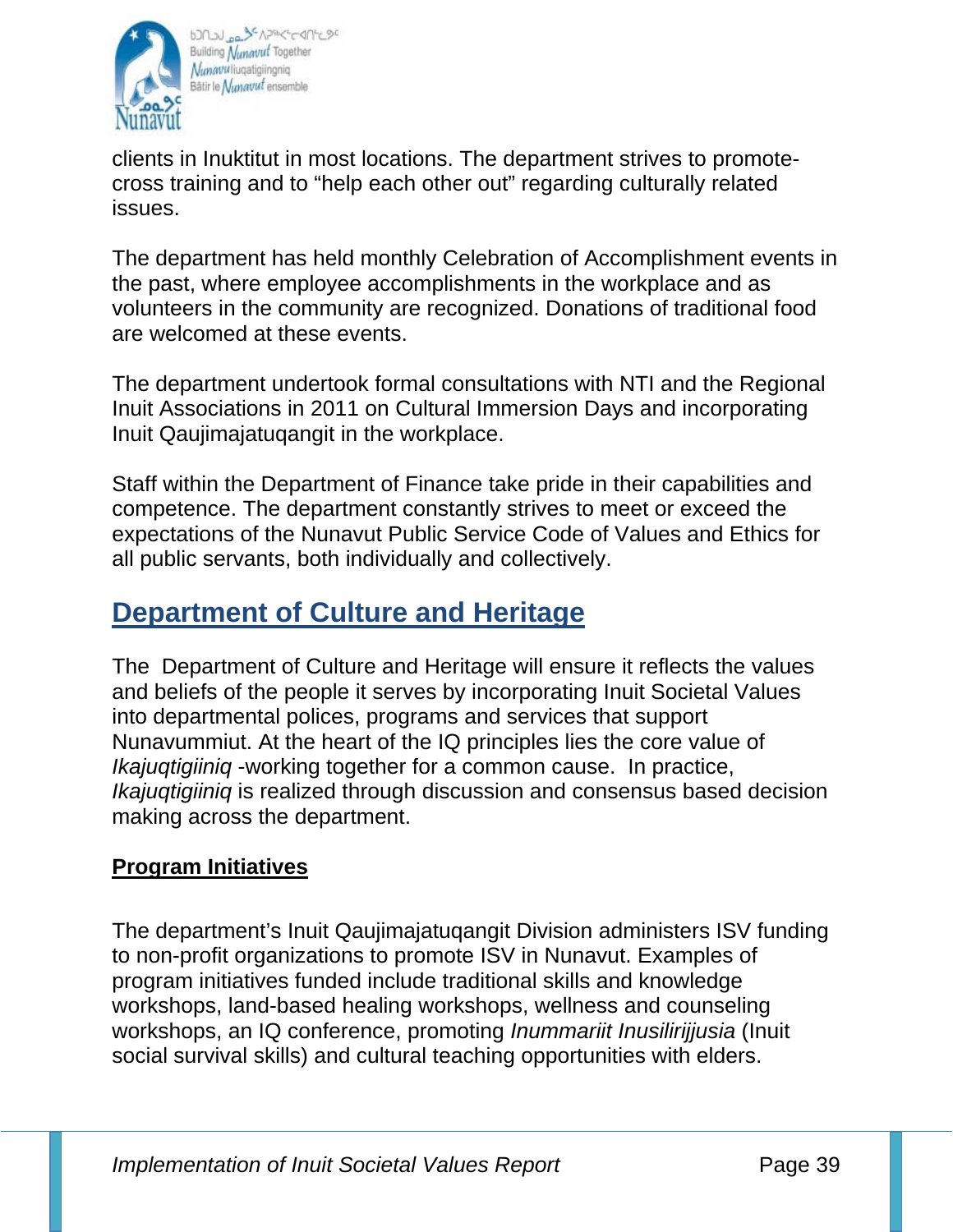

bDNJ\_pa SCAPRECCANESC Building Nunavut Together Nunavulliugatigiingniq Bâtir le Numavuf ensemble

To better integrate ISV into its initiatives, the department's Elders and Youth Division established their programs on the basis of the 2010-2014 Elder Program Strategy. The recommendations of this strategy were set by elders on the basis of ISV. The division works closely with elders for direction through monthly teleconference calls and workshops in communities. Elders in communities assist division staff with implementing the strategy recommendations and programming such as:

- Elder lectures in communities: selected elders from various communities talk on local radio stations about how Inuit use to deal with such things as child rearing, family relationships, roles of individuals and respect for the elders.
- Oral history collection: adults or younger people conduct interviews in their community to collect stories from the elders.
- Collecting historical site stories: using maps, elders are gathered to tell stories on how the name of an area of land came to be, examine significant events that have happened in certain areas, as well identify what areas are dangerous and what areas provide the best camp sites.
- Family relations and genealogy project: this is a promotion of kinship terms to be revived and a mechanism for both elders and youth to learn more about t family lines.

Through the department's grants and contributions, funding is provided to applicants that propose projects to promote and preserve the Inuit culture, tradition and language.

# **Inuit Uqausinginnik Taiguusiliuqtiit (IUT)**

Inuit Uqausinginnik Taiguusiliuqtiit (IUT) was created by the Inuit Language Protection Act (ILPA) on September 18<sup>th</sup>, 2009 and established as an arms-length public agency on September 19<sup>th</sup>, 2011. As a public agency, IUT is founded on the principles of IQ and ISV because its specific mandate is to expand knowledge and expertise in the area of the Inuit Language. The following six principles form the foundation of IUT's reason for being: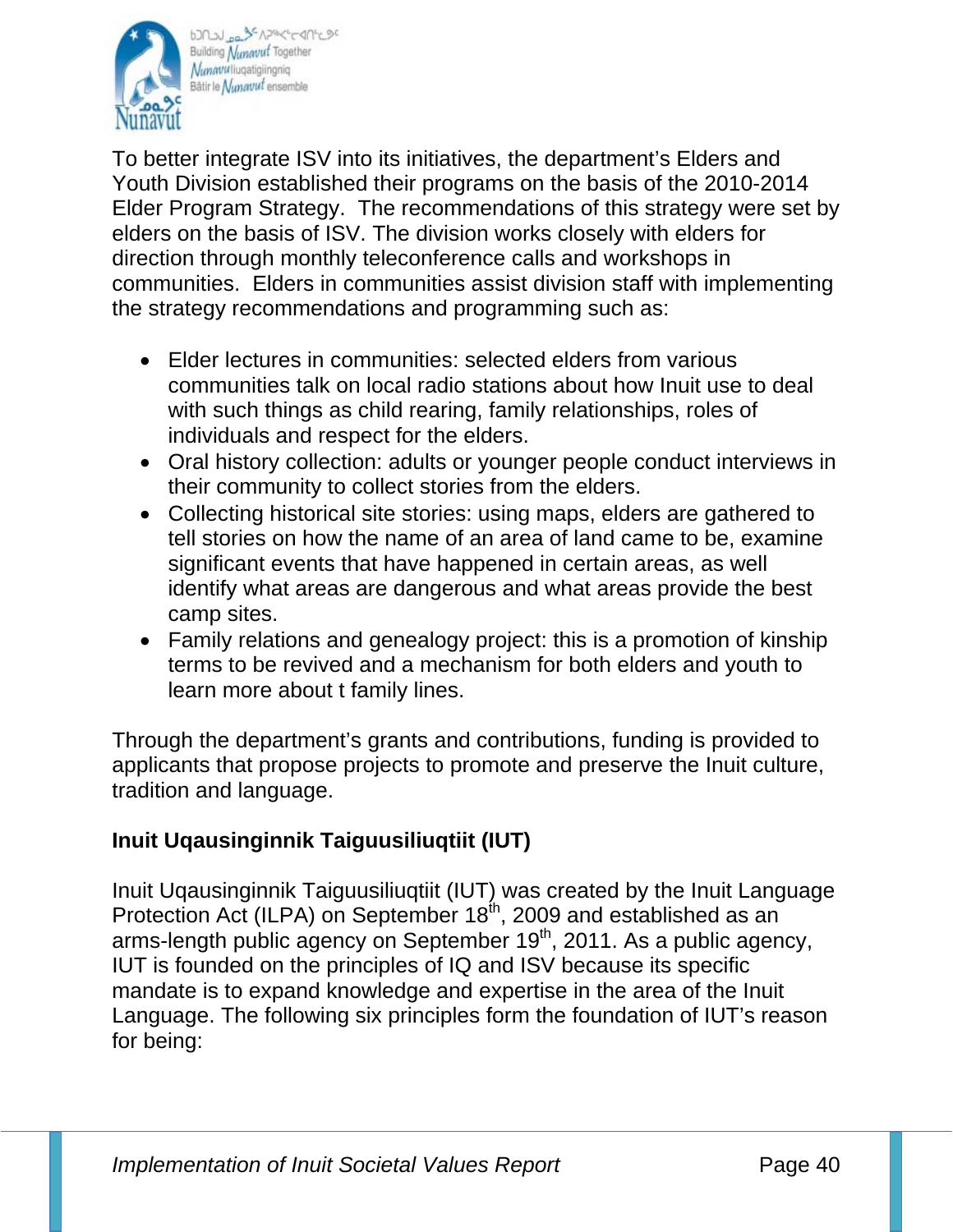

bDNJJ\_pa SCAPRCCCOMERC Building Nunavut Together Nunavulluqatigiingniq Bâtir le Numavut ensemble

- *Pijitsirniq*: Given its main concern with respect to the Inuit Language, IUT is a link between the Government of Nunavut and Nunavummiut.
- *Aajiiqatigiingniq/piliriqatigiingniq*: IUT carries out its duties to the GN and Nunavummiut by way of consultations and partnerships, and by way of direction from its Board which is comprised mainly of Inuit elders selected for their capabilities and experience and the respect they command in their communities and Nunavut.
- *Pilimmaksarniq/pijariuqsarniq*: Through its terminology work, IUT is inherently a learning organization with a forward perspective in developing and creating standardized terminologies and in its efforts to preserve traditional terms and expressions.
- *Qanuqtuurunnarniq*: As a new entity, IUT is pioneering work on the promotion of the Inuit Language. As such, its work to address structural and operational needs has been, up to this point, a continually innovative process.
- *Sulittiarniq*: Given that IUT is mandated to publish, promote and maintain a terminology database of traditional and standardized terms and expressions, a high quality of written materials and definition of terms has to be ensured.
- *Kiggaqtuittiarniq iqqanaijarvigijaminut*: As a public agency designed and created to represent the Inuit Language, IUT staff take IUT's role seriously and are ever-cognizant that, as a conduit between Government and Nunavummiut, they must maintain a high level of professionalism and integrity in all their dealings with GN Departments and Nunavummiut.

# **Inuit Qaujimajatuqangit Katimajiit (IQK)**

IQK was established in 2003 and is made up of non-governmental members who have expertise in IQ. Its mandate is to make recommendations to the government on how to incorporate IQ in its efforts to meet the goals of the government. IQK meets regularly three times a year, or as many times is necessary by the number of requests from GN departments. IQK undertake the following actions:

• Provides advice, as requested by departments, on their efforts to deliver programs and services within the context of IQ;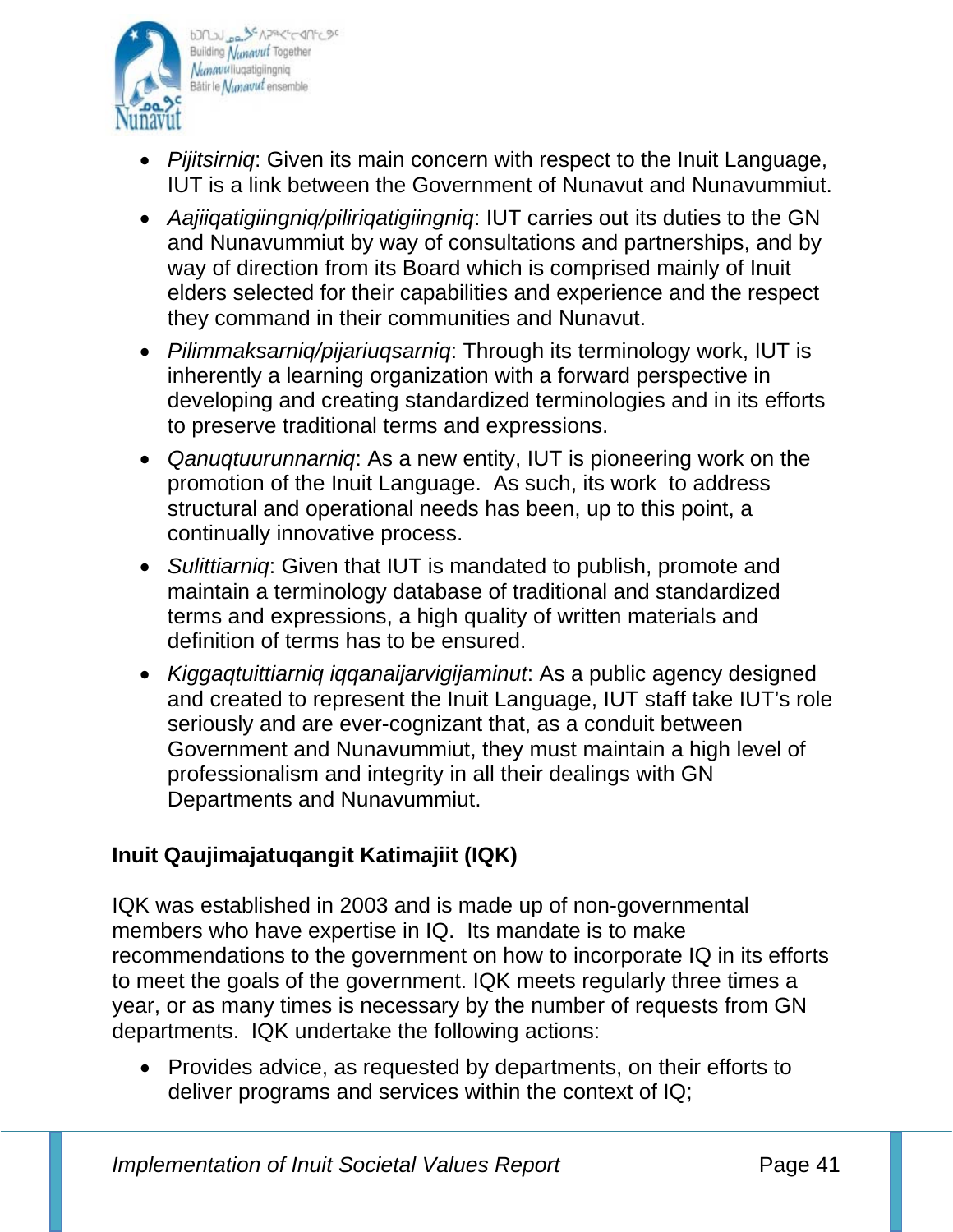

bDNJ\_pa SCAPRECCANESC Building Nunavut Together **Nunavulliugatigiingniq** Bâtir le Numavuf ensemble

- Provides advice to departments, on their efforts to demonstrate traditional Inuit values through their day-to-day operations;
- Provides advice to departments on the viability of suggested approaches for improving governmental progress on IQ; and
- May offer advice to the government on IQ issues at any time.

At its two last meetings (June 2012 and March 2013), the IQK provided feedback on proposed changes to the Child and Family Services Act and on the Nunavut Representative for Children and Youth Act and discussed concerns relating to GN policies, reflecting Inuit traditional laws regarding family, parental and elder life-long responsibilities for an offspring's wellbeing and guidance.

### **Tuttarviit**

Tuttarviit is an inter-departmental working group consisting of IQ coordinators from each GN department. Tuttarviit draws on IQK as a resource and develops IQ related initiatives for the GN.

In the last two years, Tuttarviit held a strategic planning retreat to develop an implementation plan and reviewed and provided recommendations on the following issues:

- *Official Languages Act*
- Food Security
- Cervical Cancer Screening
- *Nunavut's Representative for Children and Youth Act*
- The Act to amend the *Access to Information and Privacy Protection Act*
- Legislative proposal on the Nunavut Business Credit Corporation
- Legislative proposal on Health and Social Services
- *Public Health Act*
- Legislative proposal on collaboration for Poverty Reduction Act
- Fur Harvester Support Program Policy
- Environment and Inuit survival
- Alternative Social Policy Framework for Nunavut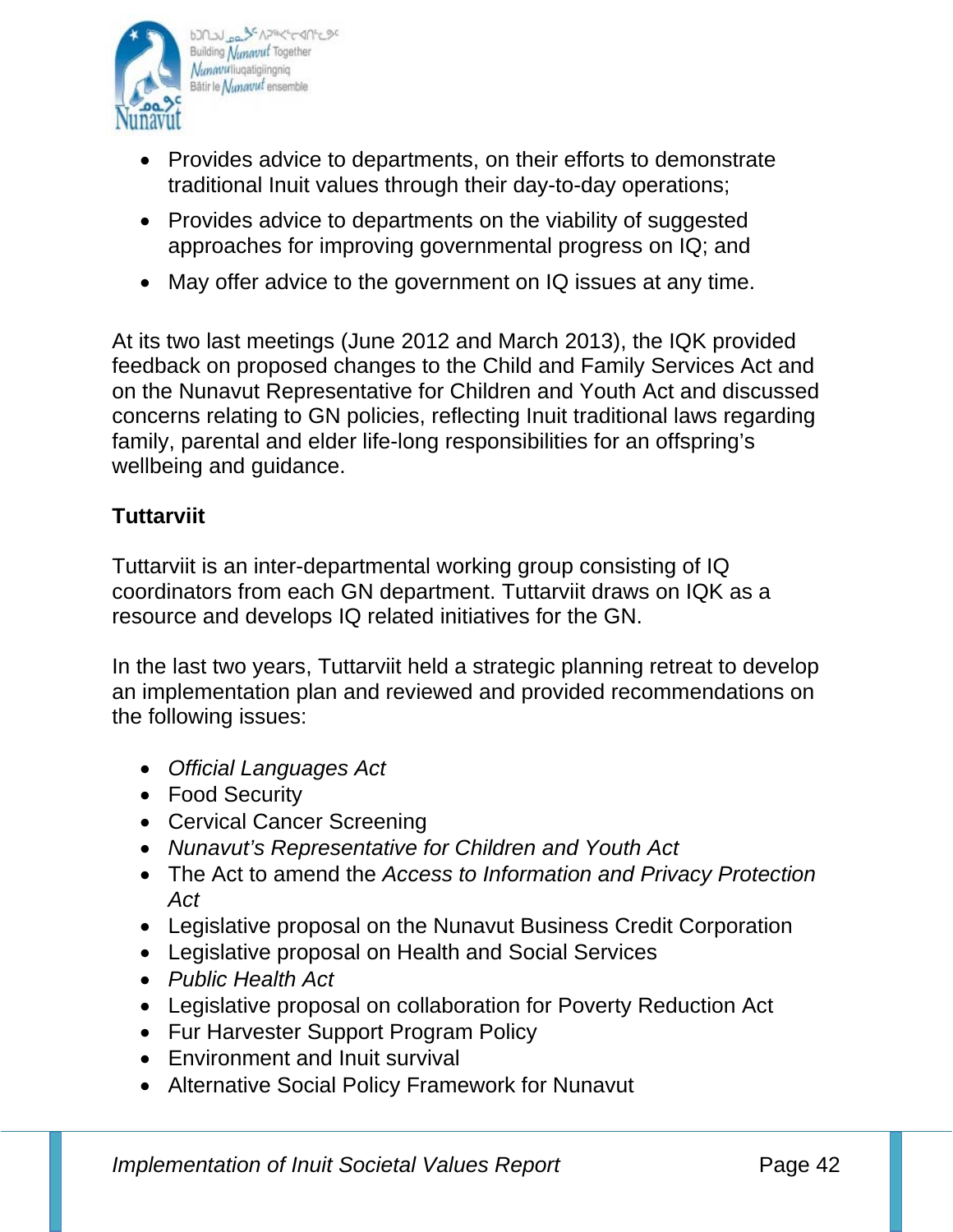

bDNJ\_pa SCAPRECCANESC Building Nunavut Together **Nunavulliugatigiingniq** Bâtir le Numavuf ensemble

Tuttarviit also sponsored two presentations on IQ in academia – lessons learned for IQ in government (Dr. Janet Tamalik McGrath) and IQ as an Indigenous governance system (Keiichi Omuna – Osaka University).

# **Inuit Society Values Katimajiit (ISVK)**

ISVK was established in June 2011. The membership consists of senior officials from the GN departments of Culture and Heritage, Finance, Education, Environment, Justice, Nunavut Arctic College, Health, Economic Development and Transportation, and Family Services. The majority of the members are Inuit senior officials. ISVK was very active in assisting and providing advice to Human Resources (HR) in two key areas of HR Directives.

#### **Operational Initiatives**

The GN's established IQ principles serve as a guide for the department's Corporate Services Division, which is updating internal processes for the administration of the department's Grants and Contributions. *Ikajuqtigiiniq* will provide space for innovation in the division's use of resources as it updates its processes according to the Grants and Contributions Policies and Financial Administration Manual. It is implicit that observation and mentorship will provide the foundation for any changes going forward.

As the lead department for official languages, the Department of Culture and Heritage is coordinating efforts to ensure *Tunnganarniq* and to ensure ISV are preserved*.* By ensuring rights to communicate with, and receive services in Nunavut's official languages, the department ensures Nunavummiut are being included in their communities. It is working to ensure service standards within its own department by providing communications and publications in Inuktitut, Inuinnaqtun, French, and English. It also provides translation services and support to other departments to allow them to build their service capacity.

The department's Heritage Division is working to advance Inuit Societal Values by making every effort to strengthen the role of Elders and community members in addressing Nunavummiut interests in historic and archaeological sites. The division recognizes the role that Elders have in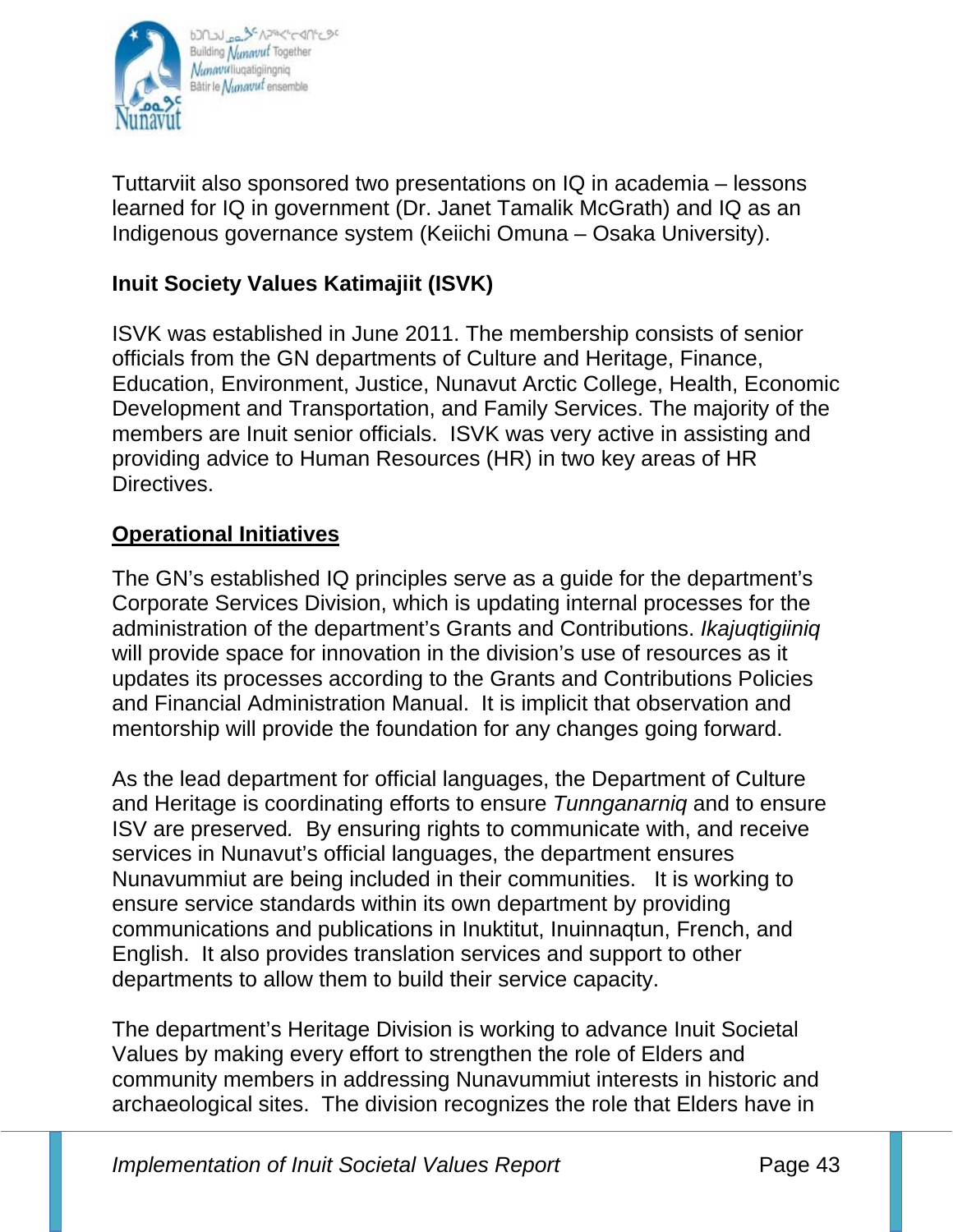

bDNJJ\_pa SCAPRCCCOMERC Building Nunavut Together Nunavulluqatigiingniq Bâtir le Numavuf ensemble

conserving vulnerable Inuit heritage sites and historic Inuit land use. The role of Elders has become increasingly important with the recent Environmental Impact Assessments of natural resource development and similar activity within the Inuit Settlement Area. The department has encouraged incoming proponents of mining development to engage Elders in order to have community-level input on locations for exploratory work and the subsequent monitoring of the areas where ongoing projects are taking place.

The Inuit Qaujimajatuqangit Division is committed to the promotion and integration of Inuit societal values at all levels of its operations. Almost every undertaking by the division is related, in one way or another, to Inuit societal values. Major initiatives include the coordination of the IQK and Tuttarviit.

# **Nunavut Housing Corporation**

### **Program Initiatives**

Nunavut Housing Corporation (NHC) delivery of Home Ownership Assistance Programs and the Public Housing Program is community based through its Local Housing Organizations, which are 84% staffed by Inuit and governed by locally elected boards. As such, Inuit Societal Values are inherent in all aspects of daily operations and client contact. Application forms and information are provided in local dialects.

#### **Operational Initiatives**

NHC has established an ILPA/OLA/ISV Advisory Committee with representation from each of its five offices to ensure implementation in a consistent and participatory fashion.

*Igluliuqatigiilauqta*, and changes to the Public Housing Rent Scale were developed in accordance with *aajiiqatiginniq, pijitsirniq* and *piliriqatinniq / ikajuqtigiinniq*. The NHC's Tunngasugvik Policy in particular embodies the principals of *tunnganarniq* and *qanuqtuurniq.*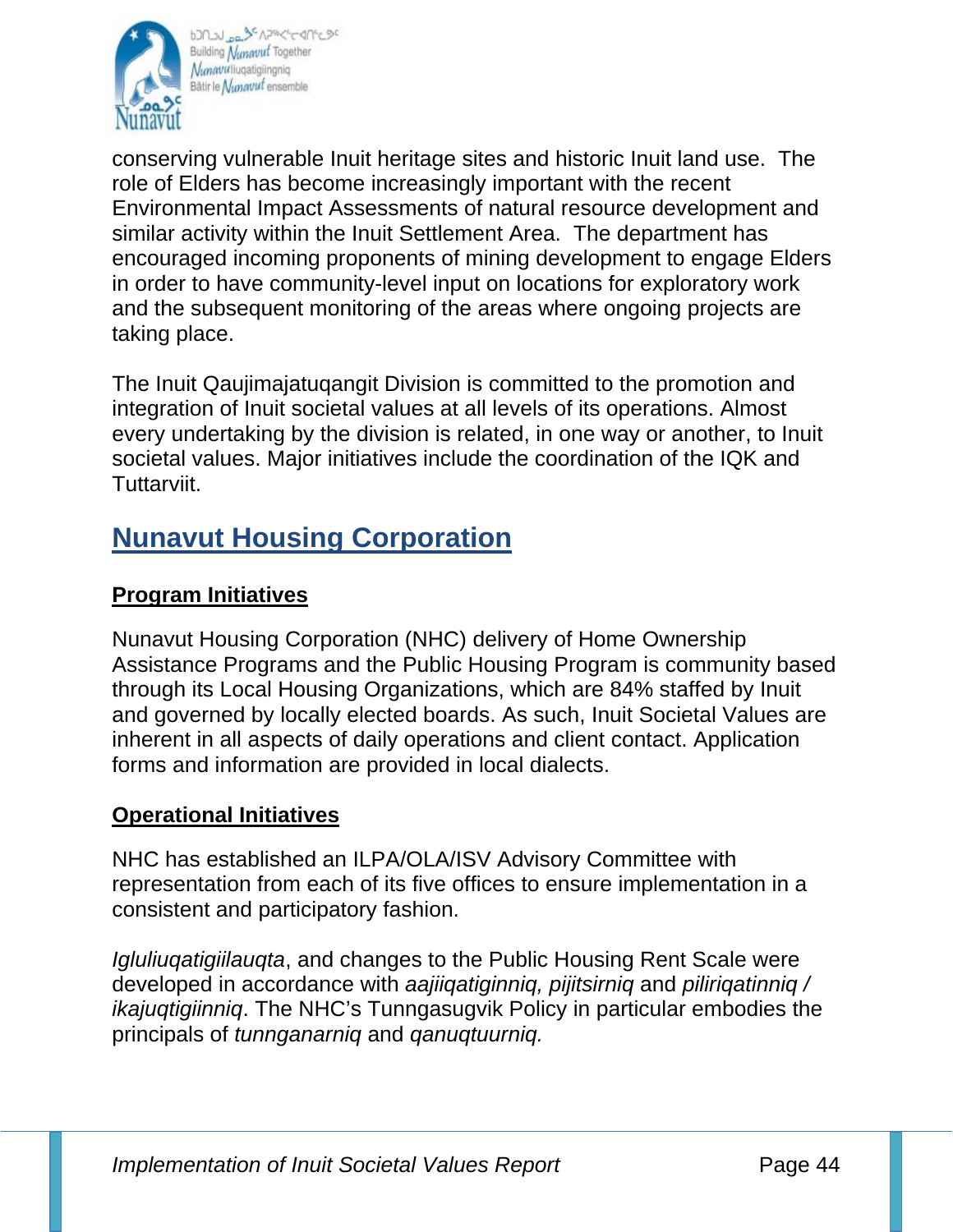

bDNU pa SCAPACCOMERC Building Nunavut Together Nunavulliugatigiingniq Bâtir le *Numavut* ensemble

The principal of *avatittinnik kamatsiarniq* is embodied in NHC's energy efficient housing designs and upgrades, along with funding for energy efficiency improvements for qualifying homeowners under the Homeownership Renovation Program and the Heating Oil Tank Replacement Program.

*Pilimmaksarniq / pijariuqsarniq* is demonstrated through the NHC's community development focus whereby Local Housing Organization staff is recruited locally and provided training and supports.

NHC has identified the need for an IQ and Uqausivut Coordinator as part of its internal organization review.

NHC actively participates as a member of Tuttarviit Committee.

NHC hosts regular IQ/ISV cultural outings involving elders.

NHC uses Inuktitut almost exclusively in its Arviat offices, and can serve clients in Inuktitut in all locations.

# **Department of Economic Development and Transportation**

#### **Program Initiatives**

Contribution agreements for all non-governmental organizations partnering with the Department of Economic Development and Transportation (ED&T) in 2013/14 will include a requirement for ISV, in addition to following the Nunavummi Nangminiqaqtunil Ikajuuti (NNI) policy and other conditions.

#### **Operational Initiatives**

ED&T are including ISV in all job descriptions, so they are becoming an essential part of how all staff work.

All meetings are held using consensus decision making, with a clear expectation that all ISVs will be utilized in the meetings.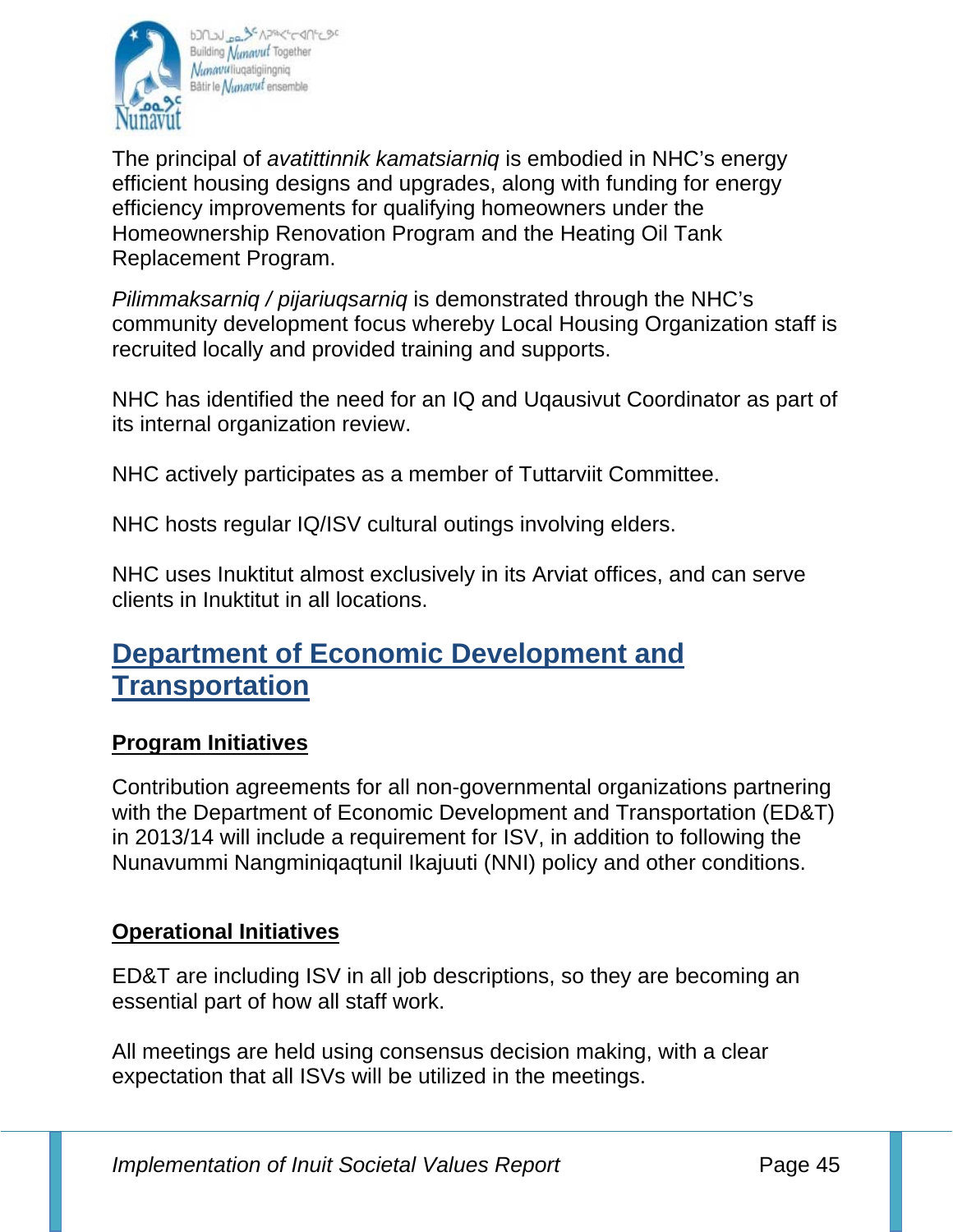

bDNJJ\_pa SCAPRCCCOMERC Building Nunavut Together Nunavulliugatigiingniq Bâtir le *Numavut* ensemble

ISV were used by the advisory group and consultants in the recently completed *Tunngasaiji, a Tourism Strategy for Nunavut*. ISV is recognized on the first page of the strategy's executive summary and in the guiding principles of the document.

All future strategies will include ISV in a similar manner.

# **Nunavut Arctic College**

# **Program Initiatives**

#### **Piqqusilirivvik**

The Piqqusilirivvik Inuit Cultural Learning Facility is a prime example of ISV being used in the workplace, as all aspects of the new cultural centre are based on ISV, including instructors and staff working together to incorporate ISV into the foundation of the courses offered. The following are a few examples:

- *Tunnganarniq:* Fostering good spirits by being open, welcoming and inclusive.
	- o The layout of the common area is based on an igloo. Therefore the students and staff mingle during break times and hold gatherings at the beginning of each day in that area. Visitors come to use the common area, and it is also used during meal times.
- *Pilimmaksarniq:* Development of skills through observation, mentoring, practice and effort.
	- o **Teaching**: teaching students about survival on the land by making harpoons, lears, etc., and using them while on a hunting course, in addition to the making of igloos and shelters, preparation and preservation of harvested animals for consumption, and the making of clothing from the skins. It provides hands-on experience for all participants.
	- o **Working**. A resident elder is passing on knowledge to others who work with him, therefore mentoring all of the younger generations.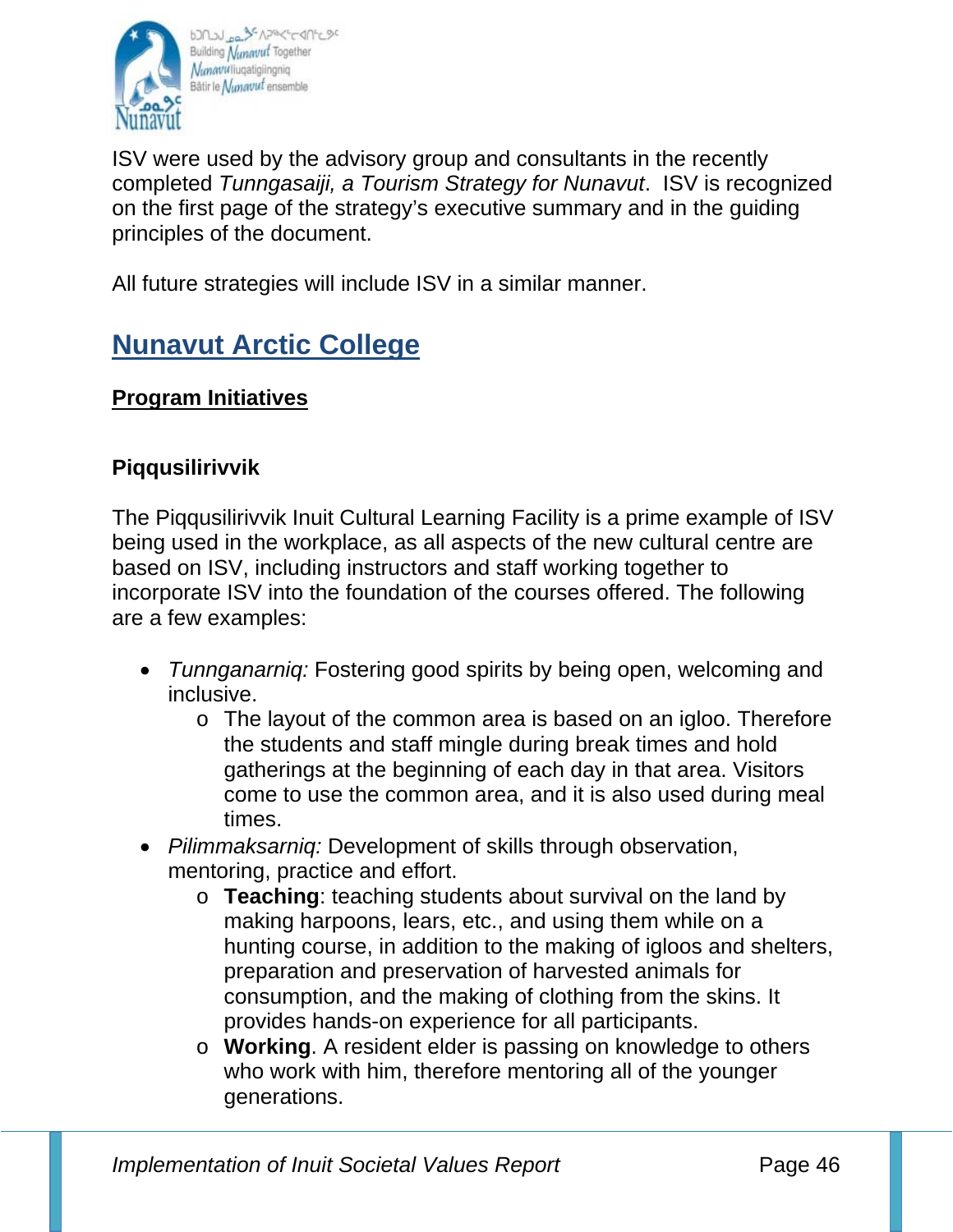

- Qanuqtuurniq: Being innovative and resourceful.
	- o **Teaching.** In the fall camp, students are taught how to be prepared for any emergency situation, such as being stuck on the land due to bad weather or broken motors. They are taught that the land provides what is needed to survive.
	- o **Working.** Instructors and curriculum coordinators have to create courses, as there are no written course outlines about survival, hunting, making hunting clothing, making small tools etc.
- Avatimik Kamatsiarniq: Respect and care for the land, animals and the environment.
	- o **Teaching**. Students go on the land frequently and are taught about survival, hunting and shelter making. They are taught the fundamental values of respecting the animals and the environment throughout the land courses.
	- o **Working**. The instructors lead by example while teaching.

#### **Operational Initiatives**

All course and program outlines have to describe how ISV are built into the curriculum. There is an internal approval and sign off process.

The Board of Governors approved a statement of Teaching and Learning Principles built on the foundation of ISV. These are published and displayed in the college.

The instructor development and staff development courses offered internally use the ISV based Teaching and Learning Principles.

The department has a manual on Working with Elders for Adult Educators and Instructors and other College Staff based on ISV.

# **Department of Community and Government Services**

#### **Program Initiatives**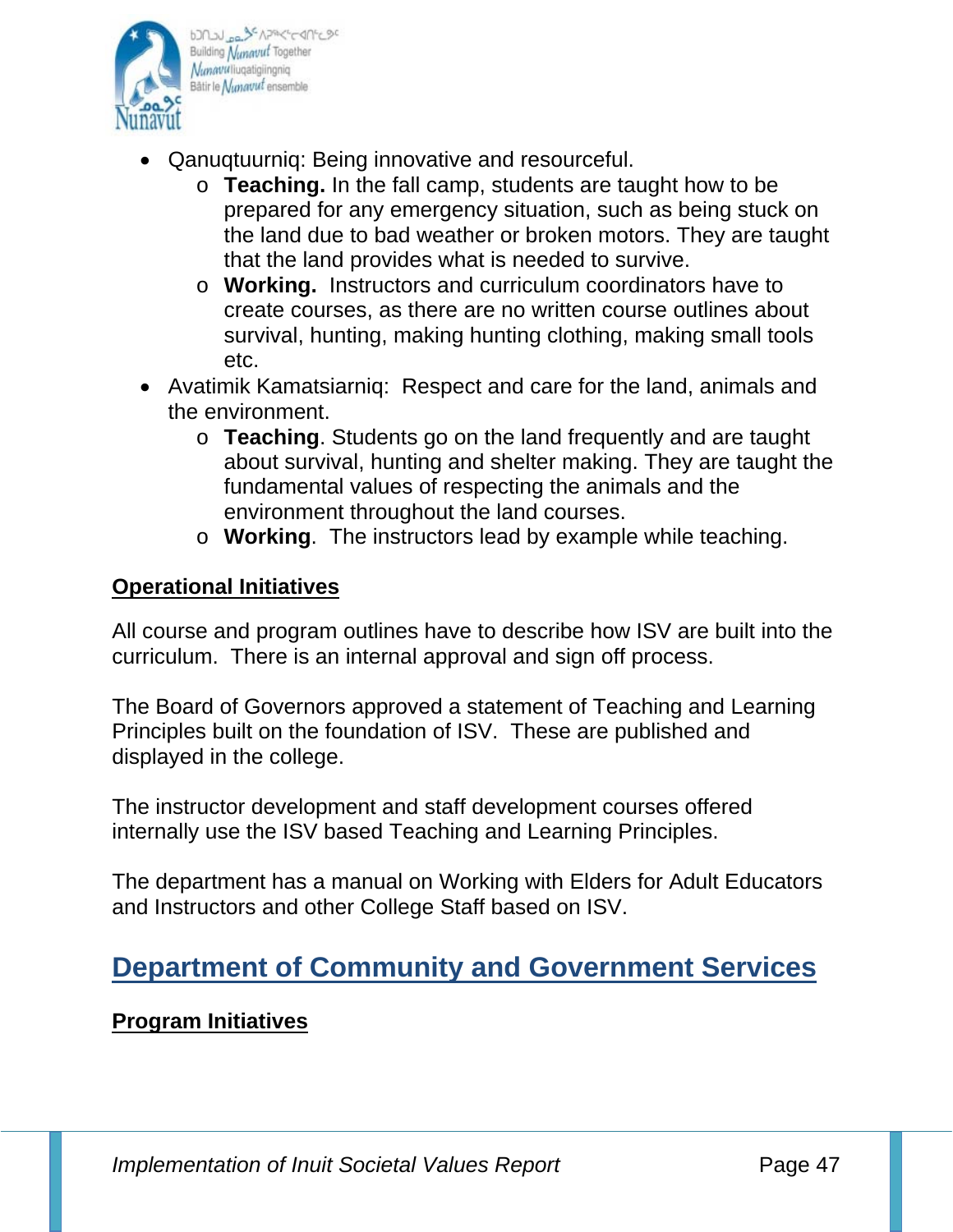

### **Partnership with Nunavut Arctic College IT Diploma Program**

As part of incorporating *pilimmaksarniq/pijariuqsarniq,* the Department of Community and Government Services (CGS) continues to fund a two year IT Diploma program through NAC directed at Inuit Beneficiaries. This program designed to teach and enhance Inuit Beneficiaries skills in informatics and promote meaningful employment within Nunavut.

#### **Technical Professional Studies Scholarship and Computer Award Program**

CGS supports an annual Technical Professional Studies Scholarship, which is provided to high achieving students studying in the fields of engineering, informatics, community planning, business studies, and college programs of firefighting, training and prevention and land administration, for which there is ongoing need for accredited and trained staff. This scholarship program is meant to encourage students to stay in school until degree or certification completion. This technical professional studies scholarship supports the value of *pilimmaksarniq/pijariuqsarniq*, as students learn and develop skills through observation, mentoring**,** practice, and effort.

In addition, the continued Computer Award Program offered by CGS further supports the value of *pilimmaksarniq/pijariuqsarniq*. In conjunction with Department of Education officials and the foregoing programs, it is hoped that that the GN will observe early awareness of career opportunities and more meaningful improvements in Inuit and northern representation in Informatics Planning and Services.

#### **Search and Rescue**

CGS continues to recommend and support that each community has an Elder committee which can advise and assist in community search and rescue initiatives. These committees are able to share their traditional knowledge on appropriate hunting areas to search, land and ice conditions, and assist in Inuktitut/Inuinnaqtun public announcements regarding how to make safe travel plans and be prepared on the land.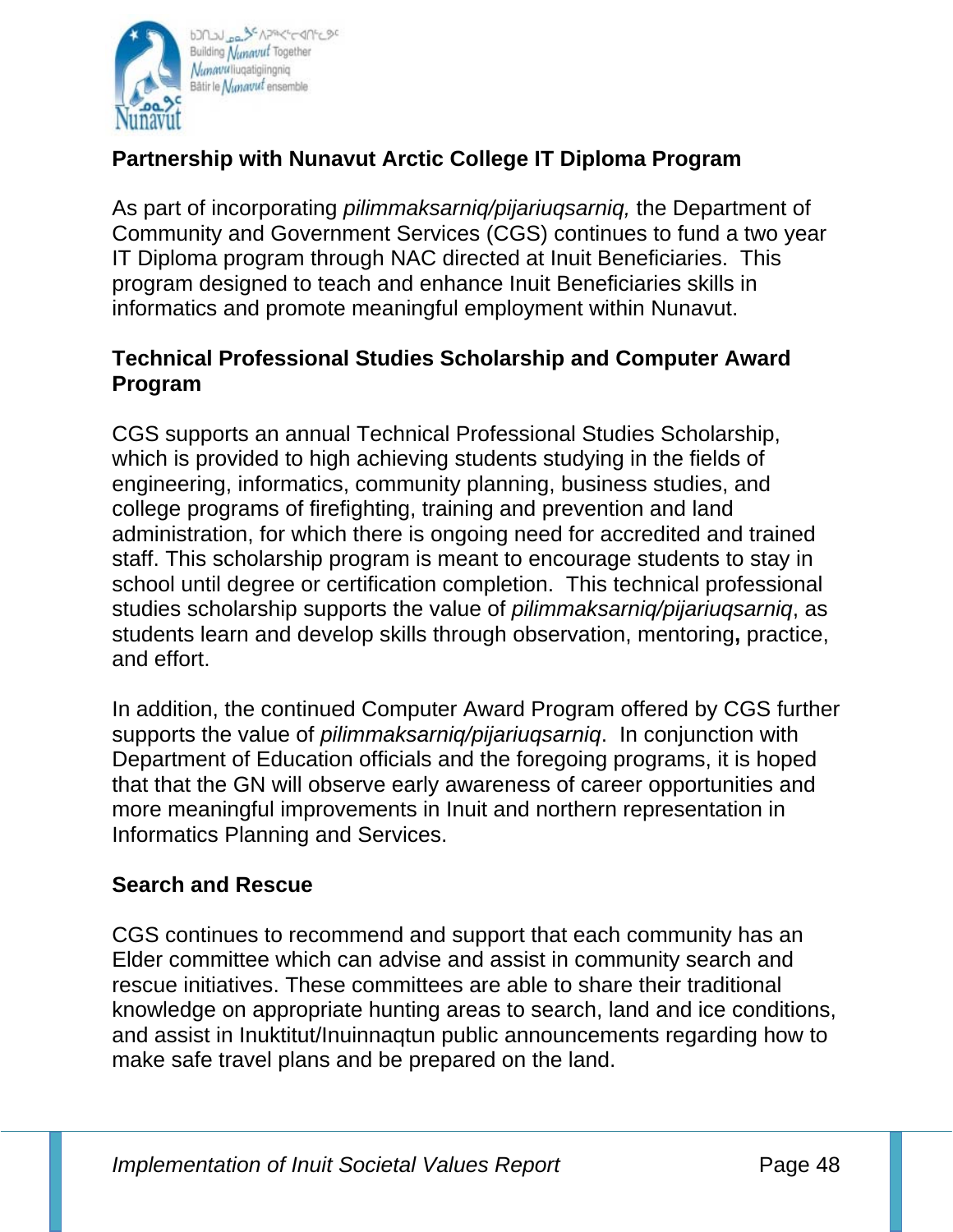

bDNJ\_pa SCAPRECCANESC Building Nunavut Together **Nunavulliugatigiingniq** Bâtir le Numavuf ensemble

Further, the Elders committees serve in an advisory role as to when a search and rescue operation should continue or cease based on their knowledge of weather and likelihood of survival. The committees are fundamental in fostering the values of *inuuqatigiitsiarniq, piliriqatigiinniq/ Ikajuqtigiinniq, qanuqtuurniq, pijitsirniq* and *aajiiqatigiinniq*, and strengthen the value of working together for a community cause, while being resourceful and generating decision making through discussion and consensus.

# **Nunavut Municipal Training Organization (MTO)**

CGS continues to support the MTO**,** which is focused on providing Nunavut-specific training, community-specific 'targeted' training and other development opportunities to enhance every aspect of municipal operations. The MTO organization strives to support the values of *pilimmaksarniq/Pijariuqsarniq, pijitsirniq,* and *piliriqatigiinniq/ikajuqtigiinniq* through continued educational and skills development initiatives and further providing the municipalities the capacity to do as such**.**

#### **Sport and Recreation**

Nunavut's sport and recreation Organizations are a key element of the territory's sport delivery system, and are involved in the planning and development of community level sport programming, intercommunity events and the selection and preparation of athletes and coaches for major games. CGS fosters a partnership with various Nunavut sport and recreation organizations through the Sport and Recreation Division. CGS works with these sport organizations to plan program delivery for programming seasons. This partnership honors the value of *pilimmaksarniq/pijariuqsarniq* by enriching the continued development of the communities in a sport and recreation capacity.

# **Qulliq Energy Corporation**

#### **Operational Inititiaves**

Qulliq Energy Corporation (QEC) has created and filled the position of IQ and Language Plan Advisor. The individual in this position has been active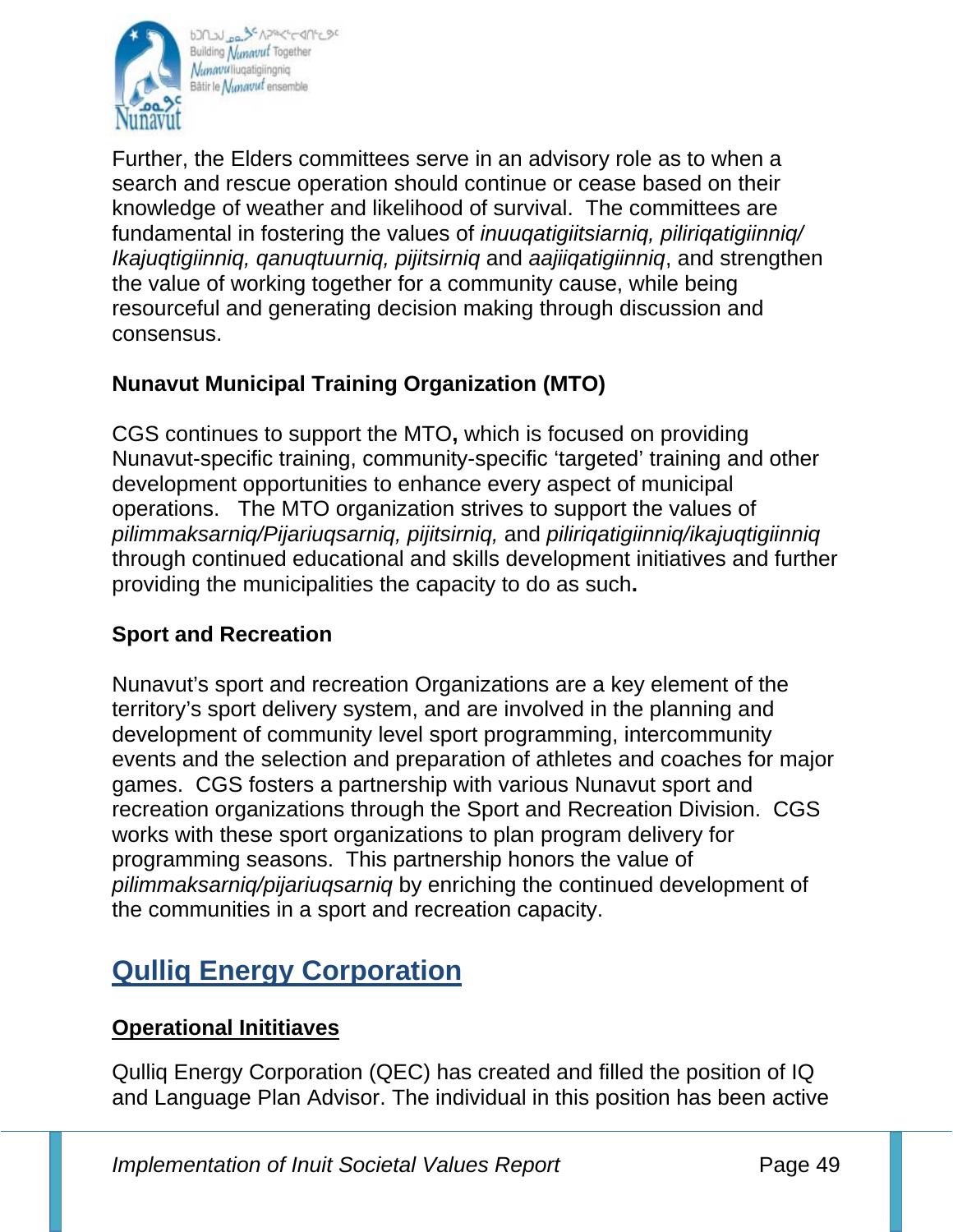

bDNJ\_pa SCAPRECCANESC Building Nunavut Together Nunavulliuqatigiingniq Bâtir le Numavuf ensemble

on Tuttarviit and continues to communicate with the Language Office as needed. He is also a member of Uqausiit, which is a terminology group working under Tuttarviit.

QEC is currently creating guidelines and terms of reference to create an ILPA/OLA/ISV Advisory Committee with proportionate representation from each region in Nunavut and QEC's two headquarter offices to ensure implementation in a consistent and cohesive manner.

QEC has also translated all documents and forms for its customer service group that deal directly with the public.

# **Department of Justice**

# **Program Initiatives**

# **Corrections**

All correctional facilities try to incorporate Inuit values through traditional programming. Correctional programs facilitate communication with and access back to the community. Offenders have access to traditional healing programs in order to maintain cultural values and traditions, and one of the ways this is achieved is through the Inuit Cultural Skills Program (ICSP). It is also vital for offenders to be able to communicate with family and friends in their hometowns while incarcerated, so that community ties can be maintained.

#### **Legal Will Guide**

The Department of Justice has created the first guide to drafting a will in the Inuit language. The department created a language working group in order to translate some of the complex terminology issues related to writing a will. This guide will allow more Nunavummiut to make their wishes known in their language of choice.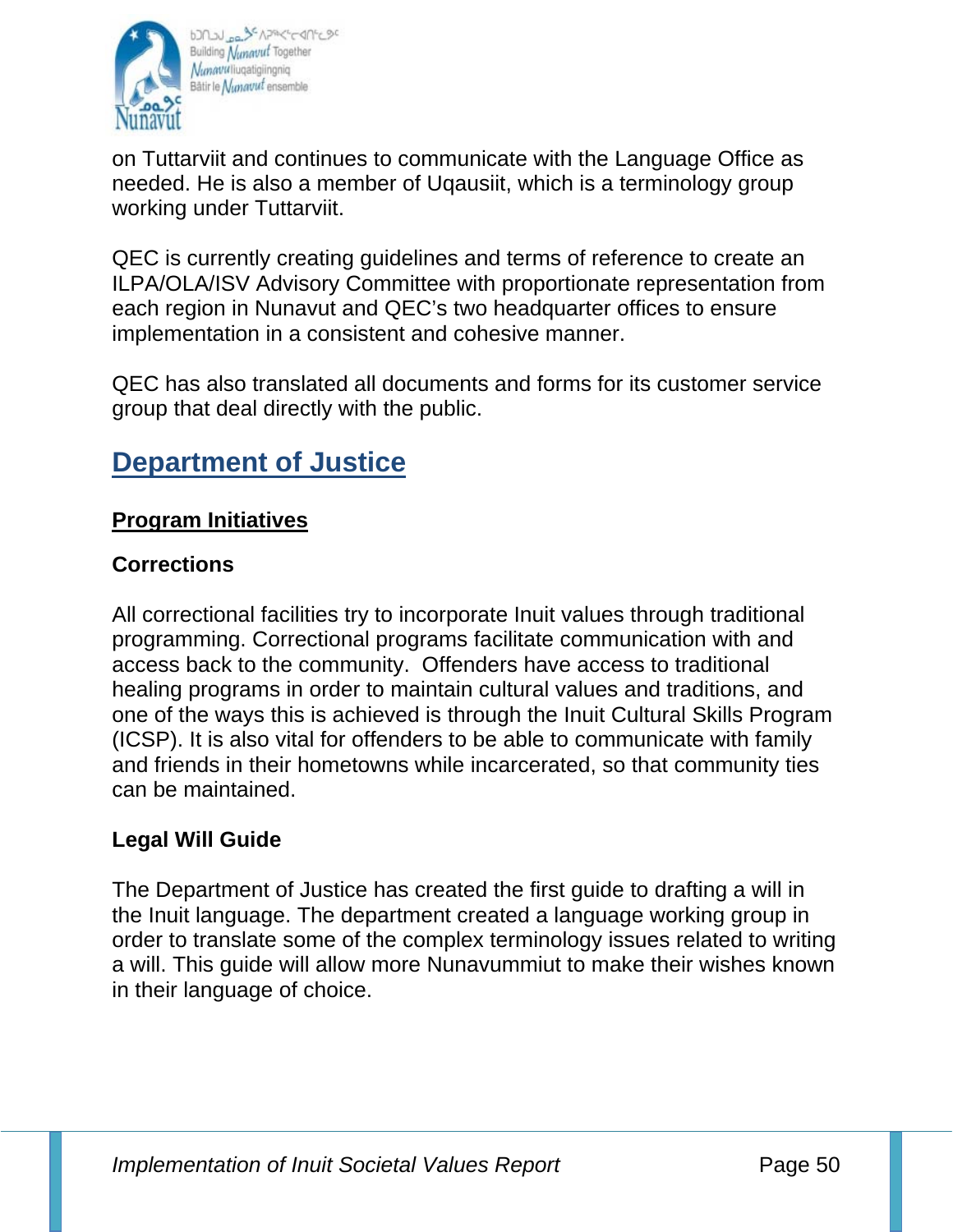

# **Family Support Orders Enforcement Act (FSOEA)**

The newly passed FSOEA helps to ensure children in Nunavut are better taken care of and provided for. The FSOEA has a Nunavut specific provision which, upon agreement of the parties, allows the payer to provide country food in the place of money. This clause is the first of its kind and comes after consultation with elders and the communities.

#### **Operational Initiatives**

#### **RCMP Orientation**

RCMP are preparing an orientation programs for all new officers to Nunavut to better familiarize them with Inuit culture and values.

# **Department of Executive and Intergovernmental Affairs**

#### **Program Initiatives**

#### **Sivumuaqatigiit Language Programs**

The following are initiatives undertaken by the Department of Executive and Intergovernmental Affairs with regards to Sivumuaqatigiit Language Programs:

- Inuktitut, Inuinnaqtun and French Language training programs are offered to GN employees throughout Nunavut.
- Currently, the program deliverer is Pirurvik Centre through a Standing Offer Agreement. 2013-14 plans are underway for course deliveries in all regions.
- Funding has been approved through the Department of Culture & Heritage's *Uqausivut* Plan to develop and implement the Language Incentive Program.
- A dedicated Person Year will lead and develop a Language Incentive Program in partnership with Nunavut Arctic College. The proposed incentive program is different than the current bilingual bonus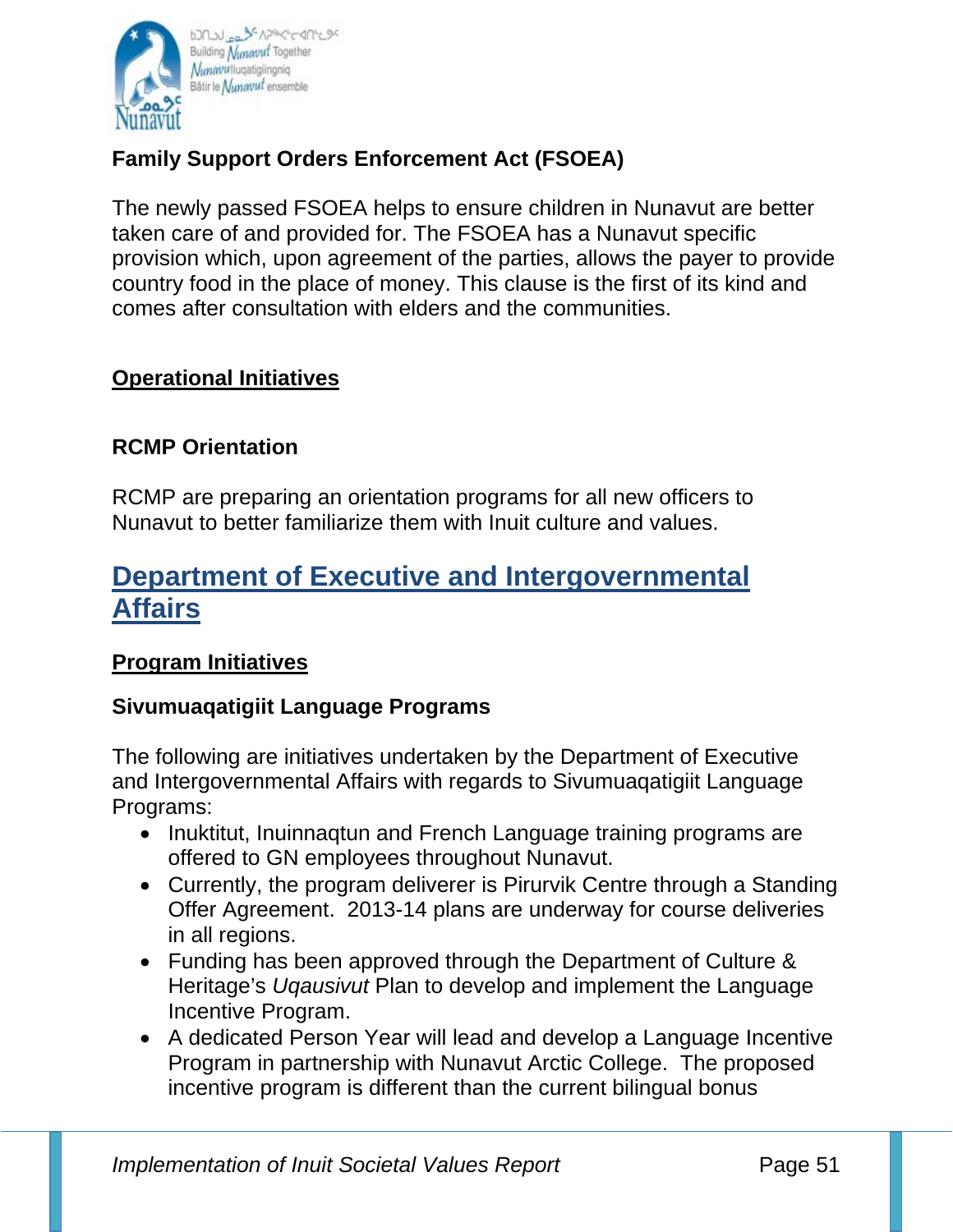

program, as it would apply to all employees, not just those in positions which require the use of a second language. The development of assessment tools and language programs will get started in 2013-14.

#### **Sivumuaqatigiit Mentorship Program**

The following are initiatives undertaken by the Department of Executive and Intergovernmental Affairs with regards to the Sivumuaqatigiit Mentorship Program:

- Mentoring is a tradition and strength deeply rooted in Inuit culture. The Mentorship Program is designed to reflect an Inuit cultural model for learning, where an elder/expert passes their skills to a new learner with proven aptitude.
- A made-in-Nunavut "Introduction to Mentorship" booklet and supporting DVD are available for employees considering becoming a mentor.
- A call for current and retired public service mentors is currently being prepared so a roster of trained mentors become available for any GN employee who wishes to have one.

#### **Sivumuaqatigiit Cultural Orientation Program**

The following are initiatives undertaken by the Department of Executive and Intergovernmental Affairs with regards to the Sivumuaqatigiit Cultural Orientation Program:

- Cultural orientation sessions are delivered in conjunction with employee orientation sessions.
- The deliveries can be in a classroom setting or seasonal, one day, on-the-land sessions to introduce employee to:
	- o The History of Nunavut
	- o Inuit Societal Values
	- o 8 Guiding Principles
	- o GN Mandate
	- o Traditional Inuit Activities
- EIA offers assistance to departments who want to deliver customized cultural orientation workshops tailored to their respective department.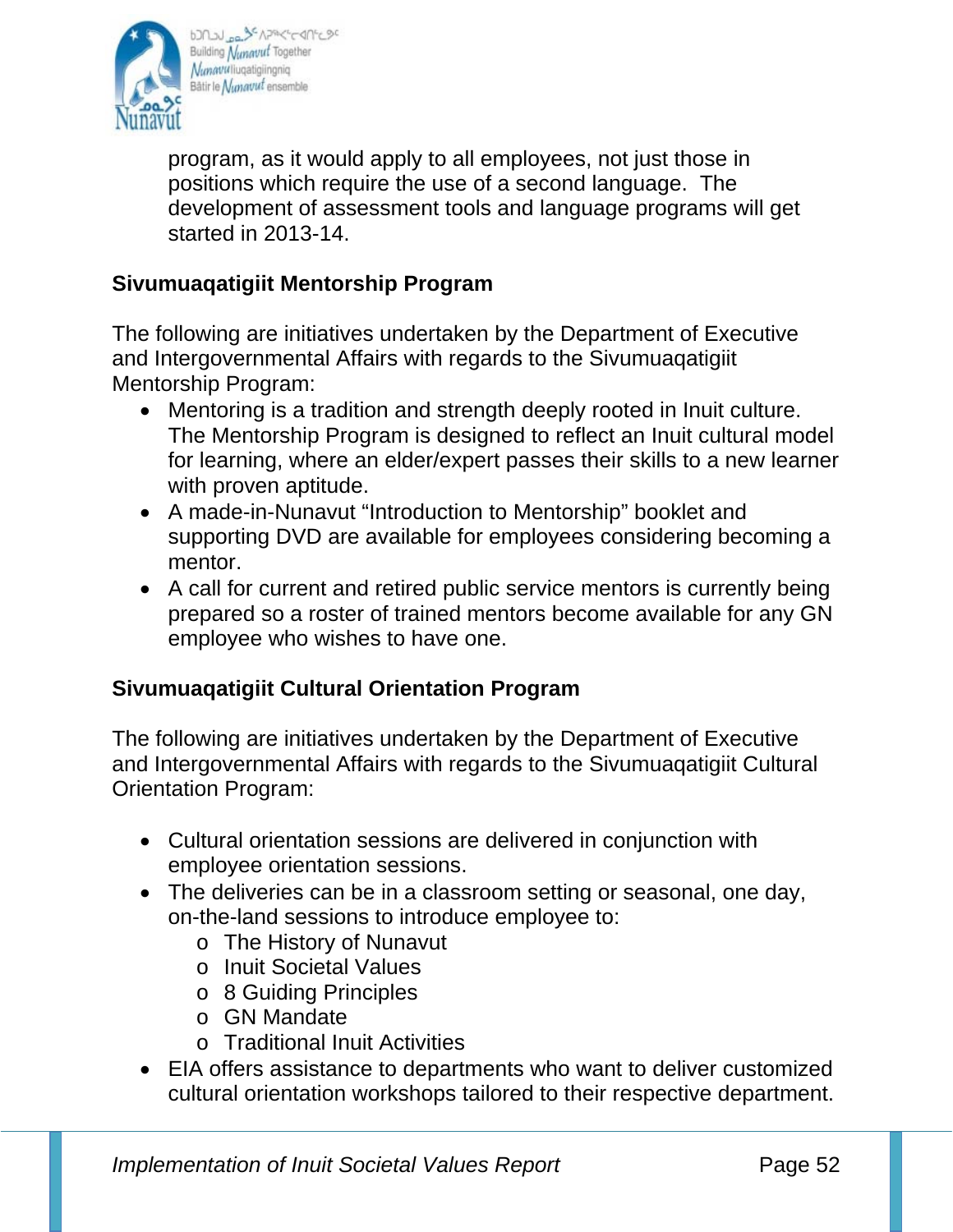

bJNJJ\_pa.<sup>35</sup>APR<4c191290 Building *Nunavut* Together **Nunavulliugatigiingniq** Bâtir le Numavuf ensemble

# **Devolution**

In cooperation with Inuit Uqausinginnik Taiguusiliuqtiit (IUT), the Department of Executive and Intergovernmental Affairs' Devolution Division developed Inuit language terms and guiding principles relating to devolution. The division had assistance from language experts across Nunavut with various backgrounds and held terminology workshops in 2011. The term "devolution" was standardized through IUT in 2012. *Namminiqsurniq/nangminiqsurniq* or 'achieving greater autonomy' is now in use for all communications and is the standard term used for translating "devolution".

It was further recommended by the division during consultations that more than one term was required to convey the different nuances and importance of devolution to the Inuktitut speaking audience. Five terms were recommended to explain the importance of devolution using ISV. The following terms were approved by IUT to build on the current IQ Guiding Principles when communicating about devolution:

- *Paqqijautuinnarumannginiq* (striving to be autonomous)
- *Kajungittiarniq* (perseverance and determination)
- *Aangainniq* (awareness, clear purpose)
- *Qanuqtuuttiaqsimaniq* (thoughtful coordination and planning)
- *Tunngaviqattiarniq* (reflecting and establishing a solid foundation)

# **Operational Initiatives**

# **Executive Council (Cabinet)**

All recommendations for decision to Cabinet must outline how the recommendation will advance Inuit culture, language and/or societal values. They are required to identify which guiding principles - *Inuuqatigiitsiarniq, Tunnganarniq, Pijitsirniq, Aajiiqatigiinniq, Pilimmaksarniq/ Pijariuqsarniq, Piliriqatigiinniq/Ikajuqtigiinniq,*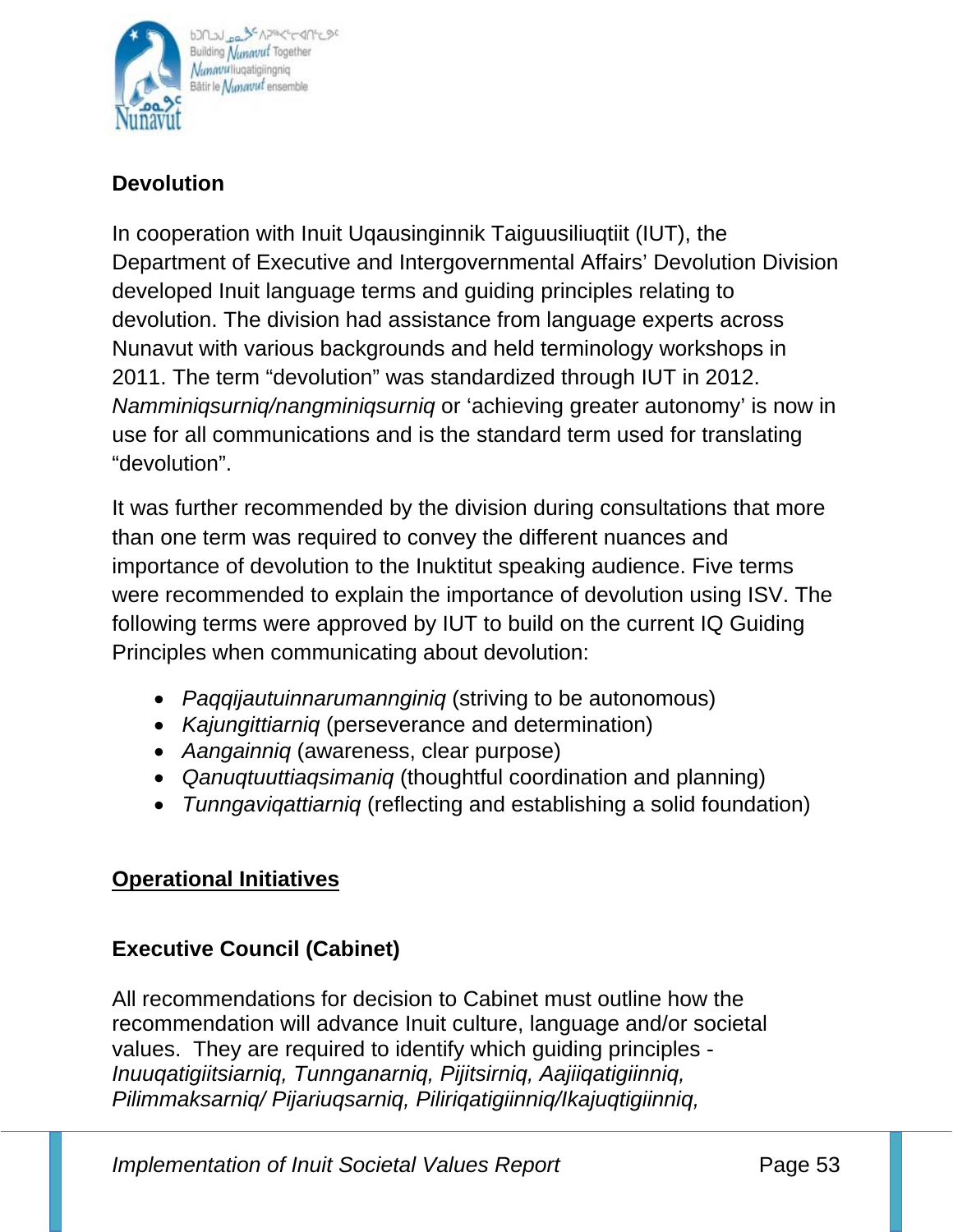

bDNJ\_pa SCAPRCCCOMERC Building Nunavut Together **Nunavuliugatigiingnig** Bâtir le *Numavut* ensemble

*Qanuqtuurniq, and Avatittinnik Kamatsiarniq -* are most relevant and how they apply.

Legislative proposals are reviewed by Malingaksanik Qimirrujiit (MQ). MQ has six members: EIA's Legislative Coordinator (Chair), Director of the Legislation Division of the Department of Justice, and Directors of Policy from the departments of EIA, Finance, and Culture and Heritage. MQ provides input from a government-wide perspective with particular attention to legal, policy, ISV, and financial issues.

The Cabinet room has interpretation equipment and Ministers in Cabinet meetings are able to speak freely in either Inuktitut or English.

# **Government Liaison Office**

A Government Liaison Officer (GLO) is each community's central point-ofcontact with the Government of Nunavut. All GLOs are bilingual, ensuring Nunavummiut have access to information in the language of their choice.

The first training that GLOs participated in was IQ training.

#### **Communications**

Ensuring that the GN provides information in all official languages and that it follows both the *OLA* and *ILPA* is crucial to the success of the government.

Social media communications included Facebook, Twitter, and YouTube posts, among others. EIA communications staff ensure that:

- Videos are uploaded to YouTube in Inuktitut and English (including subtitles for both languages as needed);
- Facebook posts appear in four languages;
- Information provided on the new GN website is displayed in both Inuktitut and English, followed by Inuinnaqtun and French as translations are received. Department websites will follow suit in the near future;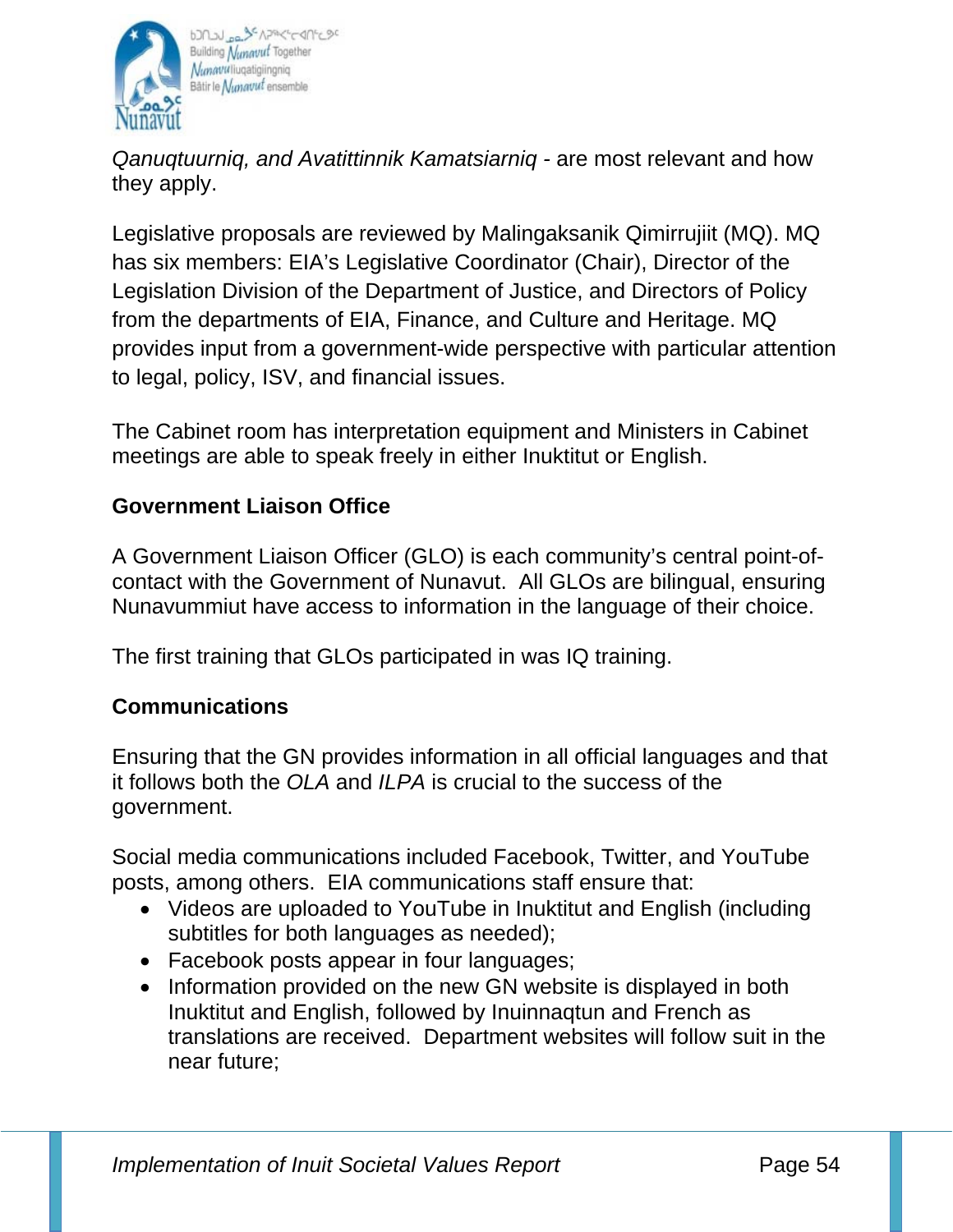

bDNJ\_pa SCAPRECCANESC Building Nunavut Together Nunavulliuqatigiingniq Bâtir le Numavuf ensemble

- Emails received through Info@gov.nu.ca are responded to in the language they are received in;
- The GN newsletter is distributed in all languages;
- All GN documents are available in all languages, printed or electronically;
- All GN advertisements are in the language of the intended audience;
- Accessing people and services at EIA is mainly done through the 1- 800 number or reception – both are answered in Inuktitut and English.

#### **IQ Activities**

EIA is responsible for planning and organizing community events and dignitary visits. All events, whether private or public, promote and include country food and traditional Inuit activities.

EIA staff work together with the Premier's Office, NTI, AANDC, and Nunavut Tourism to coordinate Nunavut Day activities.

EIA staff activities include celebrations of personal milestones, retirements and achievements. All celebrations include country food and often Inuit games. Along with annual IQ days, Inuit educational videos are shown in the EIA boardroom every few months and staff are encouraged to attend.

# **Department of Education**

#### **Program Initiatives**

The following are some examples of Department of Education policies and programs supporting ISV and IQ:

• Curriculum review and development is done by teams made up of Inuit educators and long-term northern educators in consultation with Elders. Elder Advisory Committees research all elements of Inuit culture required for the education system. They provide input to all projects and materials developed. The Department of Education also works in partnership with the western provinces and the other two territories to develop curriculum frameworks for major areas of study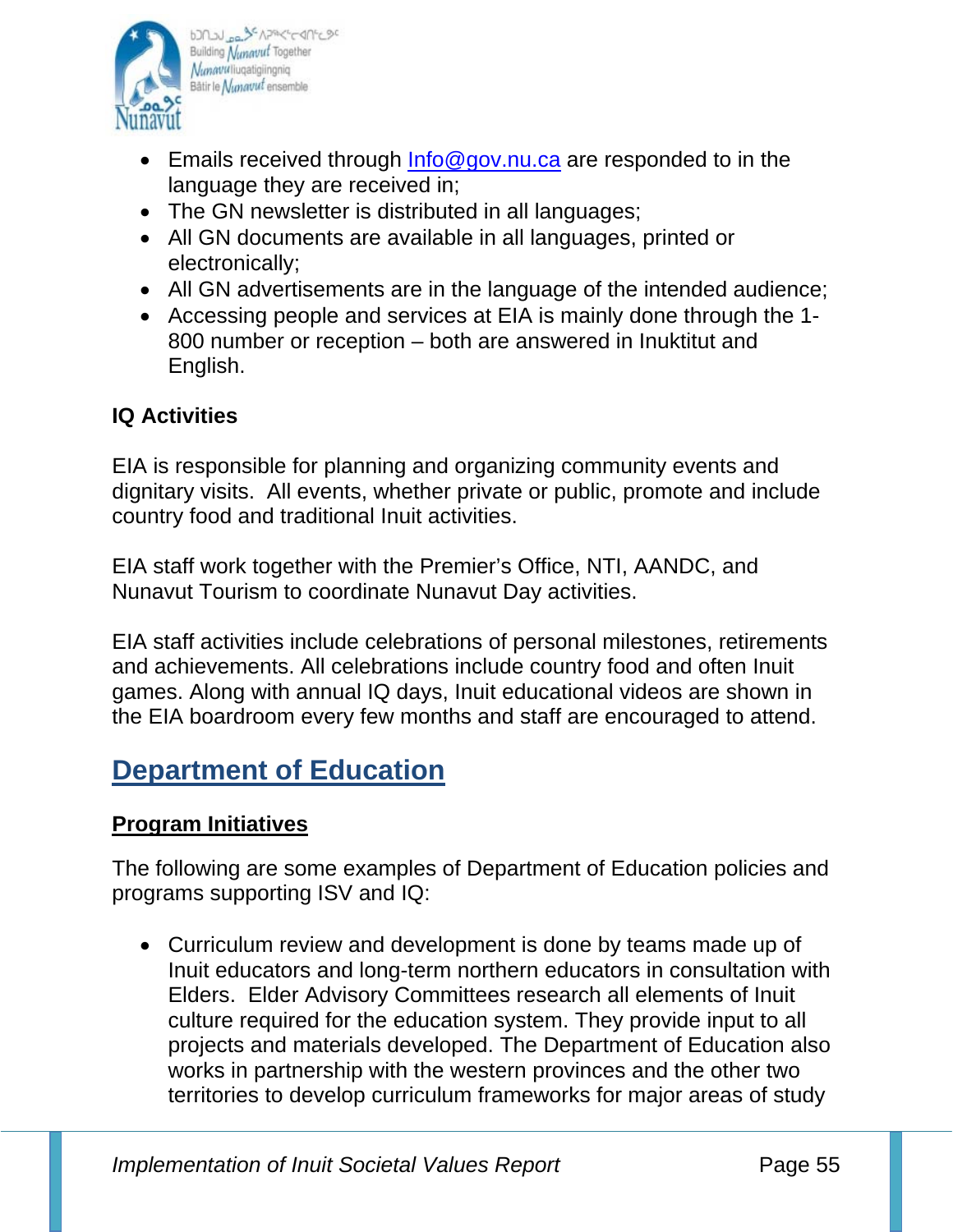

band pass none est Building Nunavuf Together Nunavulluqatigiingniq Bâtir le Numavuf ensemble

like Social Studies, Math and English. This is done so that everyone involved has similar expectations for what students learn.

- All teachers are provided with three foundation documents published by the department that outline cultural laws, beliefs, values, stages of learning and integrated learning strands for all curriculum development, as well as for assessment and inclusion.
- The K-6 Planning Guide shows teachers how to incorporate the foundation documents, IQ principles, Inuit societal values in their classrooms.
- A teacher evaluation tool assesses how well teachers incorporate cultural knowledge and skills, IQ and values in teaching.
- Principal evaluation tools assess how well principals incorporate cultural knowledge and skills, IQ and values in the school.
- Principals have to report annually on their plans for staffing to meet teacher requirements for their Language of Instruction model.
- Principals have to report monthly to the District Education Authority (DEA) on Elders in schools on the cultural components of the school program.
- Principals have to incorporate information on IQ, ISV and cultural content and skills into annual School Program plans.
- Principals have to provide information on IQ, ISV and cultural content and skills into their bi-annual school effectiveness reports.
- DEAs have received a set of guidelines and reporting tools for community consultation related to the *Education Act* and major curriculum projects.
- A bilingual screening tool helping to assess language proficiency has been piloted in Kindergartens.
- Bilingual teaching units and learning resource kits are being developed for grades 1-3.
- A new K-6 Inuktitut Language Arts curriculum is starting this year.
- Inuktitut Language Arts courses and teaching/learning materials are already available for grades 10-12.
- New Inuktitut Language Arts materials are under development for grades 7-9.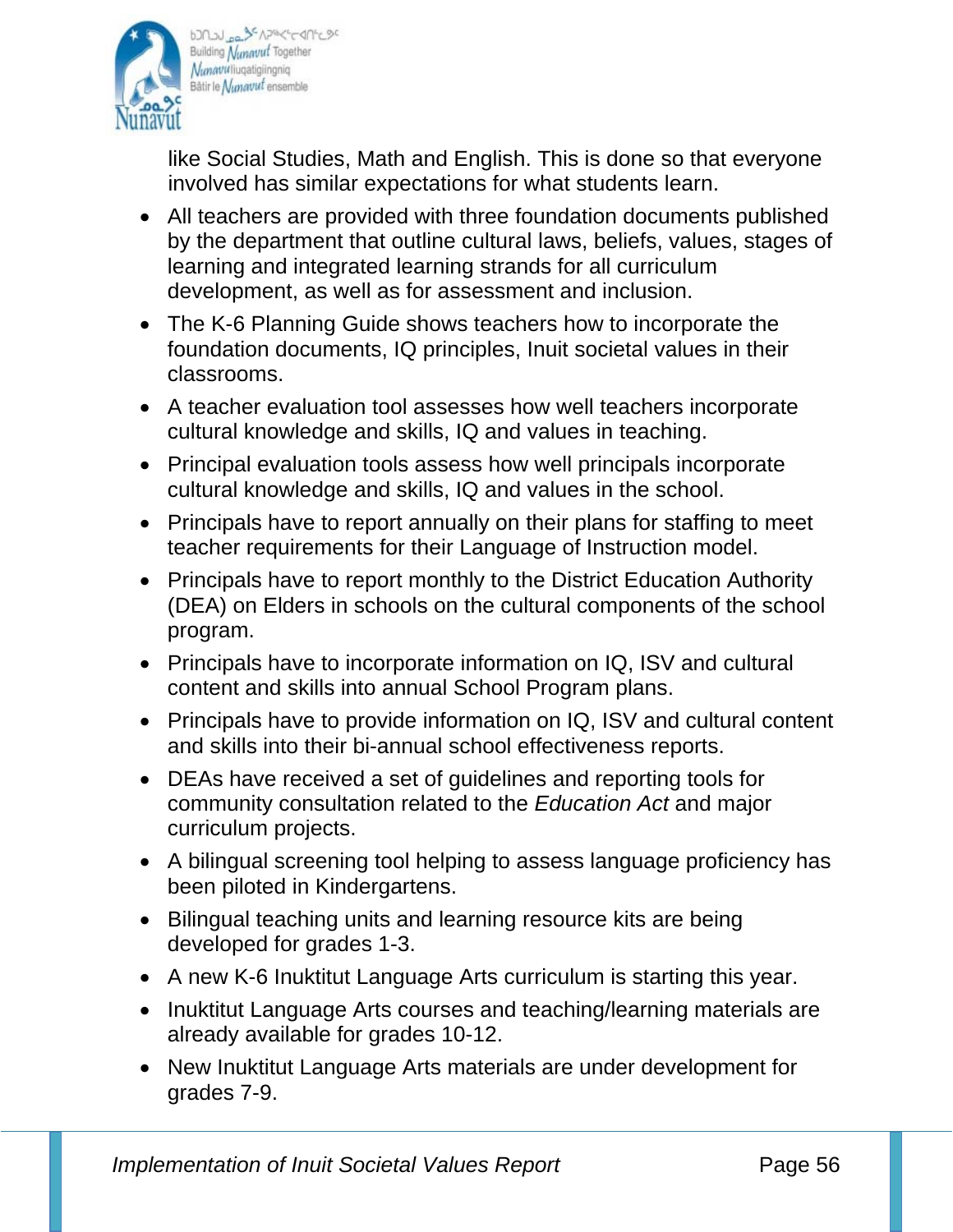

- band pass none est Building Nunavut Together Nunavulluqatigiingniq Bâtir le Numavuf ensemble
- An English as a second language curriculum is in schools.
- Teaching units and resources for grades 7-9 English as a second language are in schools.
- New high school Social Studies units are being developed bilingually.
- Work is underway to provide materials developed in English for high school in Inuktitut, such as *Aulajaaqtut* (Health, Wellness and Identity) units.

# **Operational Initiatives**

The mandate of the GN is focused on helping communities and people work with government to build the territory's future . It is the GN's vision to develop a government that reflects ISV and is guided by the principles of IQ.

In support of this vision, the *Education Act* states that it is the responsibility of the respective Minister, the DEAs and education staff to ensure that ISV and the principles and concepts of IQ are incorporated throughout, and fostered by, the public education system.

The legislative requirements in the *Education Act* provide guidance for policy and program development, helping the department make significant improvements in the education system in Nunavut.

The *Education Act* ensures that: bilingual education is provided for all students; Inuit culture is the foundation for every aspect of the education system; greater local control is given to DEAs; and more support is provided for students to stay engaged and succeed in their education.

Guided by the Education Act legislation the GN is strengthening partnerships between the education system and all stakeholders.

By working together to use and promote Inuit language and culture in the education system, students, parents, families and communities will recognize the important role they play in supporting academic success for all.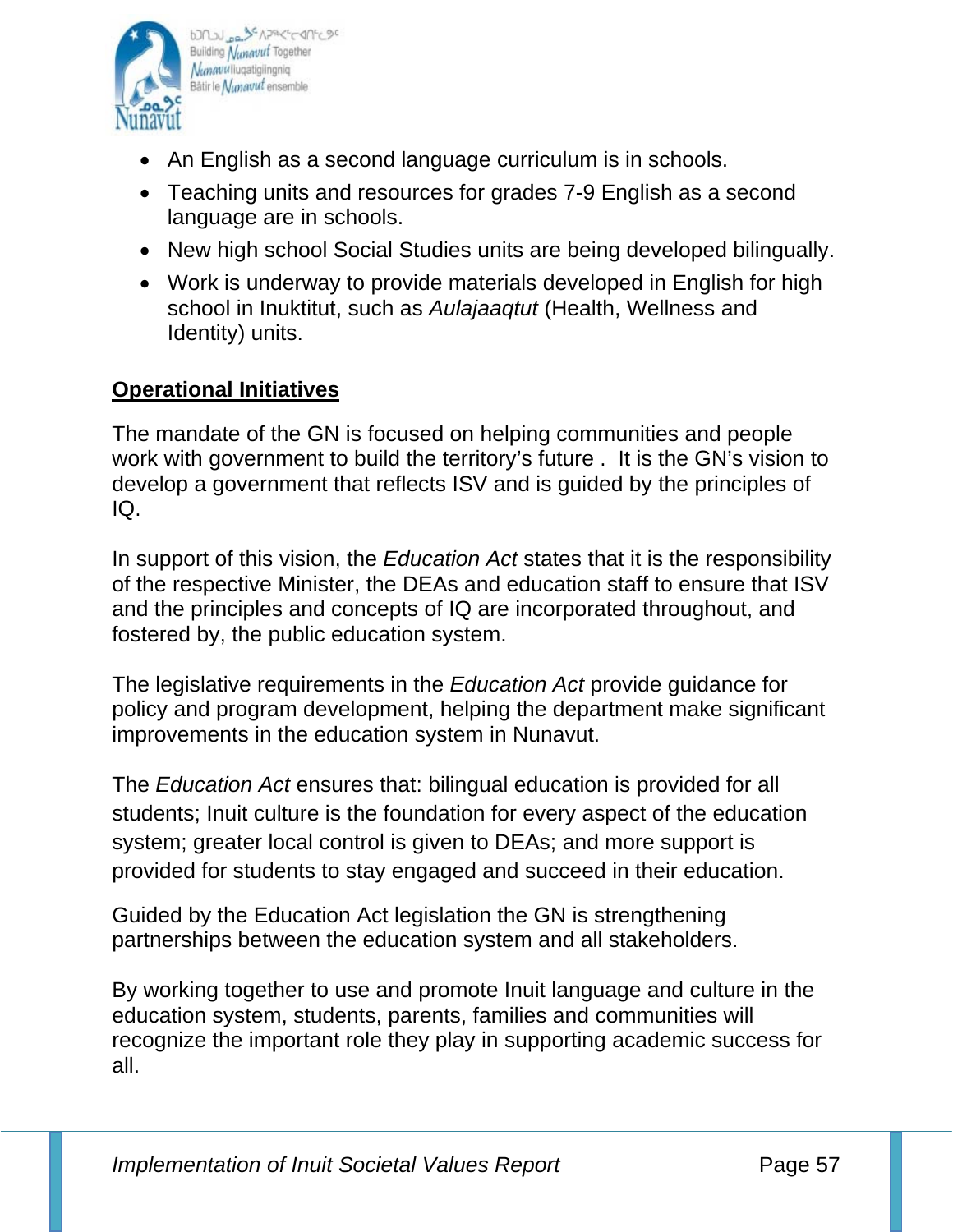

# **Education Act Legislation Supporting ISV and IQ**

The following are examples of Education Act Legislation which supports the use of ISV and IQ:

- The DEAs receive \$1.5 M funding annually provided through the *Education Act* for Inuit language and culture programs. This funding supports the *Innait Inuksiutilirijiit* program, bringing Elders into the schools as part of the school team. The Department of Education recognizes the vision, leadership and education offered by Elders is vital in building a school system that is substantially shaped by IQ, reflects local needs and values and supports life-long learning. The certification of Elders as *Innait Inuksiutilirijiit* is a collaborative program between the schools, DEAs and the Department of Education to help strengthen Inuit culture, language and traditions in Nunavut schools by making Elders an integral part of the education system.
- The *Education Act* states that all children can learn, that learning is an individual process, and that diverse learning needs and abilities should be supported in an inclusive education system: *Inuglugijaittuq*  – the foundation for inclusion in Nunavut schools. To assist with the implementation of inclusive education the Department of Education has hired over 150 Student Support Assistants to work with teachers and students. The *Education Act* states that every school must have a Student Support Teacher and a School Community Counselor.
- *Ilinniarvimmi Inuusilirijiit*, School Community Counsellors hold important roles in Nunavut schools. They help build partnerships between our students, their parents, school staff, the District Education Authorities and the communities. The department provides a training program for the *linniarvimmi Inuusilirijiit*. The program includes content such as IQ and ISV, traditional child socialization, counseling skill development, understanding the Nunavut school system, communication skills, leadership and personal development.
- The *Education Act* requires schools to have an *Inuuqatigiitsiarniq*  policy that reflects the Inuit perspective on learning. The DEAs draft this policy focusing on creating a positive school environment that supports respectful relationships and behaviours and encourages learning.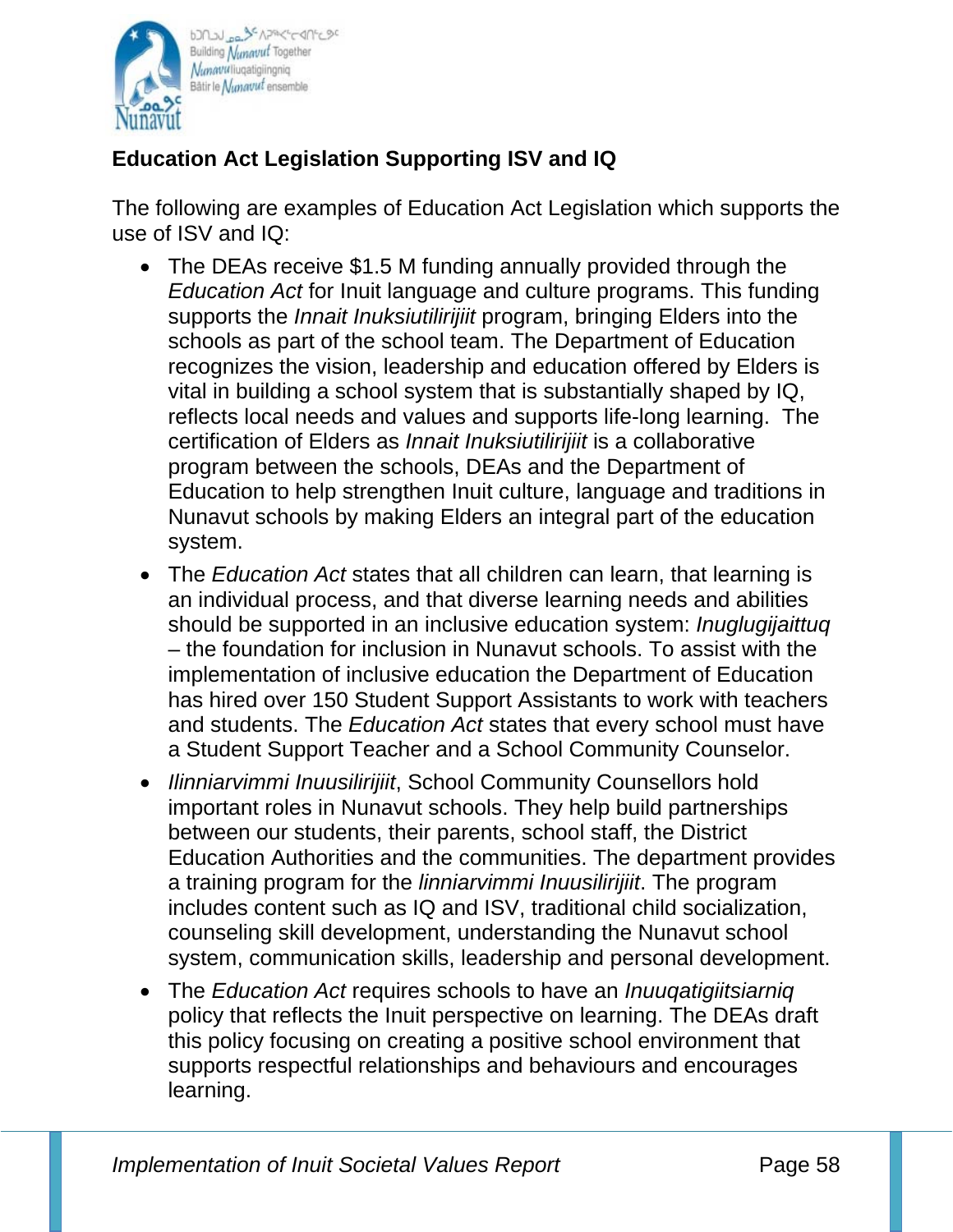

bDNJJ\_pa SCAPRCCCOMERC Building Nunavut Together Nunavulluqatigiingniq Bâtir le Numavuf ensemble

- The *Education Act* allows DEAs to modify education curriculum by to developing programs that reflect local language and culture. DEAs, working with the schools have begun sending in their local programs with expected learning outcomes for approval by the Minister of Education. This type of program development helps involve parents and promotes community involvement in the school program.
- It is legislated in the *Education Act* that DEAs report on how they and the school staff have been providing school programs based on ISV and the principles and concepts of IQ. The DEAs understand these expectations and forms have been provided to them for reporting.
- To support the use, development and revitalization of the Inuit language the *Education Act* requires that children in every community be taught in the Inuit language from Kindergarten to grade three. This requirement is being met.
- In Nunavut it is believed that bilingual education can contribute to the preservation, use and promotion of Inuit language and culture. Bilingual education is legislated under the *Education Act* to produce graduates who are able to use both languages competently in academic and other contexts.
- The Department of Education is dedicated to working toward a strong Inuit language presence in schools in Nunavut. It is committed to providing students with the supports they need to become strong bilingual Inuktitut-English/French speakers. Several models of instruction were suggested to meet the needs of each community. Communities established Language Committees to assist with the selection of models and development of long-term staffing plans for their schools.
- All DEAs have selected their Language of Instruction model and approximately 60 additional teachers were hired in 2011 to support bilingual education and to help provide a wide range of programs. Next steps involve developing long term staffing plans and providing in-service on language of instruction to teachers.
- Section 17 of the *Education Act* requires DEAs to provide an early childhood education program to promote fluency in the Inuit language and knowledge of Inuit culture. \$1.6M has been made available to DEAs in 2013/2014 to support language and culture programming in early childhood.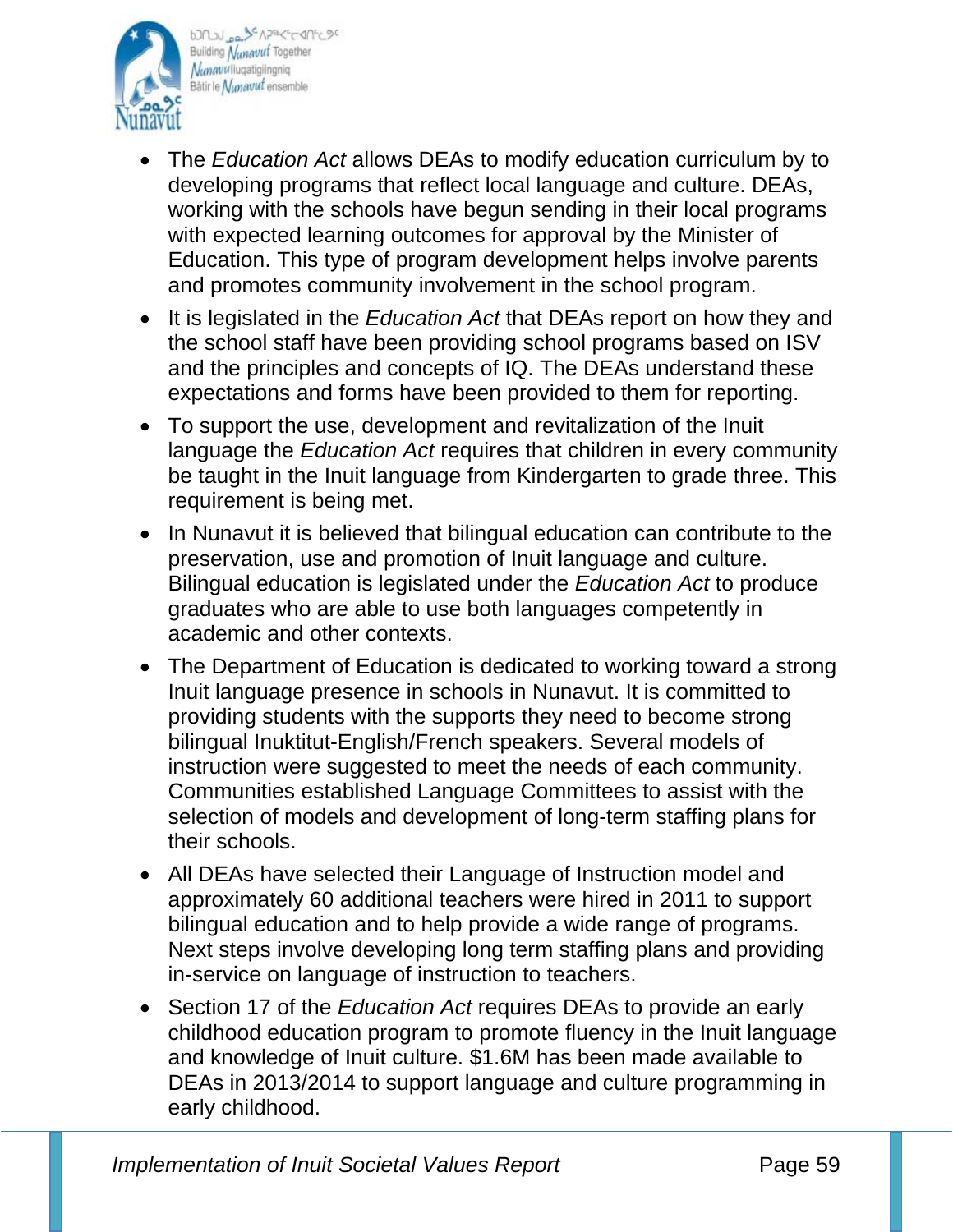

bDNJJ\_pa SCAPRCCCOMERC Building Nunavut Together Nunavulluqatigiingniq Bâtir le Numavuf ensemble

• To meet the legislative requirement for curriculum that supports the language of instruction and bilingual education models in schools, the department has created new bilingual curriculum units for four and five year olds that will build connections between early childhood programs and kindergarten teaching. The activities in these three curriculum units (Stars, Boats and Fish) provide a foundation of learning based on Inuit language, culture, values and traditional knowledge to help young learners develop pre-literacy skills that support school readiness. They also support thinking and early literacy skill development.

# **Department of Health**

# **Operational Initiatives**

The Department of Health has an IQ Coordinator, who provides advice to staff members on IQ. The use of Inuktitut is encouraged in the workplace and non-Inuktitut speakers are supported in their efforts to learn to speak Inuktitut.

The Pulse is a monthly newsletter that celebrates the accomplishments of staff and to make staff members feels part of a team. Appreciation events such as an annual staff Barbeque in Iqaluit are held to recognize staff. In addition, staff is encouraged to bring their families and the senior management team does the cooking.

The department supports Cultural Immersion Days across the territory. In addition, potlucks and other events encourage the participation of all staff members to learn about Inuit history and culture.

At meetings and gatherings, the participation of all staff members is encouraged and their views are actively sought.

With respect to legislation, the proposed amendment to the *Child and Family Services Act* recognizes ISV.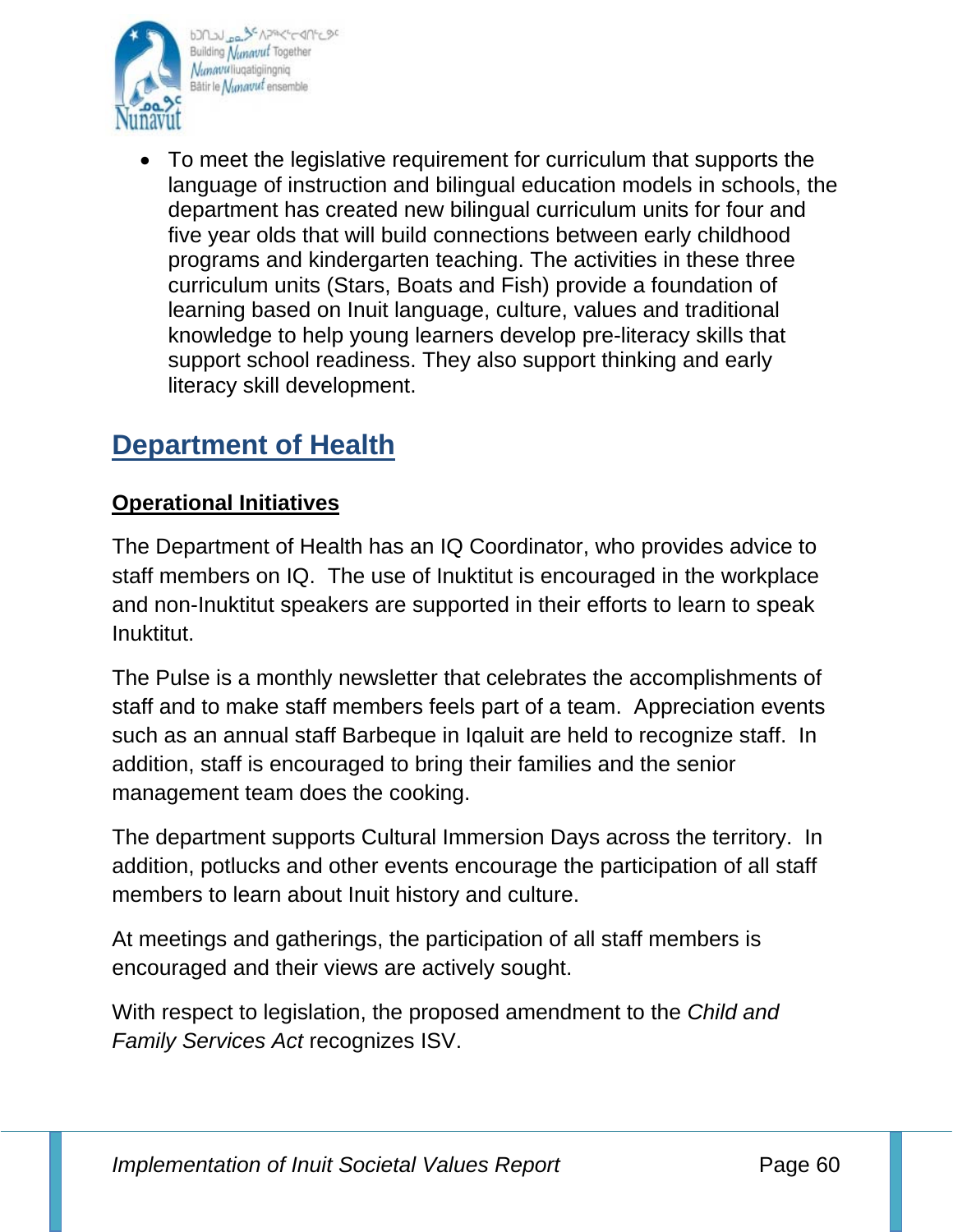

bDNJ\_pa SCAPRECCANESC Building Nunavut Together **Nunavulliugatigiingniq** Bâtir le Numavuf ensemble

Other policy documents such the draft Ilagiitsiarniq Family Violence Prevention Framework for Action, the social services review and the medical travel policy incorporate ISV where possible.

It is the goal of the department as new Health Centres are built to have them as a place where the community can gather and feel welcomed.

# **Department of Family Services**

### **Operational Initiatives**

The Department of Family Services was established to provide one-window access to programs and services to support individuals and families facing situations of vulnerability, and to promote enabling conditions for selfreliance in accordance with ISV.

# **Career Development Practitioner Certificate Program**

In partnership with Nunavut Arctic College, this program provides training for new practitioners and those currently working in the areas of career counseling, employment services, human resources, client service delivery, and training and development to gain proficiency in key competencies of the Canadian Standards and Guidelines for Career Practitioners. It integrates content and methodology reflective of Inuit culture and the realities of Northern communities.

#### **Child and Family Services Act**

Child and Family Services Act amendments include revisions that incorporate ISV and require that they be used in the administration and interpretation of the Act. Other changes to practice and areas of capacity development will support the incorporation of ISV.

# **Collaboration for Poverty Reduction Act**